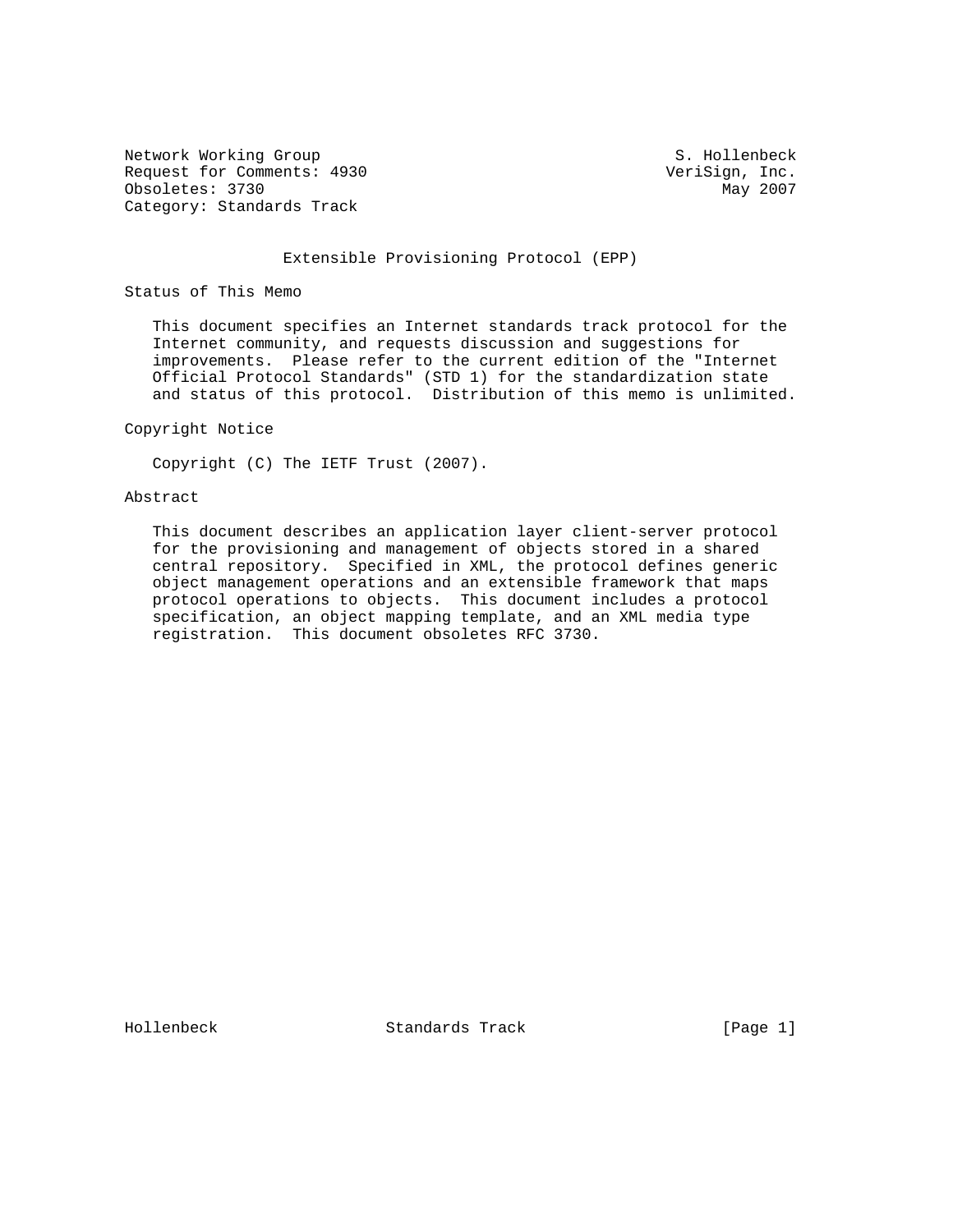Table of Contents

| 1.                                                          |  | 3              |
|-------------------------------------------------------------|--|----------------|
| Conventions Used in This Document<br>1.1.                   |  | $\overline{3}$ |
| 2.                                                          |  | $\overline{4}$ |
| Transport Mapping Considerations<br>2.1.                    |  | 7              |
| 2.2.<br>Protocol Identification                             |  | 8              |
| 2.3.                                                        |  | 8              |
| 2.4.                                                        |  | 8              |
| 2.5.                                                        |  | 12             |
| 2.6.                                                        |  |                |
| Protocol Extension Framework 18<br>2.7.                     |  |                |
| Protocol Extension 18<br>2.7.1.                             |  |                |
| 2.7.2. Object Extension 18                                  |  |                |
| 2.7.3. Command-Response Extension 19                        |  |                |
| Object Identification<br>2.8.                               |  | 20             |
| 2.9.                                                        |  |                |
| Session Management Commands 21<br>2.9.1.                    |  |                |
| 2.9.1.1. EPP <login> Command 21</login>                     |  |                |
| EPP <logout> Command 24<br/>2.9.1.2.</logout>               |  |                |
| 2.9.2.                                                      |  |                |
| EPP <check> Command 25<br/>2.9.2.1.</check>                 |  |                |
| 2.9.2.2.<br>EPP $\langle$ info> Command 27                  |  |                |
| EPP <poll> Command 28<br/>2.9.2.3.</poll>                   |  |                |
| 2.9.2.4.<br>EPP <transfer> Query Command 32</transfer>      |  |                |
| 2.9.3. Object Transform Commands 34                         |  |                |
| EPP <create> Command 34<br/>2.9.3.1.</create>               |  |                |
| 2.9.3.2.<br>EPP <delete> Command 36</delete>                |  |                |
| 2.9.3.3.<br>EPP <renew> <math>Common</math> 37</renew>      |  |                |
| EPP <transfer> Command 39<br/>2.9.3.4.</transfer>           |  |                |
| EPP <update> Command 41<br/>2.9.3.5.</update>               |  |                |
| 3.                                                          |  |                |
| 4 <sup>1</sup>                                              |  |                |
| 4.1.                                                        |  |                |
| 4.2.<br>Shared Structure Schema 58                          |  |                |
| Internationalization Considerations 60<br>5.                |  |                |
| б.                                                          |  |                |
| 7.                                                          |  |                |
|                                                             |  |                |
| 8.                                                          |  |                |
| 9.                                                          |  |                |
| Normative References 63<br>9.1.                             |  |                |
| Informative References 64<br>9.2.                           |  |                |
| Appendix A. Object Mapping Template 66                      |  |                |
| Appendix B. Media Type Registration: application/epp+xml 68 |  |                |
| Appendix C. Changes from RFC 3730 69                        |  |                |

Hollenbeck Standards Track [Page 2]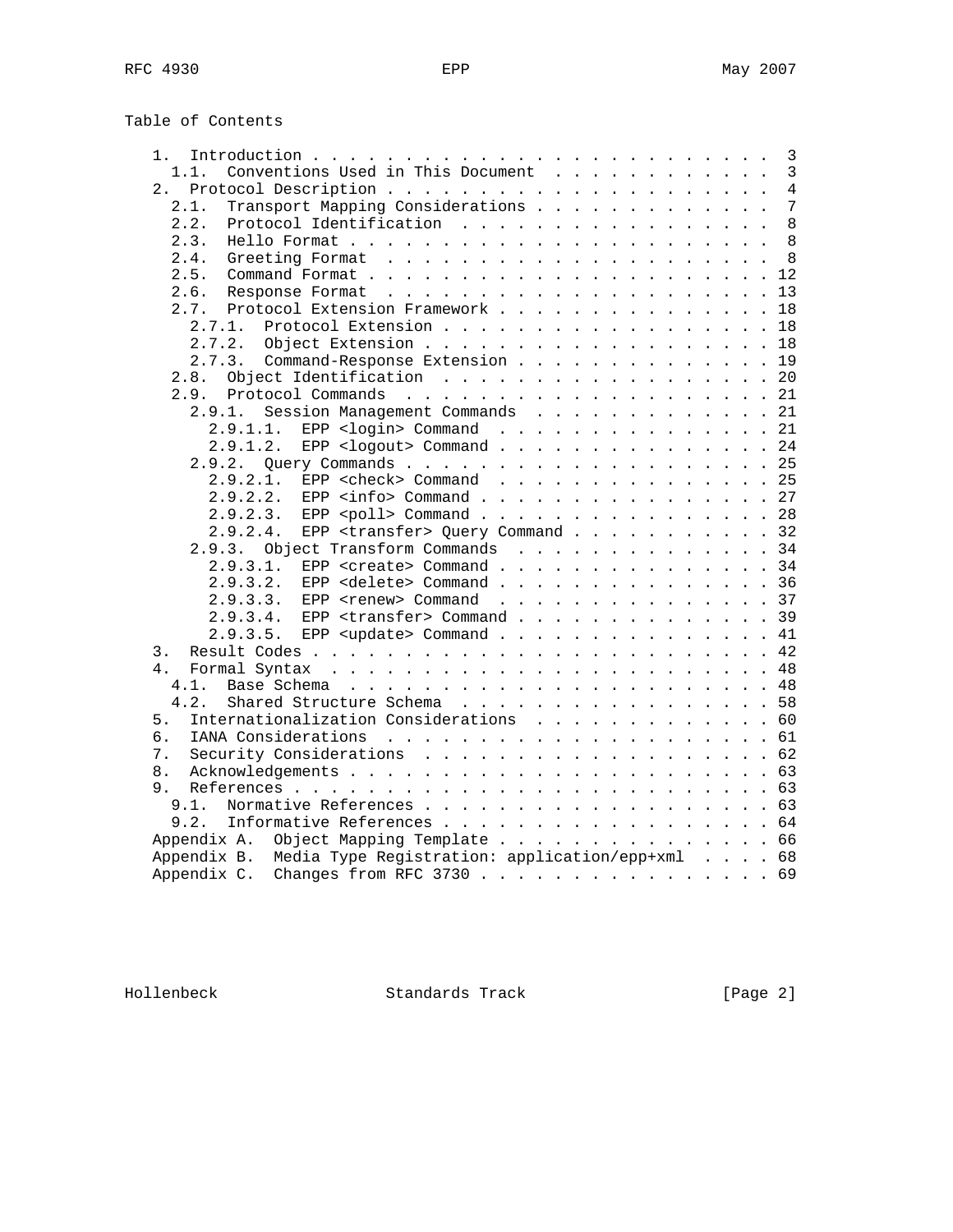# 1. Introduction

 This document describes specifications for the Extensible Provisioning Protocol (EPP) version 1.0, an XML text protocol that permits multiple service providers to perform object provisioning operations using a shared central object repository. EPP is specified using the Extensible Markup Language (XML) 1.0 as described in [W3C.REC-xml-20040204] and XML Schema notation as described in [W3C.REC-xmlschema-1-20041028] and [W3C.REC-xmlschema-2-20041028]. EPP meets and exceeds the requirements for a generic registry registrar protocol as described in [RFC3375]. This document obsoletes RFC 3730 [RFC3730].

 EPP content is identified by MIME media type application/epp+xml. Registration information for this media type is included in an appendix to this document.

 EPP is intended for use in diverse operating environments where transport and security requirements vary greatly. It is unlikely that a single transport or security specification will meet the needs of all anticipated operators, so EPP was designed for use in a layered protocol environment. Bindings to specific transport and security protocols are outside the scope of this specification.

 The original motivation for this protocol was to provide a standard Internet domain name registration protocol for use between domain name registrars and domain name registries. This protocol provides a means of interaction between a registrar's applications and registry applications. It is expected that this protocol will have additional uses beyond domain name registration.

 XML is case sensitive. Unless stated otherwise, XML specifications and examples provided in this document MUST be interpreted in the character case presented to develop a conforming implementation.

### 1.1. Conventions Used in This Document

 The key words "MUST", "MUST NOT", "REQUIRED", "SHALL", "SHALL NOT", "SHOULD", "SHOULD NOT", "RECOMMENDED", "MAY", and "OPTIONAL" in this document are to be interpreted as described in [RFC2119].

 In examples, "C:" represents lines sent by a protocol client and "S:" represents lines returned by a protocol server. Indentation and white space in examples are provided only to illustrate element relationships and are not a REQUIRED feature of this protocol.

Hollenbeck Standards Track [Page 3]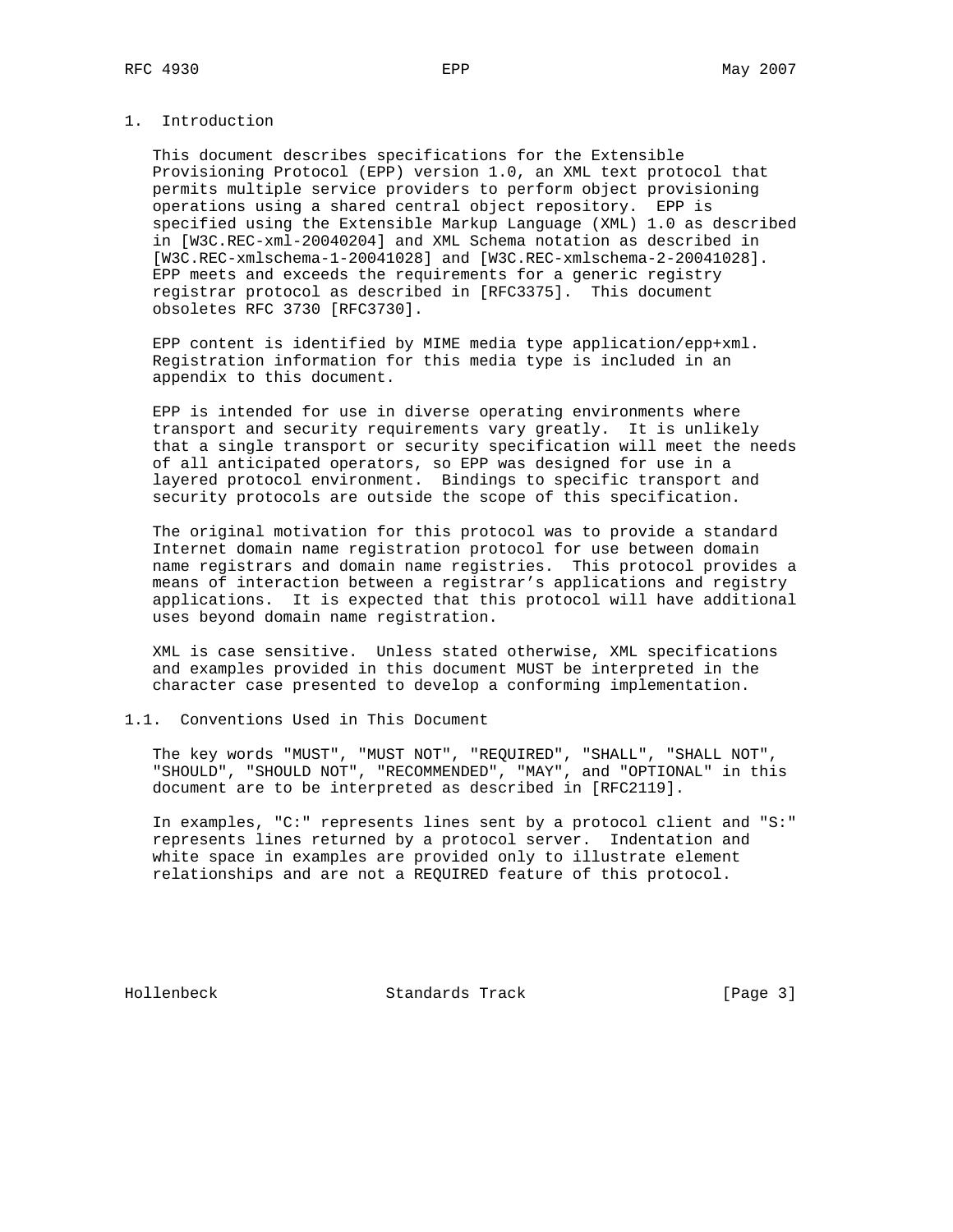### 2. Protocol Description

 EPP is a stateful XML protocol that can be layered over multiple transport protocols. Protected using lower-layer security protocols, clients exchange identification, authentication, and option information, and then engage in a series of client-initiated command response exchanges. All EPP commands are atomic (there is no partial success or partial failure) and designed so that they can be made idempotent (executing a command more than once has the same net effect on system state as successfully executing the command once).

 EPP provides four basic service elements: service discovery, commands, responses, and an extension framework that supports definition of managed objects and the relationship of protocol requests and responses to those objects.

 An EPP server MUST respond to client-initiated communication (which can be either a lower-layer connection request or an EPP service discovery message) by returning a greeting to a client. A server MUST promptly respond to each EPP command with a coordinated response that describes the results of processing the command. The following server state machine diagram illustrates the message exchange process in detail:

Hollenbeck Standards Track [Page 4]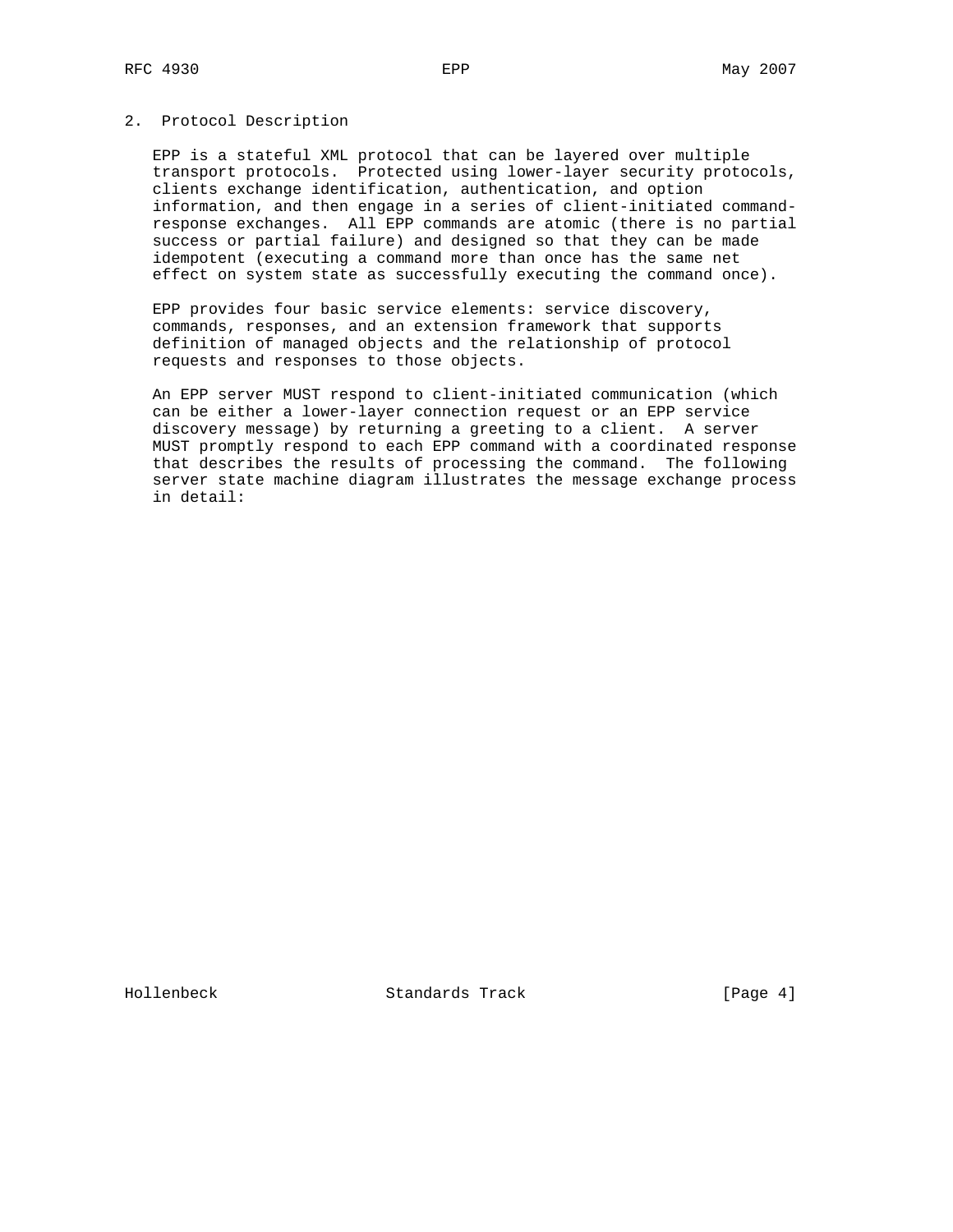

Figure 1: EPP Server State Machine

 EPP commands fall into three categories: session management commands, query commands, and object transform commands. Session management commands are used to establish and end persistent sessions with an EPP server. Query commands are used to perform read-only object information retrieval operations. Transform commands are used to perform read-write object management operations.

Hollenbeck Standards Track [Page 5]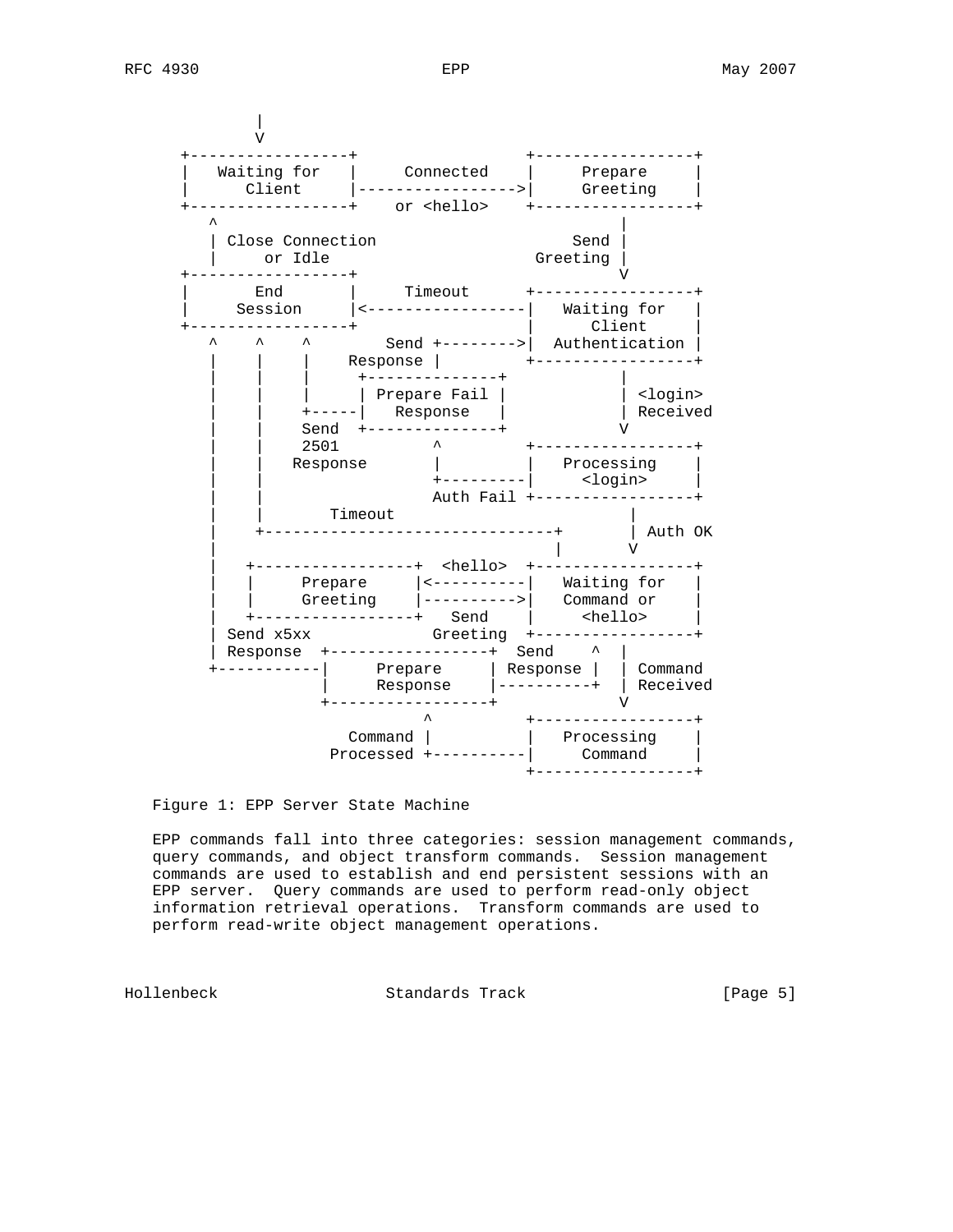Commands are processed by a server in the order they are received from a client. Though an immediate response confirming receipt and processing of the command is produced by the server, the protocol includes features that allow for offline review of transform commands before the requested action is actually completed. In such situations, the response from the server MUST clearly note that the command has been received and processed, but the requested action is pending. The state of the corresponding object MUST clearly reflect processing of the pending action. The server MUST also notify the client when offline processing of the action has been completed. Object mappings SHOULD describe standard formats for notices that describe completion of offline processing.

 EPP uses XML namespaces to provide an extensible object management framework and to identify schemas required for XML instance parsing and validation. These namespaces and schema definitions are used to identify both the base protocol schema and the schemas for managed objects. The XML namespace prefixes used in examples (such as the string "foo" in "xmlns:foo") are solely for illustrative purposes. A conforming implementation MUST NOT require the use of these or any other specific namespace prefixes.

 All XML instances SHOULD begin with an <?xml?> declaration to identify the version of XML that is being used, optionally identify use of the character encoding used, and optionally provide a hint to an XML parser that an external schema file is needed to validate the XML instance. Conformant XML parsers recognize both UTF-8 (defined in RFC 3629 [RFC3629]) and UTF-16 (defined in RFC 2781 [RFC2781]); per RFC 2277 [RFC2277] UTF-8 is the RECOMMENDED character encoding for use with EPP.

 Character encodings other than UTF-8 and UTF-16 are allowed by XML. UTF-8 is the default encoding assumed by XML in the absence of an "encoding" attribute or a byte order mark (BOM); thus, the "encoding" attribute in the XML declaration is OPTIONAL if UTF-8 encoding is used. EPP clients and servers MUST accept a UTF-8 BOM if present, though emitting a UTF-8 BOM is NOT RECOMMENDED.

Example XML declarations:

<?xml version="1.0" encoding="UTF-8" standalone="no"?>

<?xml version="1.0" standalone="no"?>

<?xml version="1.0" encoding="UTF-8"?>

<?xml version="1.0"?>

Hollenbeck Standards Track [Page 6]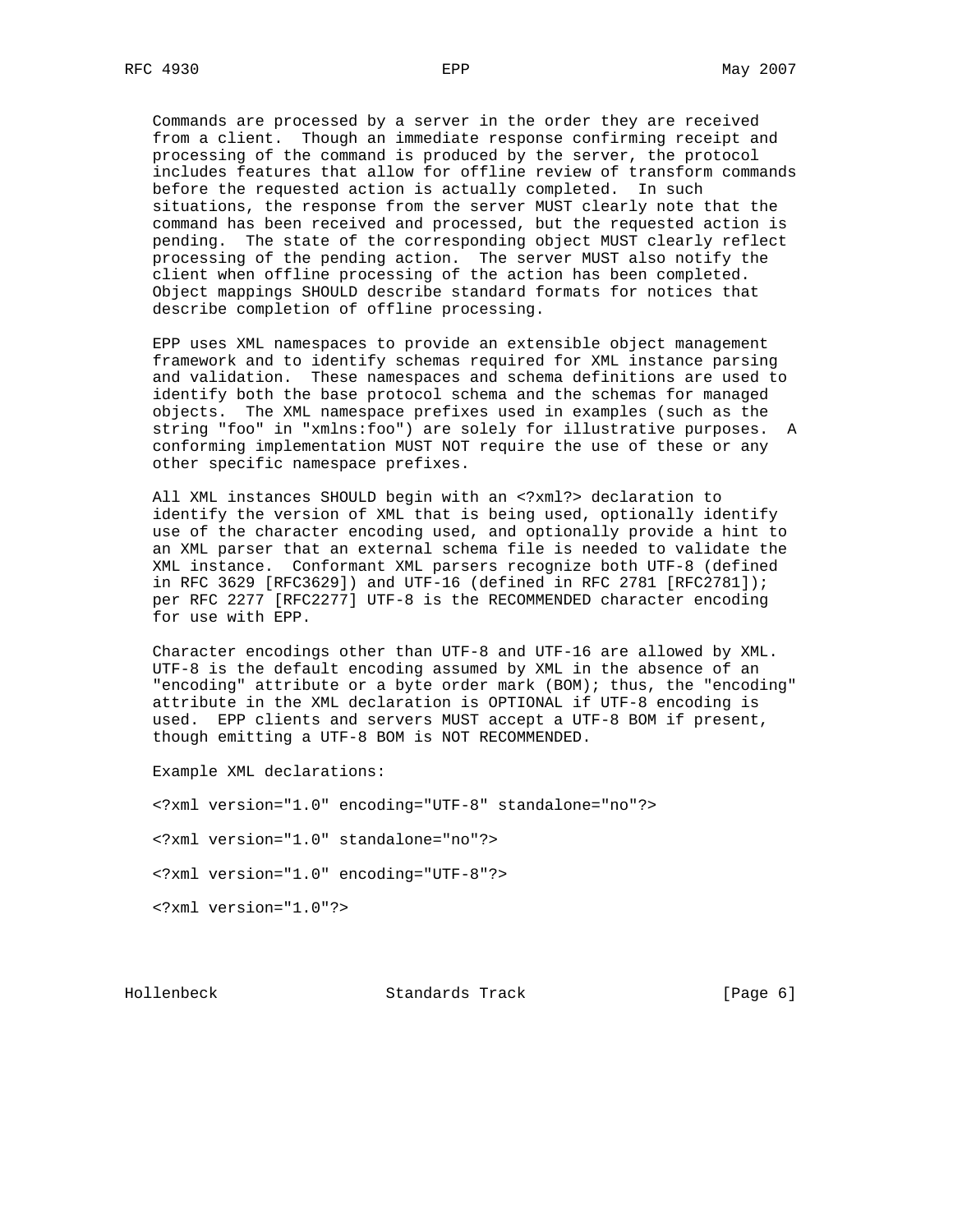2.1. Transport Mapping Considerations

 As described previously, EPP can be layered over multiple transport protocols. There are, however, a common set of considerations that MUST be addressed by any transport mapping defined for EPP. These include:

- The transport mapping MUST preserve command order.
- The transport mapping MUST address the relationship between sessions and the client-server connection concept.
- The transport mapping MUST preserve the stateful nature of the protocol.
- The transport mapping MUST frame data units.
- The transport mapping MUST be onto a transport such as TCP [RFC0793] or Stream Control Transmission Protocol (SCTP) [RFC2960] that provides congestion avoidance that follows RFC 2914 [RFC2914], or if it maps onto a protocol such as SMTP [RFC2821] or Blocks Extensible Exchange Protocol (BEEP) [RFC3080], then the performance issues need to take into account issues of overload, server availability, and so forth.
- The transport mapping MUST ensure reliability.
- The transport mapping MUST explicitly allow or prohibit pipelining.

 Pipelining, also known as command streaming, is when a client sends multiple commands to a server without waiting for each corresponding response. After sending the commands, the client waits for the responses to arrive in the order corresponding to the completed commands. Performance gains can sometimes be realized with pipelining, especially with high-latency transports, but there are additional considerations associated with defining a transport mapping that supports pipelining:

- Commands MUST be processed independent of each other.
- Depending on the transport, pipelining MAY be possible in the form of sending a complete session in a well-defined "batch".

Hollenbeck Standards Track [Page 7]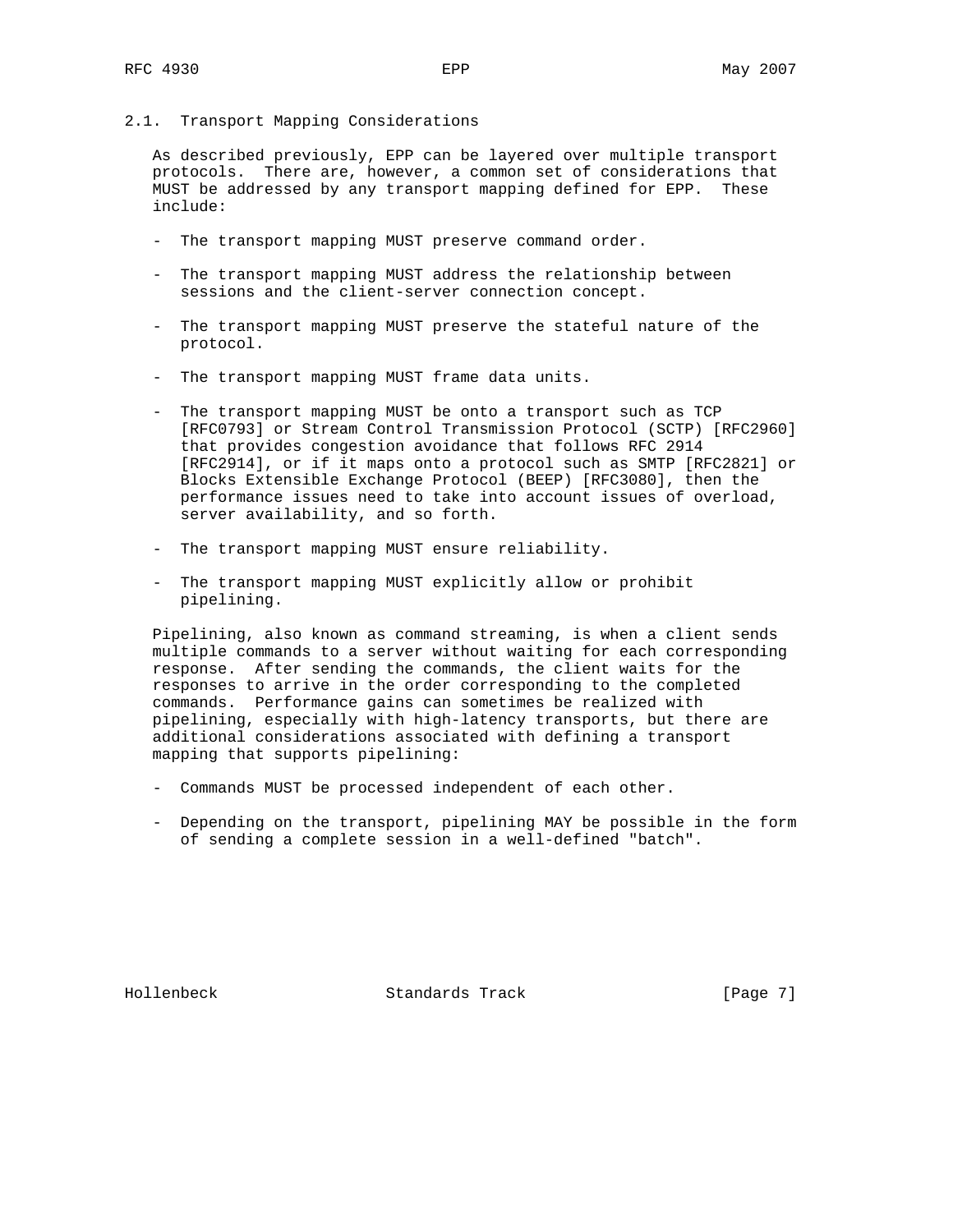- The transport mapping MUST describe how an error in processing a command affects continued operation of the session.

 A transport mapping MUST explain how all of these requirements are met given the transport protocol being used to exchange data.

2.2. Protocol Identification

All EPP XML instances MUST begin with an <epp> element. This element identifies the start of an EPP protocol element and the namespace used within the protocol. The <epp> start element and the associated </epp> ending element MUST be applied to all structures sent by both clients and servers.

Example "start" and "end" EPP elements:

```
 <epp xmlns="urn:ietf:params:xml:ns:epp-1.0">
 </epp>
```
2.3. Hello Format

 EPP MAY be carried over both connection-oriented and connection-less transport protocols. An EPP client MAY request a <greeting> from an EPP server at any time between a successful <login> command and a <logout> command by sending a <hello> to a server. Use of this element is essential in a connection-less environment where a server cannot return a <greeting> in response to a client-initiated connection. An EPP <hello> MUST be an empty element with no child elements.

Example <hello>:

 C:<?xml version="1.0" encoding="UTF-8" standalone="no"?> C:<epp xmlns="urn:ietf:params:xml:ns:epp-1.0"> C: <hello/>  $C:$  </epp>

2.4. Greeting Format

An EPP server responds to a successful connection and <hello> element by returning a <greeting> element to the client. An EPP greeting contains the following elements:

- An <svID> element that contains the name of the server.

Hollenbeck Standards Track [Page 8]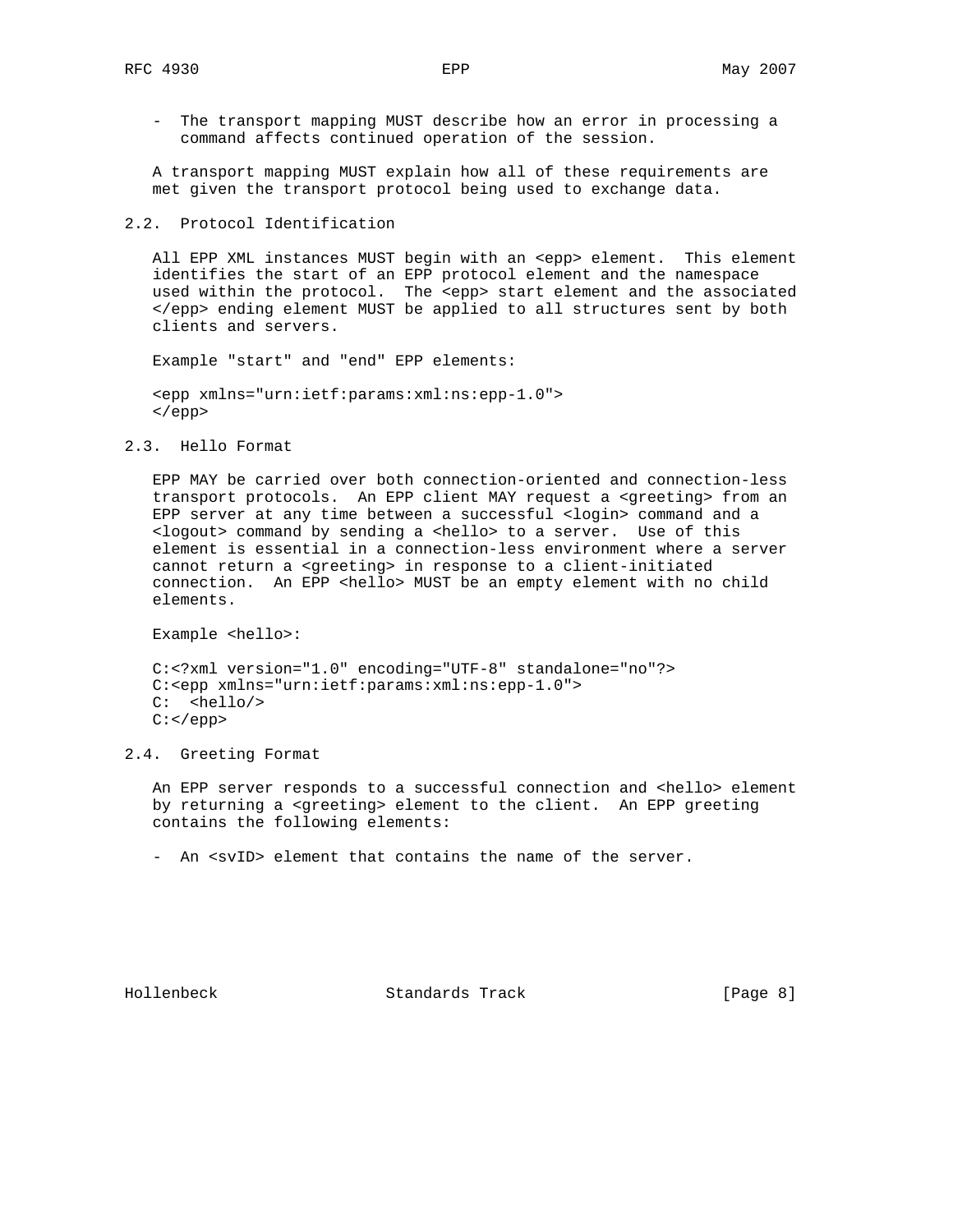- An <svDate> element that contains the server's current date and time in UTC.
- An <svcMenu> element that identifies the services supported by the server, including:
	- One or more <version> elements that identify the protocol versions supported by the server.
	- One or more <lang> elements that contain the identifiers of the text response languages known by the server. Language identifiers MUST be structured as documented in [RFC3066].
	- One or more <objURI> elements that contain namespace URIs representing the objects that the server is capable of managing. A server MAY limit object management privileges on a per-client basis.
	- An OPTIONAL <svcExtension> element that contains one or more <extURI> elements that contain namespace URIs representing object extensions supported by the server.
	- A <dcp> (data collection policy) element that contains child elements used to describe the server's privacy policy for data collection and management. Policy implications usually extend beyond the client-server relationship. Both clients and servers can have relationships with other entities that need to know the server operator's data collection policy to make informed provisioning decisions. Policy information MUST be disclosed to provisioning entities, though the method of disclosing policy data outside of direct protocol interaction is beyond the scope of this specification. Child elements include the following:
		- An <access> element that describes the access provided by the server to the client on behalf of the originating data source. The <access> element MUST contain one of the following child elements:
			- <all/>: Access is given to all identified data.
			- <none/>: No access is provided to identified data.
			- <null/>: Data is not persistent, so no access is possible.

Hollenbeck Standards Track [Page 9]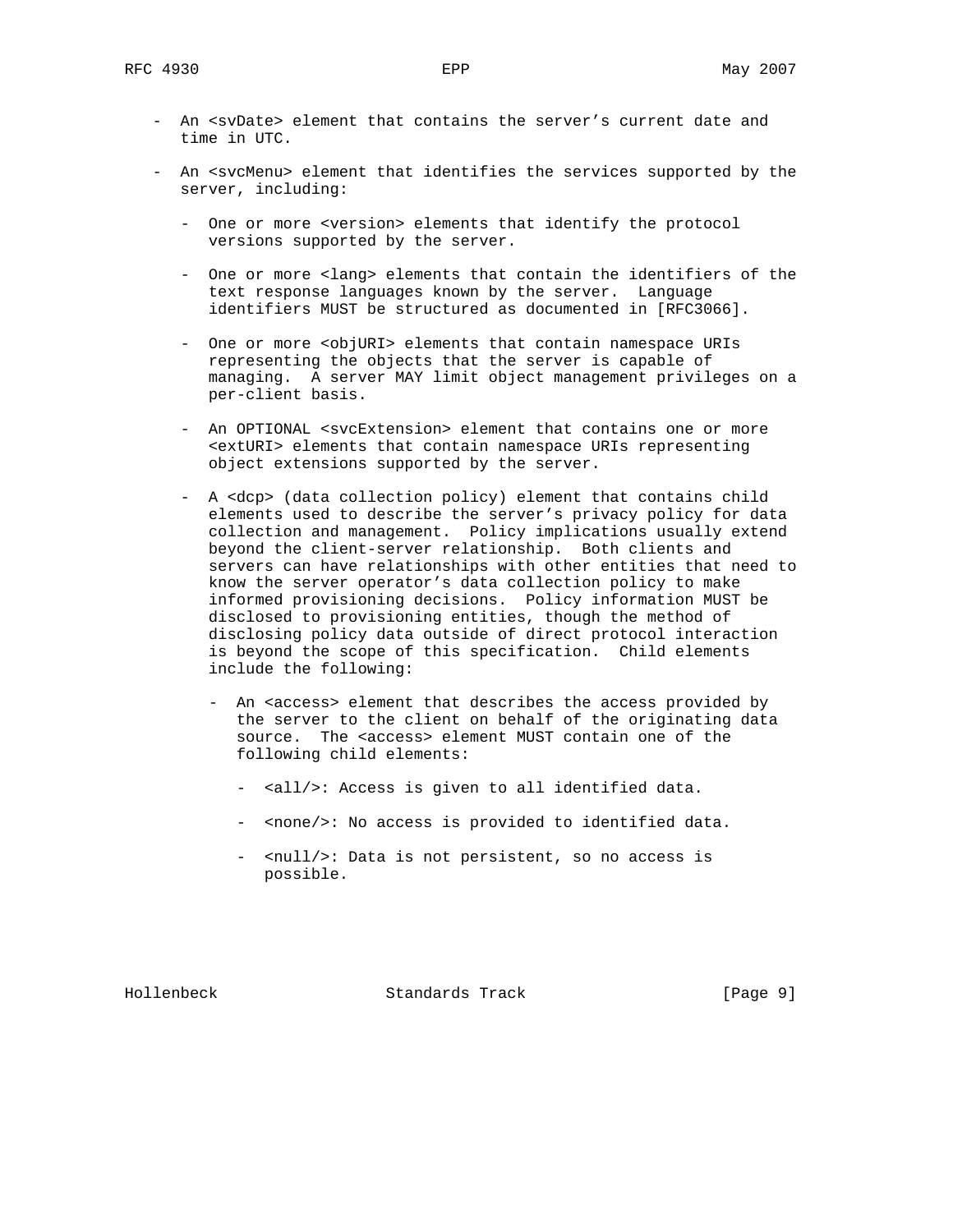- <personal/>: Access is given to identified data relating to individuals and organizational entities.
- <personalAndOther/>: Access is given to identified data relating to individuals, organizational entities, and other data of a non-personal nature.
- <other/>: Access is given to other identified data of a non-personal nature.
- One or more <statement> elements that describe data collection purposes, data recipients, and data retention. Each <statement> element MUST contain a <purpose> element, a <recipient> element, and a <retention> element. The <purpose> element MUST contain one or more of the following child elements that describe the purposes for which data is collected:
	- <admin/>: Administrative purposes. Information can be used for administrative and technical support of the provisioning system.
	- <contact/>: Contact for marketing purposes. Information can be used to contact individuals, through a communications channel other than the protocol, for the promotion of a product or service.
	- <prov/>: Object provisioning purposes. Information can be used to identify objects and inter-object relationships.
	- <other/>: Other purposes. Information may be used in other ways not captured by the above definitions.
- The <recipient> element MUST contain one or more of the following child elements that describes the recipients of collected data:
	- <other/>: Other entities following unknown practices.
	- <ours>: Server operator and/or entities acting as agents or entities for whom the server operator is acting as an agent. An agent in this instance is defined as a third party that processes data only on behalf of the service provider for the completion of the stated purposes. The <ours> element contains an OPTIONAL <recDesc> element that can be used to describe the recipient.

Hollenbeck Standards Track [Page 10]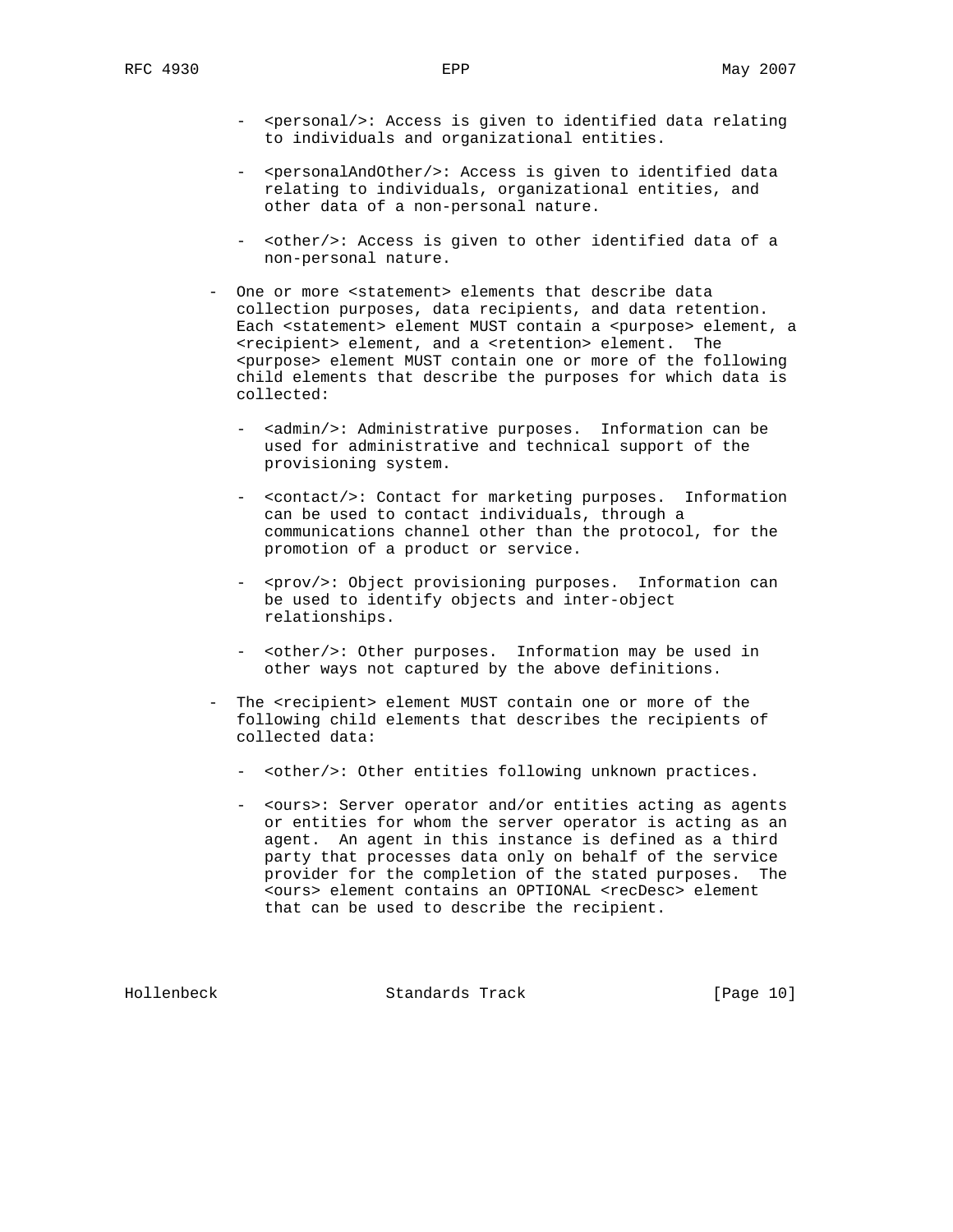- <public/>: Public forums.
- <same/>: Other entities following server practices.
- <unrelated/>: Unrelated third parties.
- The <retention> element MUST contain one of the following child elements that describes data retention practices:
	- <br/>business/>: Data persists per business practices.
	- <indefinite/>: Data persists indefinitely.
	- <legal/>: Data persists per legal requirements.
	- <none/>: Data is not persistent and is not retained for more than a brief period of time necessary to make use of it during the course of a single online interaction.
	- <stated/>: Data persists to meet the stated purpose.
- An OPTIONAL <expiry> element that describes the lifetime of the policy. The <expiry> element MUST contain one of the following child elements:
	- <absolute/>: The policy is valid from the current date and time until it expires on the specified date and time.
	- <relative/>: The policy is valid from the current date and time until the end of the specified duration.

 Data collection policy elements are based on work described in the World Wide Web Consortium's Platform for Privacy Preferences [W3C.REC-P3P-20020416] specification.

Hollenbeck Standards Track [Page 11]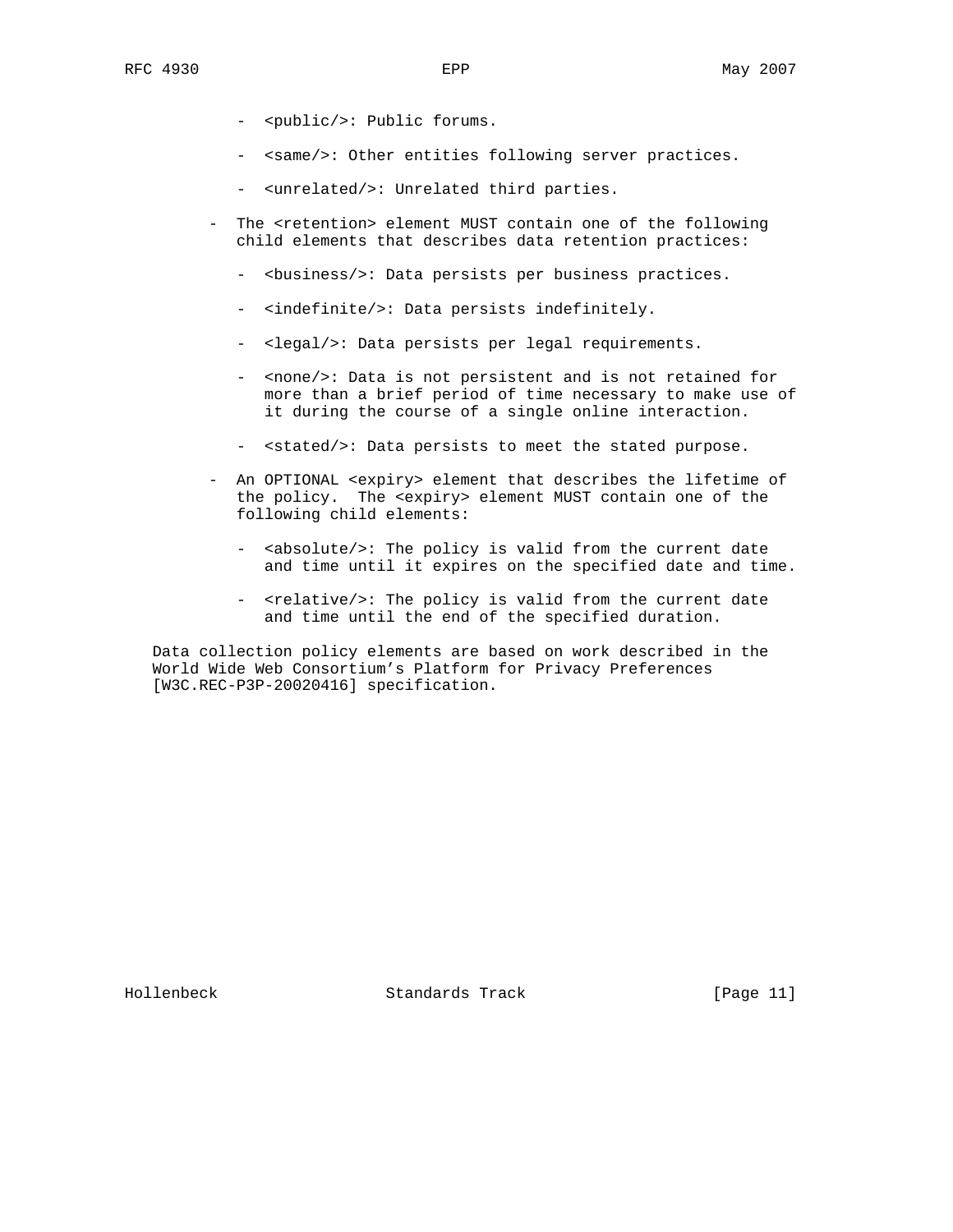Example greeting: S:<?xml version="1.0" encoding="UTF-8" standalone="no"?> S:<epp xmlns="urn:ietf:params:xml:ns:epp-1.0"> S: <greeting> S: <svID>Example EPP server epp.example.com</svID><br>S: <svDate>2000-06-08T22:00:00.0Z</svDate> S: <svDate>2000-06-08T22:00:00.0Z</svDate><br>S: <svcMenu> <svcMenu> S: < version>1.0</version> S: <lang>en</lang> S: <lang>fr</lang> S: <objURI>urn:ietf:params:xml:ns:obj1</objURI> S: <objURI>urn:ietf:params:xml:ns:obj2</objURI> S: <objURI>urn:ietf:params:xml:ns:obj3</objURI> S: <svcExtension> S: <extURI>http://custom/obj1ext-1.0</extURI> S: </svcExtension> S: </svcMenu> S: <dcp> S: <access><all/>>/></access> S: <statement> S: <purpose><admin/>>/prov/></purpose> S: <recipient><ours/><public/></recipient> S: <retention><stated/></retention> S: </statement>  $S: \quad \langle dcp \rangle$  S: </greeting> S:</epp>

2.5. Command Format

 An EPP client interacts with an EPP server by sending a command to the server and receiving a response from the server. In addition to the standard EPP elements, an EPP command contains the following elements:

- A command element whose tag corresponds to one of the valid EPP commands described in this document. The command element MAY contain either protocol-specified or object-specified child elements.
- An OPTIONAL <extension> element that MAY be used for server defined command extensions.

Hollenbeck Standards Track [Page 12]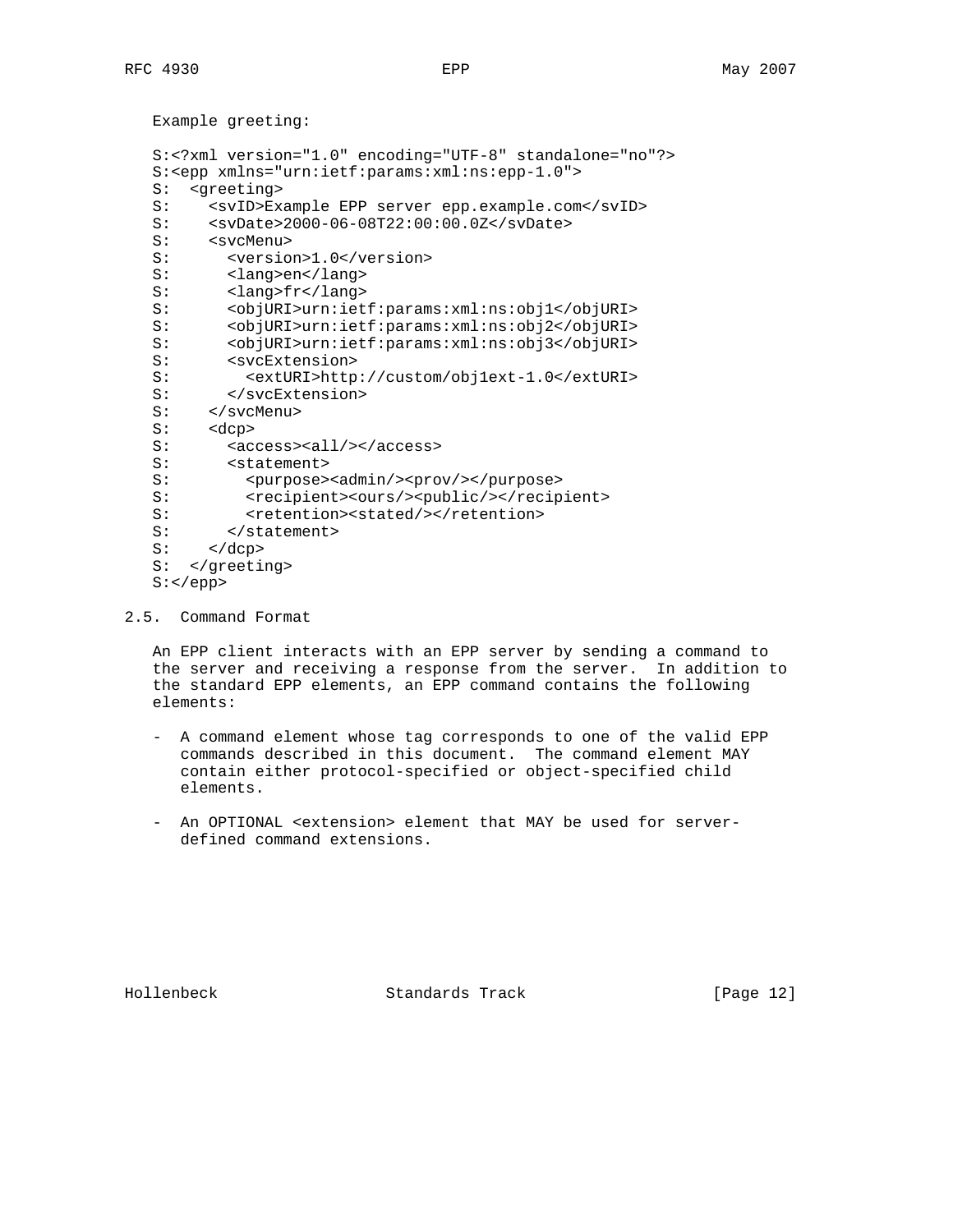- An OPTIONAL <clTRID> (client transaction identifier) element that MAY be used to uniquely identify the command to the client. Clients are responsible for maintaining their own transaction identifier space to ensure uniqueness.

Example command with object-specified child elements:

```
 C:<?xml version="1.0" encoding="UTF-8" standalone="no"?>
 C:<epp xmlns="urn:ietf:params:xml:ns:epp-1.0">
 C: <command>
 C: <info>
 C: <obj:info xmlns:obj="urn:ietf:params:xml:ns:obj">
 C: <obj:name>example</obj:name>
        C: </obj:info>
C: \langle info>
 C: <clTRID>ABC-12345</clTRID>
 C: </command>
C: </epp>
```
2.6. Response Format

 An EPP server responds to a client command by returning a response to the client. EPP commands are atomic, so a command will either succeed completely or fail completely. Success and failure results MUST NOT be mixed. In addition to the standard EPP elements, an EPP response contains the following elements:

- One or more <result> elements that document the success or failure of command execution. If the command was processed successfully, only one <result> element MUST be returned. If the command was not processed successfully, multiple <result> elements MAY be returned to document failure conditions. Each <result> element contains the following attribute and child elements:
	- A "code" attribute whose value is a four-digit, decimal number that describes the success or failure of the command.
	- A <msg> element containing a human-readable description of the response code. The language of the response is identified via an OPTIONAL "lang" attribute. If not specified, the default attribute value MUST be "en" (English).
	- Zero or more OPTIONAL <value> elements that identify a client provided element (including XML tag and value) or other information that caused a server error condition.

Hollenbeck Standards Track [Page 13]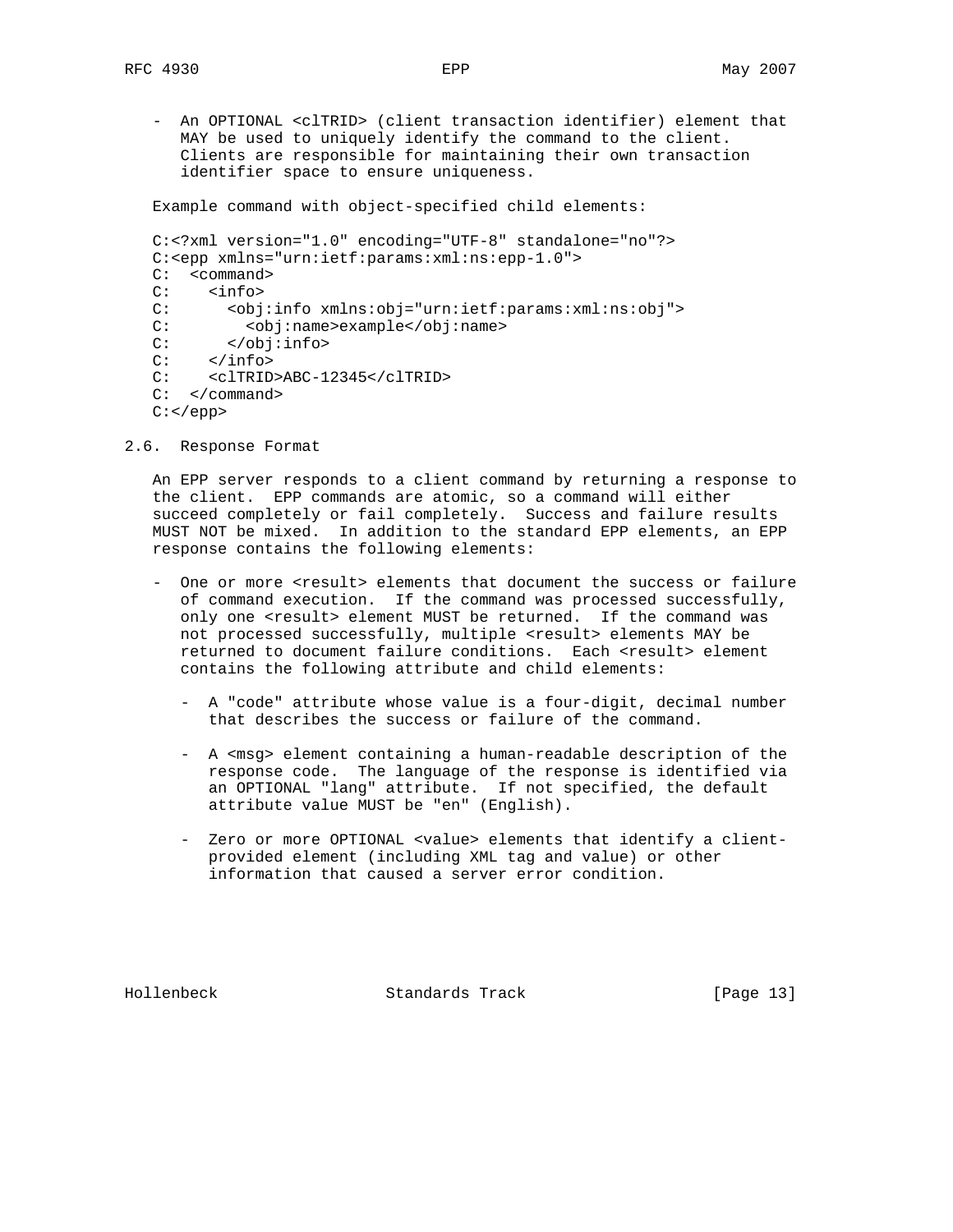- Zero or more OPTIONAL <extValue> elements that can be used to provide additional error diagnostic information, including:
	- A <value> element that identifies a client-provided element (including XML tag and value) that caused a server error condition.
	- A <reason> element containing a human-readable message that describes the reason for the error. The language of the response is identified via an OPTIONAL "lang" attribute. If not specified, the default attribute value MUST be "en" (English).
- An OPTIONAL <msgQ> element that describes messages queued for client retrieval. A <msgQ> element MUST NOT be present if there are no messages queued for client retrieval. A <msgQ> element MAY be present in responses to EPP commands other than the <poll> command if messages are queued for retrieval. A <msgQ> element MUST be present in responses to the EPP <poll> command if messages are queued for retrieval. The <msgQ> element contains the following attributes:
	- A "count" attribute that describes the number of messages that exist in the queue.
	- An "id" attribute used to uniquely identify the message at the head of the queue.

 The <msgQ> element contains the following OPTIONAL child elements that MUST be returned in response to a <poll> request command and MUST NOT be returned in response to any other command, including a <poll> acknowledgement:

- A <qDate> element that contains the date and time that the message was enqueued.
- A <msg> element containing a human-readable message. The language of the response is identified via an OPTIONAL "lang" attribute. If not specified, the default attribute value MUST be "en" (English). This element MAY contain XML content for formatting purposes, but the XML content is not specified by the protocol and will thus not be processed for validity.
- An OPTIONAL <resData> (response data) element that contains child elements specific to the command and associated object.

Hollenbeck Standards Track [Page 14]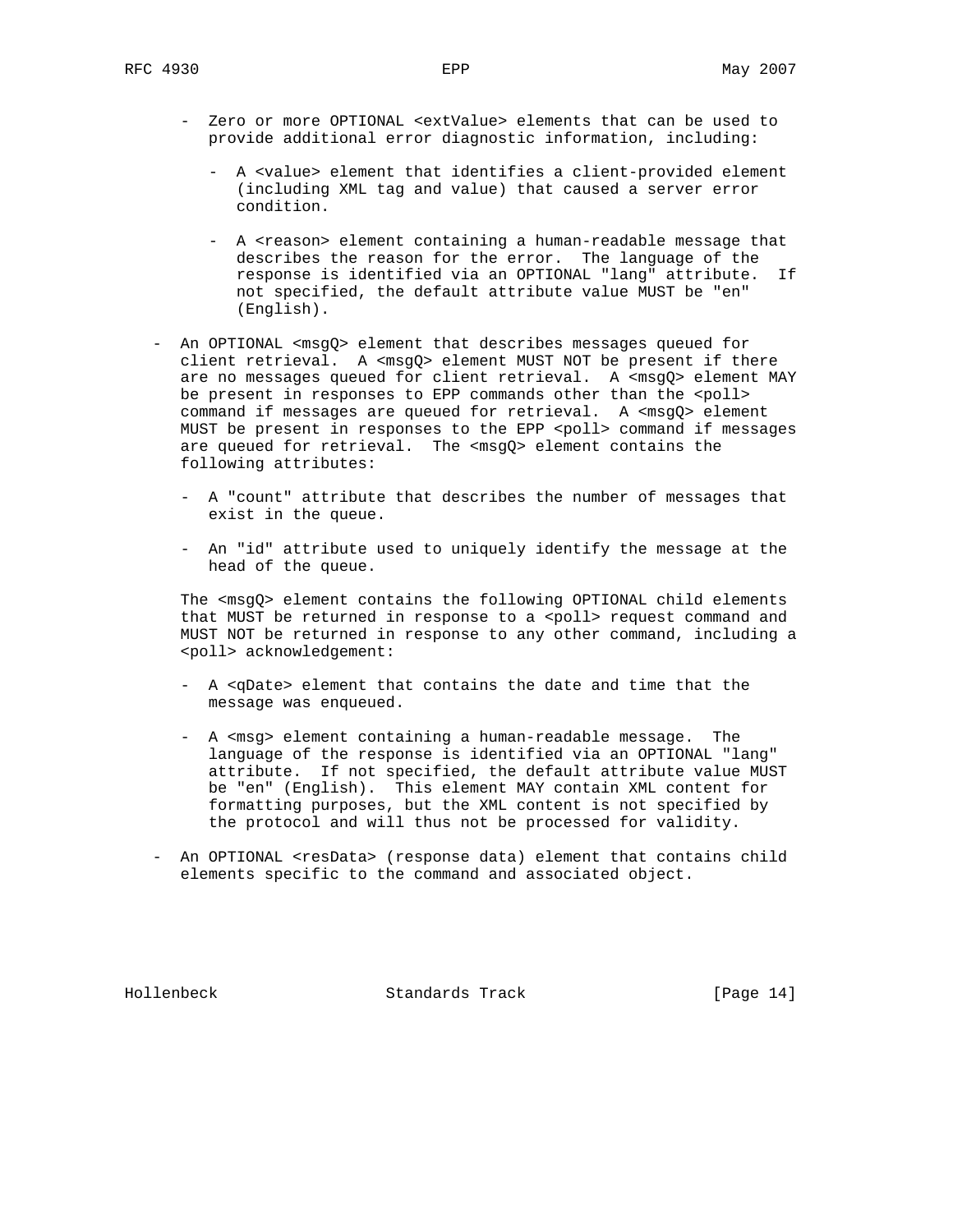- An OPTIONAL <extension> element that MAY be used for server defined response extensions.
- A <trID> (transaction identifier) element containing the transaction identifier assigned by the server to the command for which the response is being returned. The transaction identifier is formed using the <clTRID> associated with the command if supplied by the client and a <svTRID> (server transaction identifier) that is assigned by and unique to the server.

 Transaction identifiers provide command-response synchronization integrity. They SHOULD be logged, retained, and protected to ensure that both the client and the server have consistent temporal and state management records.

Example response without <value> or <resData>:

 S:<?xml version="1.0" encoding="UTF-8" standalone="no"?> S:<epp xmlns="urn:ietf:params:xml:ns:epp-1.0"> S: <response> S: <result code="1000"> S: <msg lang="en">Command completed successfully</msg> S: </result> S: <trID> S: <clTRID>ABC-12345</clTRID> S: <svTRID>54321-XYZ</svTRID> S: </trID> S: </response> S:</epp>

Hollenbeck Standards Track [Page 15]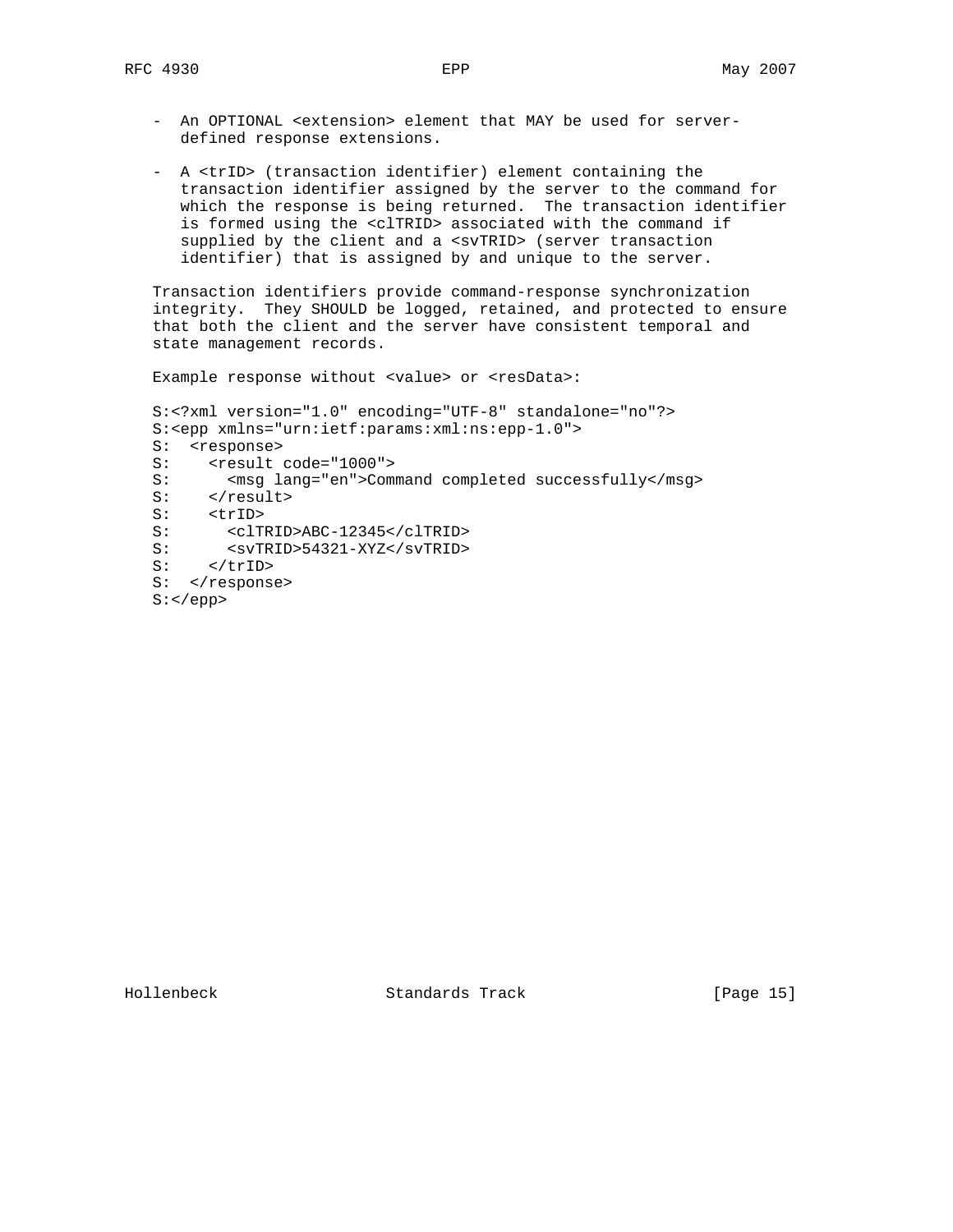```
Example response with <resData>:
   S:<?xml version="1.0" encoding="UTF-8" standalone="no"?>
   S:<epp xmlns="urn:ietf:params:xml:ns:epp-1.0">
  S: <response>
  S: <result code="1000"><br>S: <msg>Command comple
         <msg>Command completed successfully</msg>
S: </result>
 S: <resData>
   S: <obj:creData xmlns:obj="urn:ietf:params:xml:ns:obj">
   S: <obj:name>example</obj:name>
 S: </obj:creData>
S: </resData>
   S: <trID>
  S: <clTRID>ABC-12345</clTRID>
   S: <svTRID>54321-XYZ</svTRID>
  S: <svTR<br>S: </trID>
  S: </response>
   S:</epp>
```
Hollenbeck Standards Track [Page 16]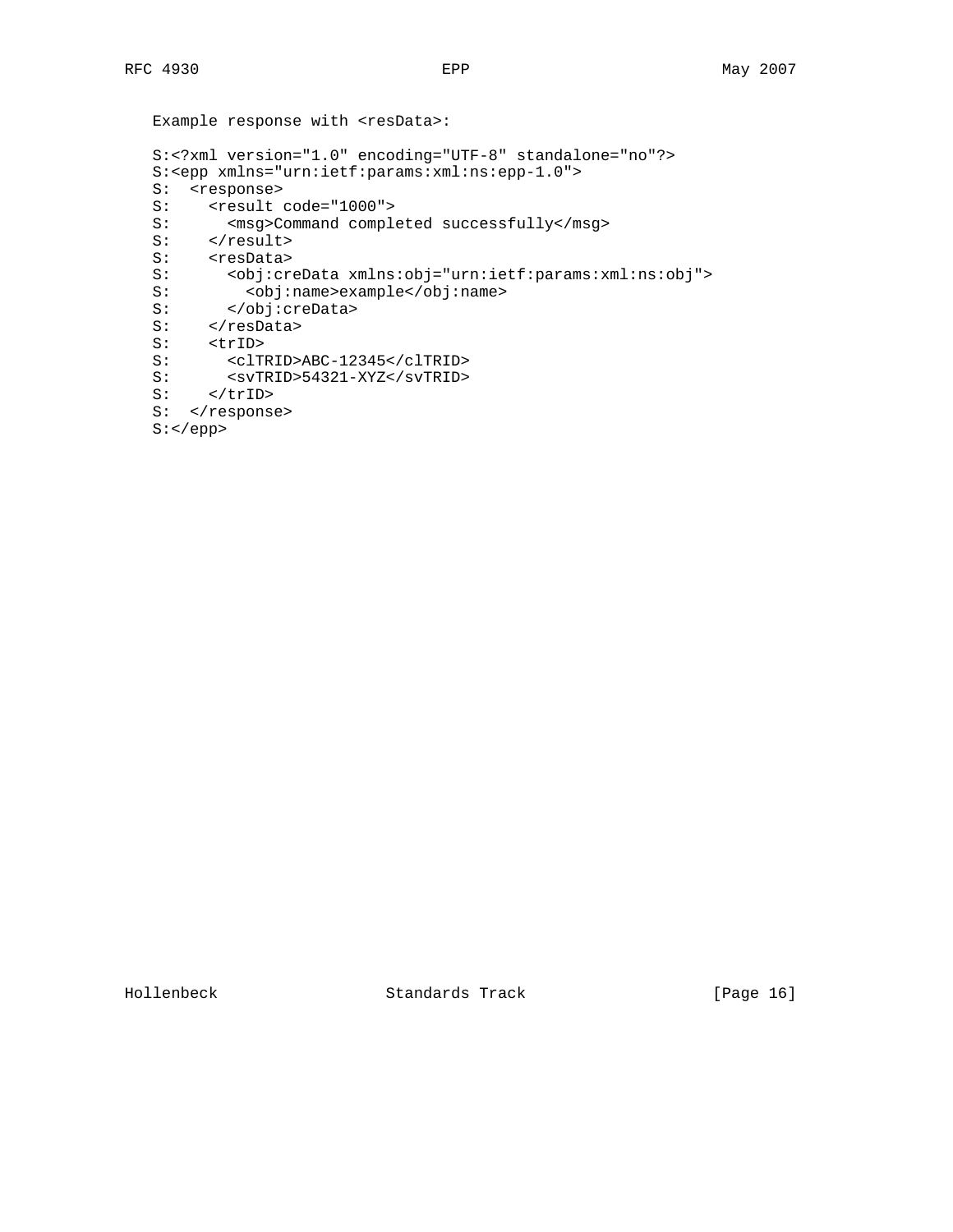```
 Example response with error value elements:
 S:<?xml version="1.0" encoding="UTF-8" standalone="no"?>
 S:<epp xmlns="urn:ietf:params:xml:ns:epp-1.0">
 S: <response>
S: <result code="2004"><br>S: <msq>Parameter val
      <msg>Parameter value range error</msg>
 S: <value xmlns:obj="urn:ietf:params:xml:ns:obj">
 S: <obj:elem1>2525</obj:elem1>
S: </value>
S: </result>
S: <result code="2005">
 S: <msg>Parameter value syntax error</msg>
 S: <value xmlns:obj="urn:ietf:params:xml:ns:obj">
 S: <obj:elem2>ex(ample</obj:elem2>
S: </value>
 S: <extValue>
S: 
value xmlns:obj="urn:ietf:params:xml:ns:obj">
S: 
vobj:elem3>abc.ex(ample</obj:elem3>
            S: <obj:elem3>abc.ex(ample</obj:elem3>
S: </value>
 S: <reason>Invalid character found.</reason>
 S: </extValue>
S: </result>
S: <trID>
 S: <clTRID>ABC-12345</clTRID>
S: <svTRID>54321-XYZ</svTRID>
S: </trID>
S: </response>
 S:</epp>
 Example response with notice of waiting server messages:
 S:<?xml version="1.0" encoding="UTF-8" standalone="no"?>
 S:<epp xmlns="urn:ietf:params:xml:ns:epp-1.0">
 S: <response>
S: <result code="1000">
S: <msg>Command completed successfully</msg>
S: </result>
 S: <msgQ count="5" id="12345"/>
S: <trID>
 S: <clTRID>ABC-12345</clTRID>
 S: <svTRID>54321-XYZ</svTRID>
S: </trID>
S: </response>
 S:</epp>
```
Hollenbeck Standards Track [Page 17]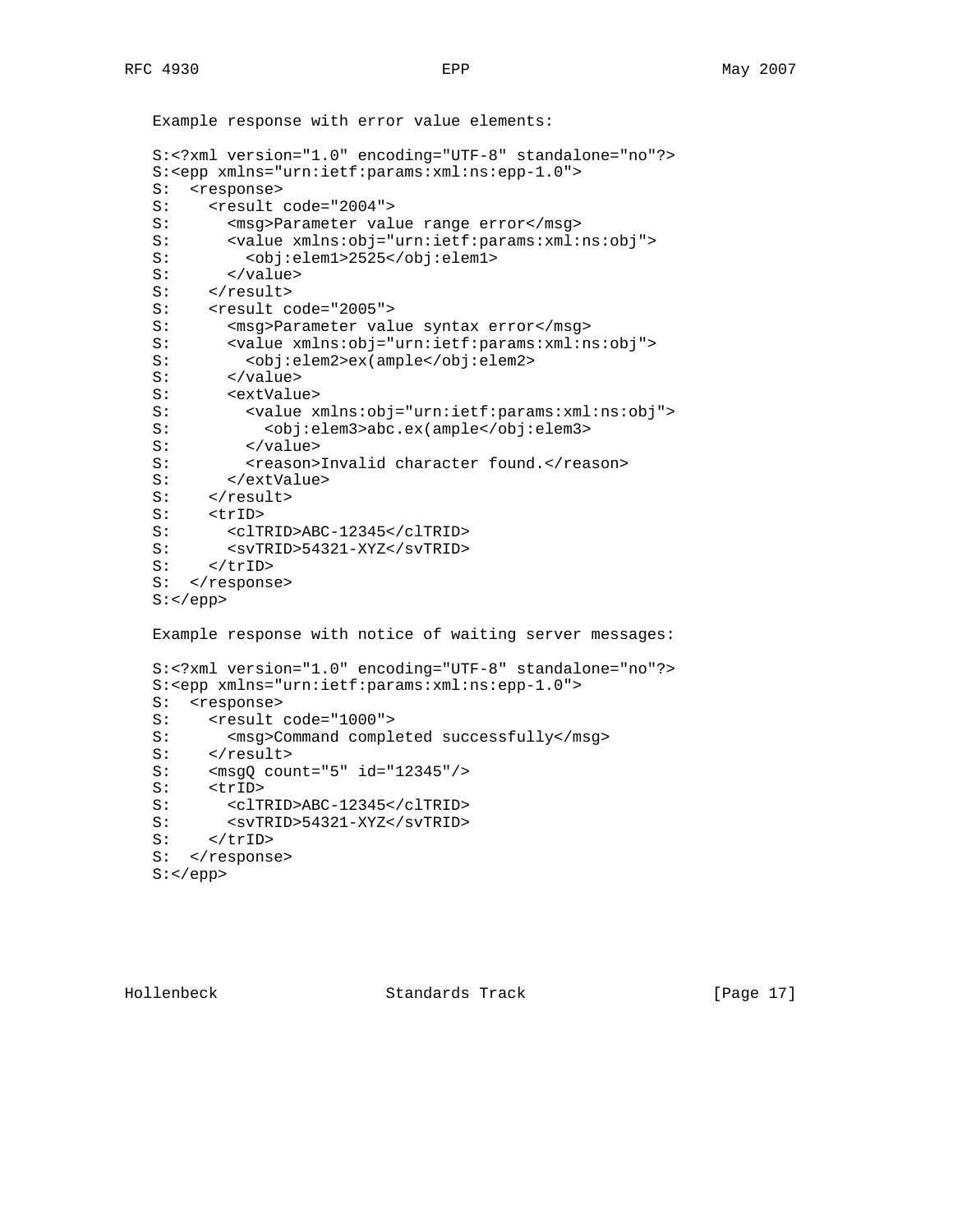Command success or failure MUST NOT be assumed if no response is returned or if a returned response is malformed. Protocol idempotency ensures the safety of retrying a command in cases of response delivery failure.

2.7. Protocol Extension Framework

 EPP provides an extension framework that allows features to be added at the protocol, object, and command-response levels.

2.7.1. Protocol Extension

 The EPP extension framework allows for definition of new protocol elements identified using XML namespace notation with a reference to an XML schema that defines the namespace. The <epp> element that identifies the beginning of a protocol instance includes multiple child element choices, one of which is an <extension> element whose children define the extension. For example, a protocol extension element would be described in generic terms as follows:

 C:<epp> C: <extension> C: <!-- One or more extension elements. --> C: <ext:foo xmlns:ext="urn:ietf:params:xml:ns:ext"> C: <!-- One or more extension child elements. --> C: </ext:foo> C: </extension>  $C:$  </epp>

 This document does not define mappings for specific extensions. Extension specifications MUST be described in separate documents that define the objects and operations subject to the extension.

### 2.7.2. Object Extension

 EPP provides an extensible object management framework that defines the syntax and semantics of protocol operations applied to a managed object. This framework pushes the definition of each protocol operation into the context of a specific object, providing the ability to add mappings for new objects without having to modify the base protocol.

 Protocol elements that contain data specific to objects are identified using XML namespace notation with a reference to an XML schema that defines the namespace. The schema for EPP supports use of dynamic object schemas on a per-command and per-response basis. For example, the start of an object-specific command element would be described in generic terms as follows:

Hollenbeck Standards Track [Page 18]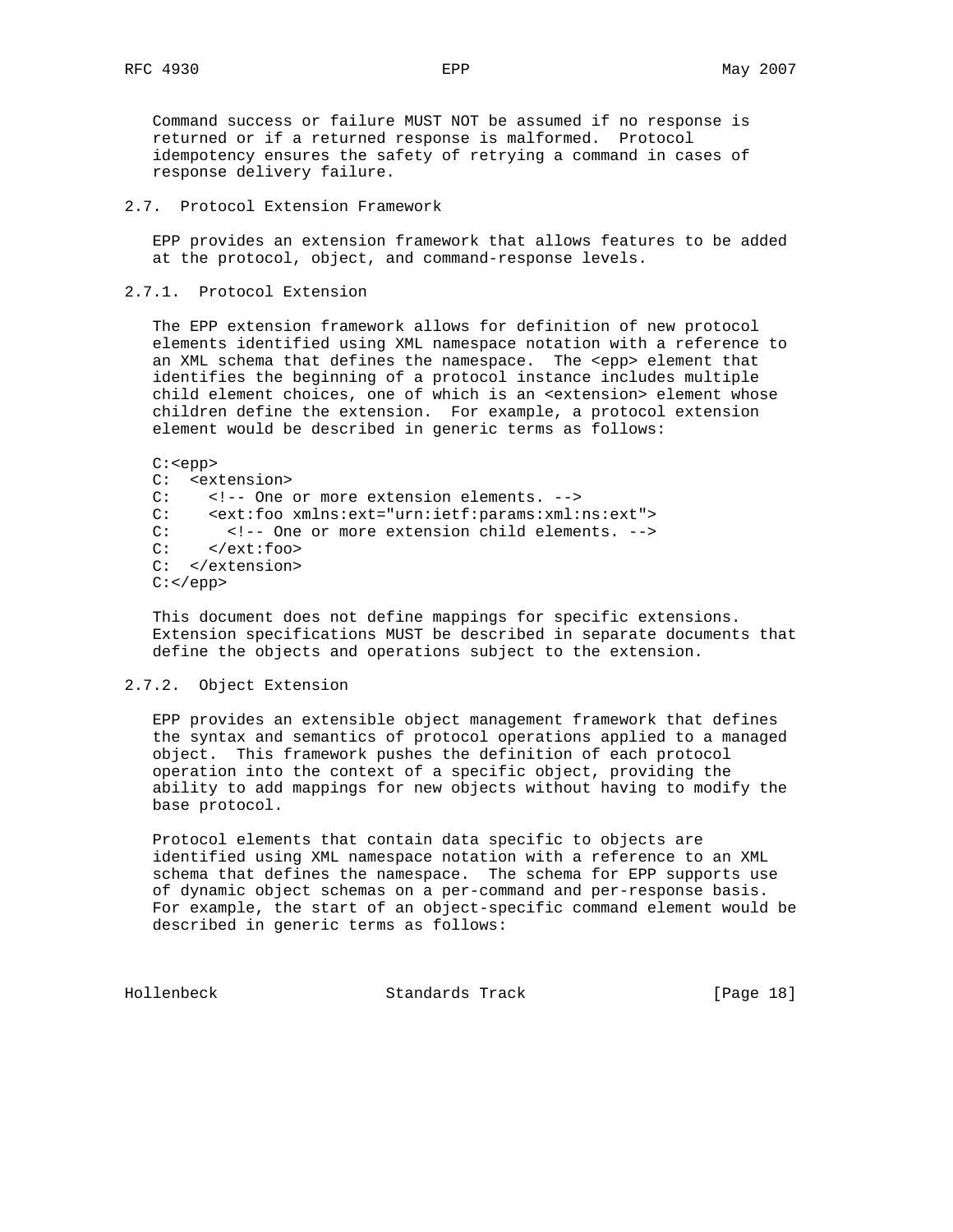```
 C:<EPPCommandName>
 C: <object:command xmlns:object="urn:ietf:params:xml:ns:object">
 C: <!-- One or more object-specific command elements. -->
 C: </object:command>
 C:</EPPCommandName>
 An object-specific response element would be described similarly:
 S:<resData>
 S: <object:resData xmlns:object="urn:ietf:params:xml:ns:object">
 S: <!-- One or more object-specific response elements. -->
 S: </object:resData>
S:</resData>
```
 This document does not define mappings for specific objects. The mapping of EPP to an object MUST be described in separate documents that specifically address each command and response in the context of the object. A suggested object mapping outline is included as an appendix to this document.

2.7.3. Command-Response Extension

 EPP provides a facility for protocol command and response extensions. Protocol commands and responses MAY be extended by an <extension> element that contains additional elements whose syntax and semantics are not explicitly defined by EPP or an EPP object mapping. This element is OPTIONAL. Extensions are typically defined by agreement between client and server and MAY be used to extend EPP for unique operational needs. A server-extended command element would be described in generic terms as follows:

```
 C:<command>
 C: <!-- EPPCommandName can be "create", "update", etc. -->
 C: <EPPCommandName>
 C: <object:command xmlns:object="urn:ietf:params:xml:ns:object">
 C: <!-- One or more object-specific command elements. -->
 C: </object:command>
 C: </EPPCommandName>
 C: <extension>
 C: <!-- One or more server-defined elements. -->
 C: </extension>
 C:</command>
```
An server-extended response element would be described similarly:

Hollenbeck Standards Track [Page 19]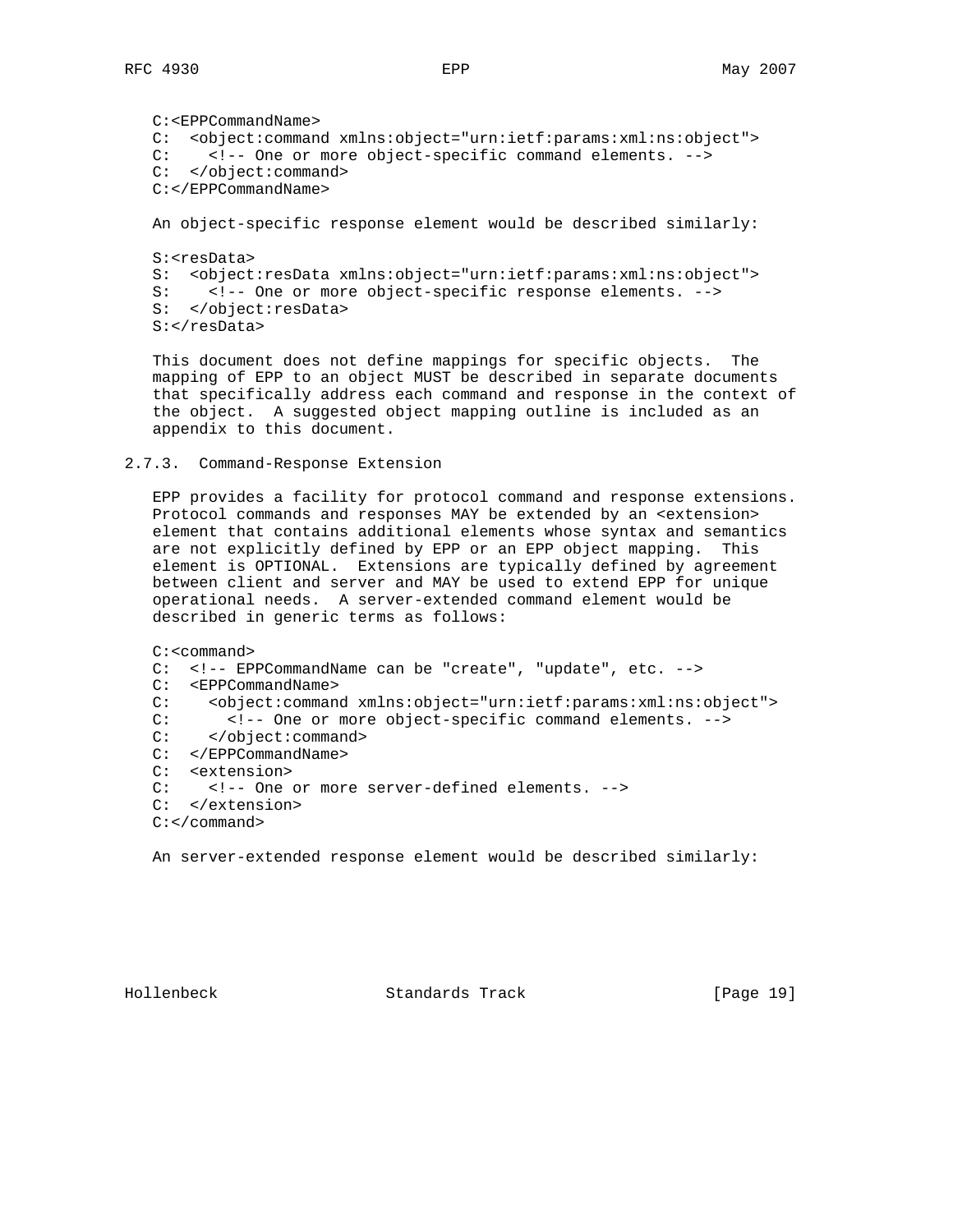S:<response> S: <result code="1000"> S: <msg lang="en">Command completed successfully</msg> S: </result> S: <extension> S: <!-- One or more server-defined elements. --> S: </extension> S: <trID> S: <clTRID>ABC-12345</clTRID> S: <svTRID>54321-XYZ</svTRID> S: </trID> S:</response>

 This document does not define any specific server extensions. The mapping of server extensions to EPP MUST be described in separate documents that specifically address extended commands and responses in the server's operational context.

#### 2.8. Object Identification

 Some objects, such as name servers and contacts, can have utility in multiple repositories. However, maintaining disjoint copies of object information in multiple repositories can lead to inconsistencies that have adverse consequences for the Internet. For example, changing a name server name in one repository, but not in a second repository that refers to the server for domain name delegation, can produce unexpected DNS query results.

 Globally unique identifiers can help facilitate object information sharing between repositories. A globally unique identifier MUST be assigned to every object when the object is created; the identifier MUST be returned to the client as part of any request to retrieve the detailed attributes of an object. Specific identifier values are a matter of repository policy, but they SHOULD be constructed according to the following algorithm:

- a. Divide the provisioning repository world into a number of object repository classes.
- b. Each repository within a class is assigned an identifier that is maintained by IANA.
- c. Each repository is responsible for assigning a unique local identifier for each object within the repository.
- d. The globally unique identifier is a concatenation of the local identifier, followed by a hyphen ("-", ASCII value 0x002D), followed by the repository identifier.

Hollenbeck Standards Track [Page 20]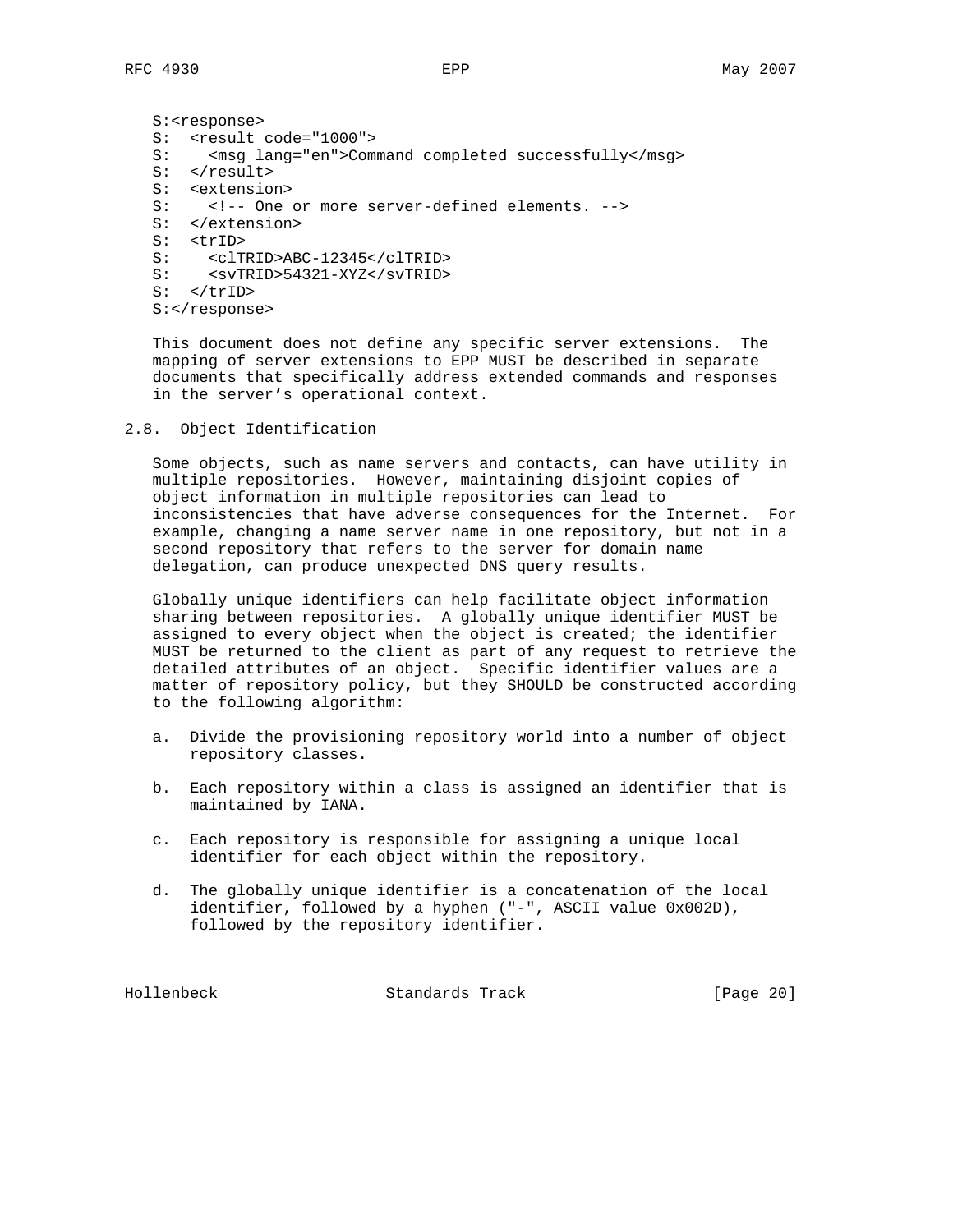# 2.9. Protocol Commands

 EPP provides commands to manage sessions, retrieve object information, and perform transformation operations on objects. All EPP commands are atomic and designed so that they can be made idempotent, either succeeding completely or failing completely and producing predictable results in case of repeated executions. This section describes each EPP command, including examples with representative server responses.

### 2.9.1. Session Management Commands

 EPP provides two commands for session management: <login> to establish a session with a server, and <logout> to end a session with a server. The <login> command establishes an ongoing server session that preserves client identity and authorization information during the duration of the session.

## 2.9.1.1. EPP <login> Command

The EPP <login> command is used to establish a session with an EPP server in response to a greeting issued by the server. A <login> command MUST be sent to a server before any other EPP command to establish an ongoing session. A server operator MAY limit the number of failed login attempts N, 1 <= N <= infinity, after which a login failure results in the connection to the server (if a connection exists) being closed.

 A client identifier and initial password MUST be created on the server before a client can successfully complete a <login> command. The client identifier and initial password MUST be delivered to the client using an out-of-band method that protects the identifier and password from inadvertent disclosure.

 In addition to the standard EPP command elements, the <login> command contains the following child elements:

- A <clID> element that contains the client identifier assigned to the client by the server.
- A <pw> element that contains the client's plain text password. The value of this element is case sensitive.
- An OPTIONAL <newPW> element that contains a new plain text password to be assigned to the client for use with subsequent <login> commands. The value of this element is case sensitive.

Hollenbeck Standards Track [Page 21]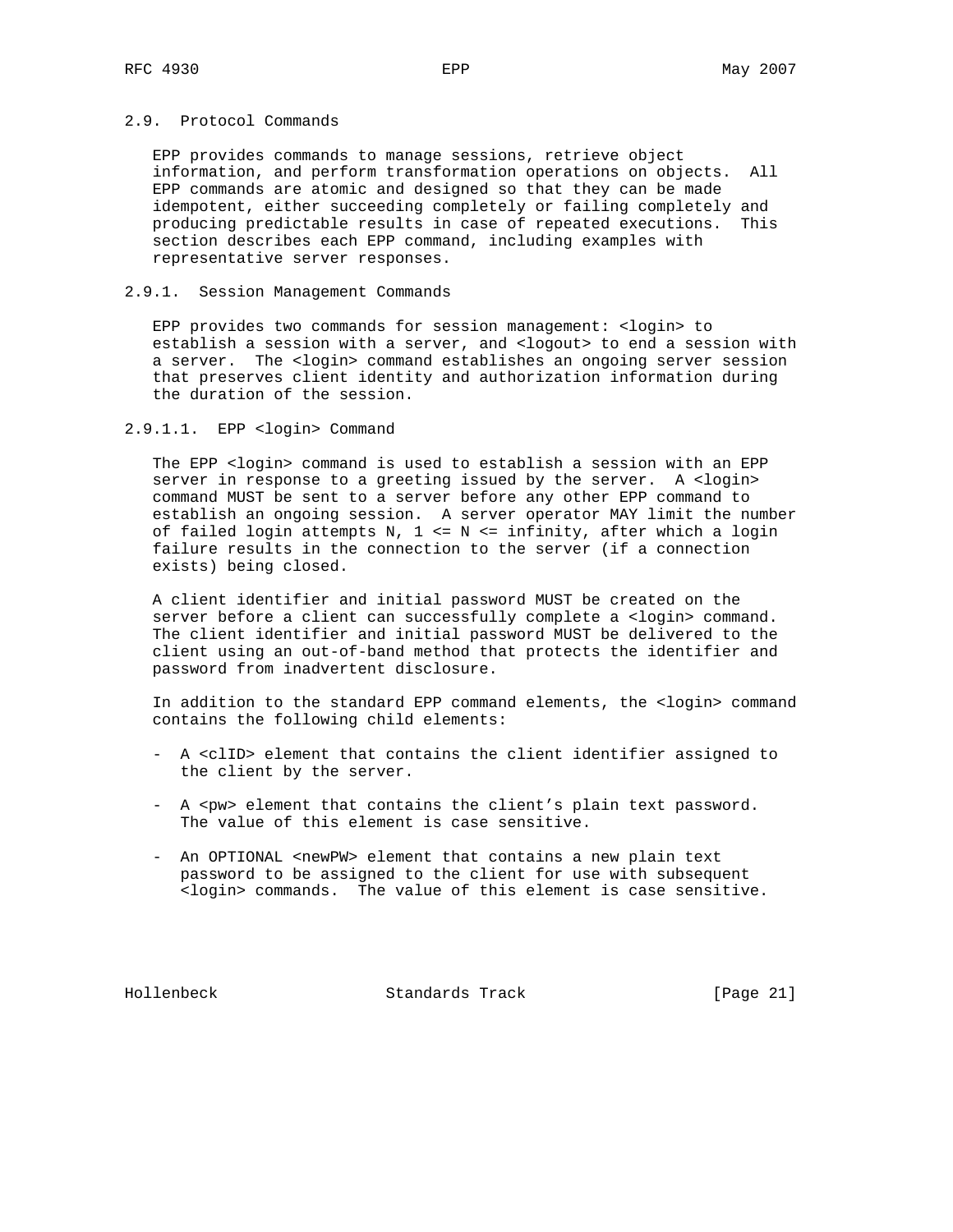- An <options> element that contains the following child elements:
	- A <version> element that contains the protocol version to be used for the command or ongoing server session.
	- A <lang> element that contains the text response language to be used for the command or ongoing server session commands.

The values of the <version> and <lang> elements MUST exactly match one of the values presented in the EPP greeting.

 - A <svcs> element that contains one or more <objURI> elements that contain namespace URIs representing the objects to be managed during the session. The <svcs> element MAY contain an OPTIONAL <svcExtension> element that contains one or more <extURI> elements that identify object extensions to be used during the session.

 The PLAIN Simple Authentication and Security Layer (SASL) mechanism presented in [RFC2595] describes a format for providing a user identifier, an authorization identifier, and a password as part of a single plain text string. The EPP authentication mechanism is similar, though EPP does not require a session-level authorization identifier and the user identifier and password are separated into distinct XML elements. Additional identification and authorization schemes MUST be provided at other protocol layers to provide more robust security services.

Hollenbeck Standards Track [Page 22]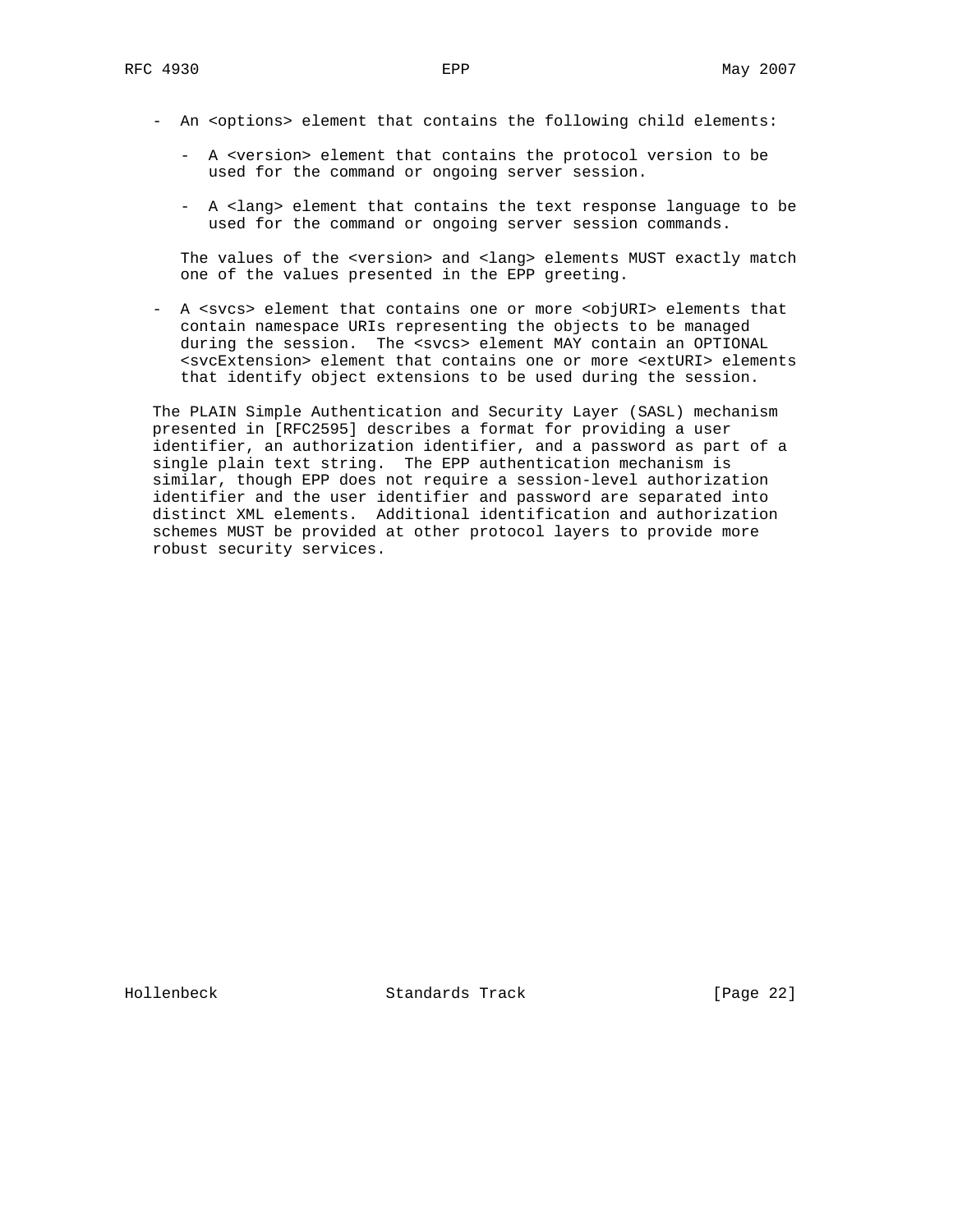Example <login> command:

```
 C:<?xml version="1.0" encoding="UTF-8" standalone="no"?>
 C:<epp xmlns="urn:ietf:params:xml:ns:epp-1.0">
 C: <command>
C: <login><br>C: <clID
       C: <clID>ClientX</clID>
 C: <pw>foo-BAR2</pw>
C: <newPW>bar-F002</newPW>
 C: <options>
C: < version>1.0</version>
C: <lang>en</lang><br>C: </options>
      </options>
 C: <svcs>
 C: <objURI>urn:ietf:params:xml:ns:obj1</objURI>
 C: <objURI>urn:ietf:params:xml:ns:obj2</objURI>
 C: <objURI>urn:ietf:params:xml:ns:obj3</objURI>
 C: <svcExtension>
 C: <extURI>http://custom/obj1ext-1.0</extURI>
 C: </svcExtension>
C: </svcs>
 C: </login>
 C: <clTRID>ABC-12345</clTRID>
 C: </command>
C: </epp>
```
When a <login> command has been processed successfully, a server MUST respond with an EPP response with no <resData> element. If successful, the server will respond by creating and maintaining a new session that SHOULD be terminated by a future <logout> command.

Example <login> response:

 S:<?xml version="1.0" encoding="UTF-8" standalone="no"?> S:<epp xmlns="urn:ietf:params:xml:ns:epp-1.0"> S: <response> S: <result code="1000"> S: <msg>Command completed successfully</msg> S: </result> S: <trID> S: <clTRID>ABC-12345</clTRID> S: <svTRID>54321-XYZ</svTRID> S: </trID> S: </response> S:</epp>

Hollenbeck Standards Track [Page 23]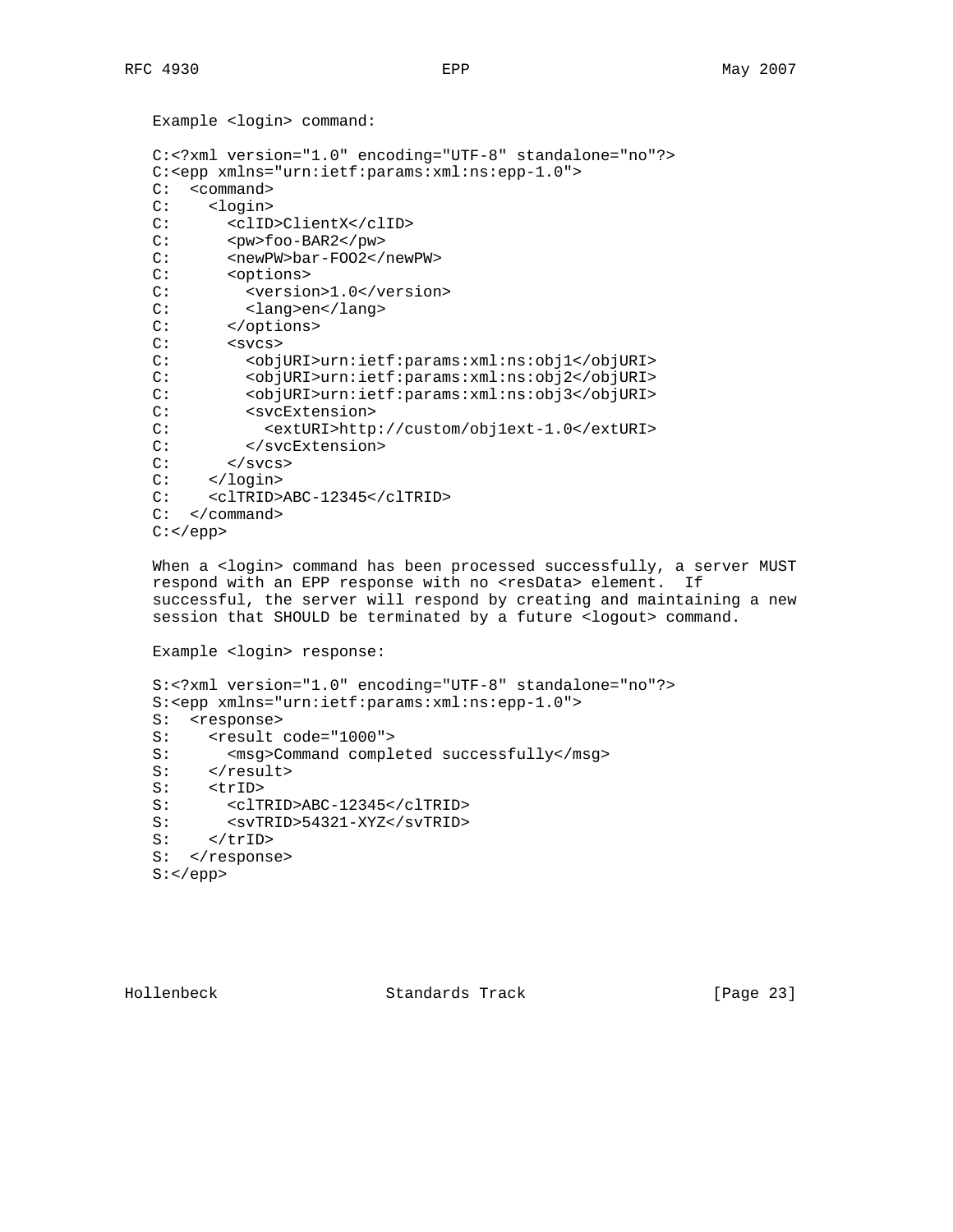The EPP <login> command is used to establish a session with an EPP server. A <login> command MUST be rejected if received within the bounds of an existing session. This action MUST be open to all authorized clients.

2.9.1.2. EPP <logout> Command

The EPP <logout> command is used to end a session with an EPP server. The <logout> command MUST be represented as an empty element with no child elements.

 A server MAY end a session due to client inactivity or excessive client session longevity. The parameters for determining excessive client inactivity or session longevity are a matter of server policy and are not specified by this protocol.

 Transport mappings MUST explicitly describe any connection-oriented processing that takes place after processing a <logout> command and ending a session.

Example <logout> command:

```
 C:<?xml version="1.0" encoding="UTF-8" standalone="no"?>
 C:<epp xmlns="urn:ietf:params:xml:ns:epp-1.0">
C: <command><br>C: <logout
      C: <logout/>
 C: <clTRID>ABC-12345</clTRID>
 C: </command>
C: </epp>
```
 When a <logout> command has been processed successfully, a server MUST respond with an EPP response with no <resData> element. If successful, the server MUST also end the current session.

Example <logout> response:

```
 S:<?xml version="1.0" encoding="UTF-8" standalone="no"?>
 S:<epp xmlns="urn:ietf:params:xml:ns:epp-1.0">
 S: <response>
S: <result code="1500">
S: <msg>Command completed successfully; ending session</msg>
S: </result>
S: <trID>
 S: <clTRID>ABC-12345</clTRID>
S: <svTRID>54321-XYZ</svTRID>
S: </trID>
S: </response>
 S:</epp>
```
Hollenbeck Standards Track [Page 24]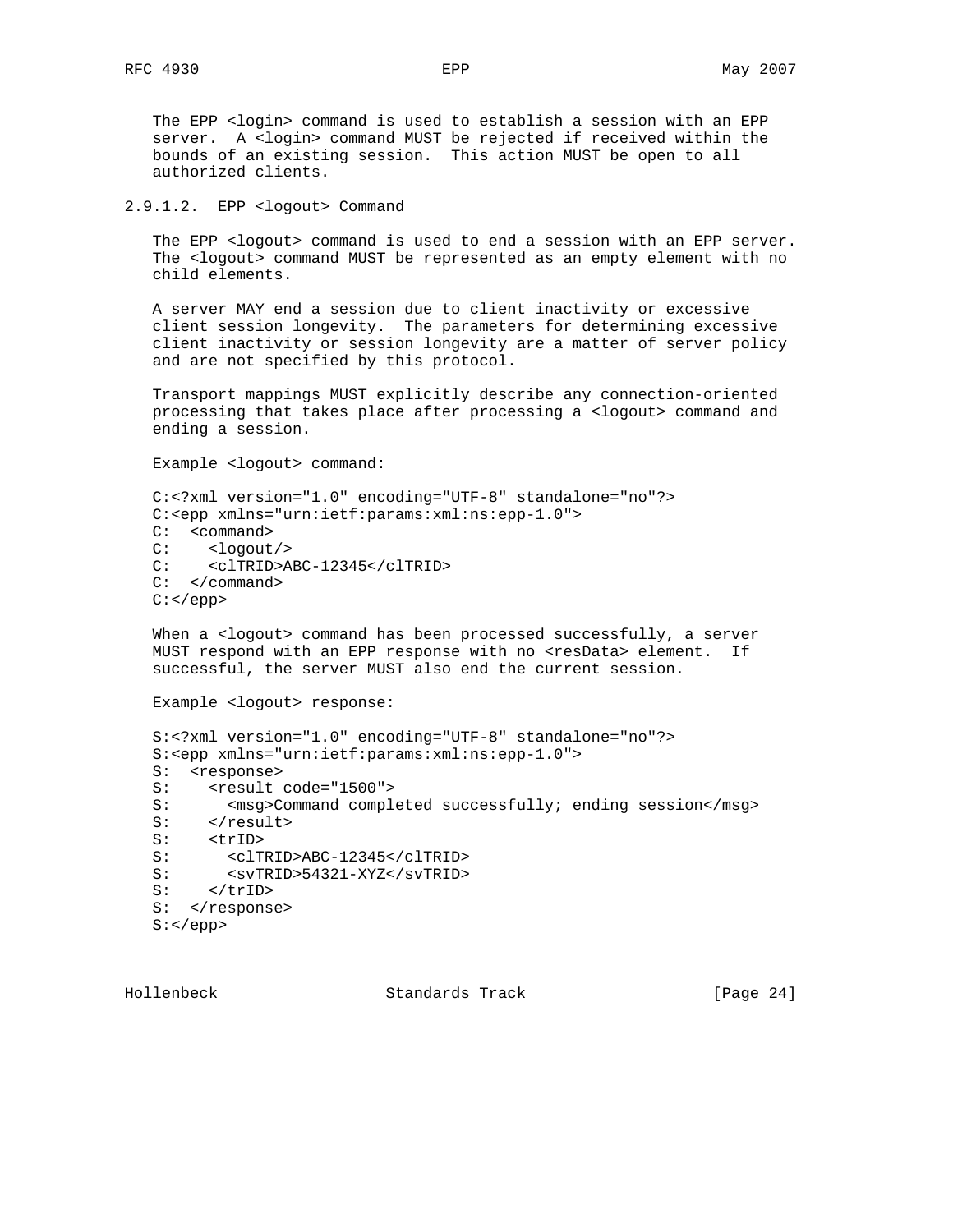The EPP <logout> command is used to end a session with an EPP server. A <logout> command MUST be rejected if the command has not been preceded by a successful <login> command. This action MUST be open to all authorized clients.

### 2.9.2. Query Commands

2.9.2.1. EPP <check> Command

 The EPP <check> command is used to determine if an object can be provisioned within a repository. It provides a hint that allows a client to anticipate the success or failure of provisioning an object using the <create> command as object provisioning requirements are ultimately a matter of server policy.

 The elements needed to identify an object are object-specific, so the child elements of the <check> command are specified using the EPP extension framework. In addition to the standard EPP command elements, the <check> command contains the following child elements:

- An object-specific <obj:check> element that identifies the objects to be queried. Multiple objects of the same type MAY be queried within a single <check> command.

Example <check> command:

```
 C:<?xml version="1.0" encoding="UTF-8" standalone="no"?>
 C:<epp xmlns="urn:ietf:params:xml:ns:epp-1.0">
 C: <command>
C: <check><br>C: <check>
 C: <obj:check xmlns:obj="urn:ietf:params:xml:ns:obj">
         C: <obj:name>example1</obj:name>
 C: <obj:name>example2</obj:name>
C: <obj:name>example3</obj:name>
 C: </obj:check>
 C: </check>
 C: <clTRID>ABC-12346</clTRID>
 C: </command>
C: </epp>
```
When a <check> command has been processed successfully, a server MUST respond with an EPP <resData> element that MUST contain a child element that identifies the object namespace. The child elements of the <resData> element are object-specific, though the EPP <resData> element MUST contain a child <obj:chkData> element that contains one or more <obj:cd> (check data) elements. Each <obj:cd> element contains the following child elements:

Hollenbeck Standards Track [Page 25]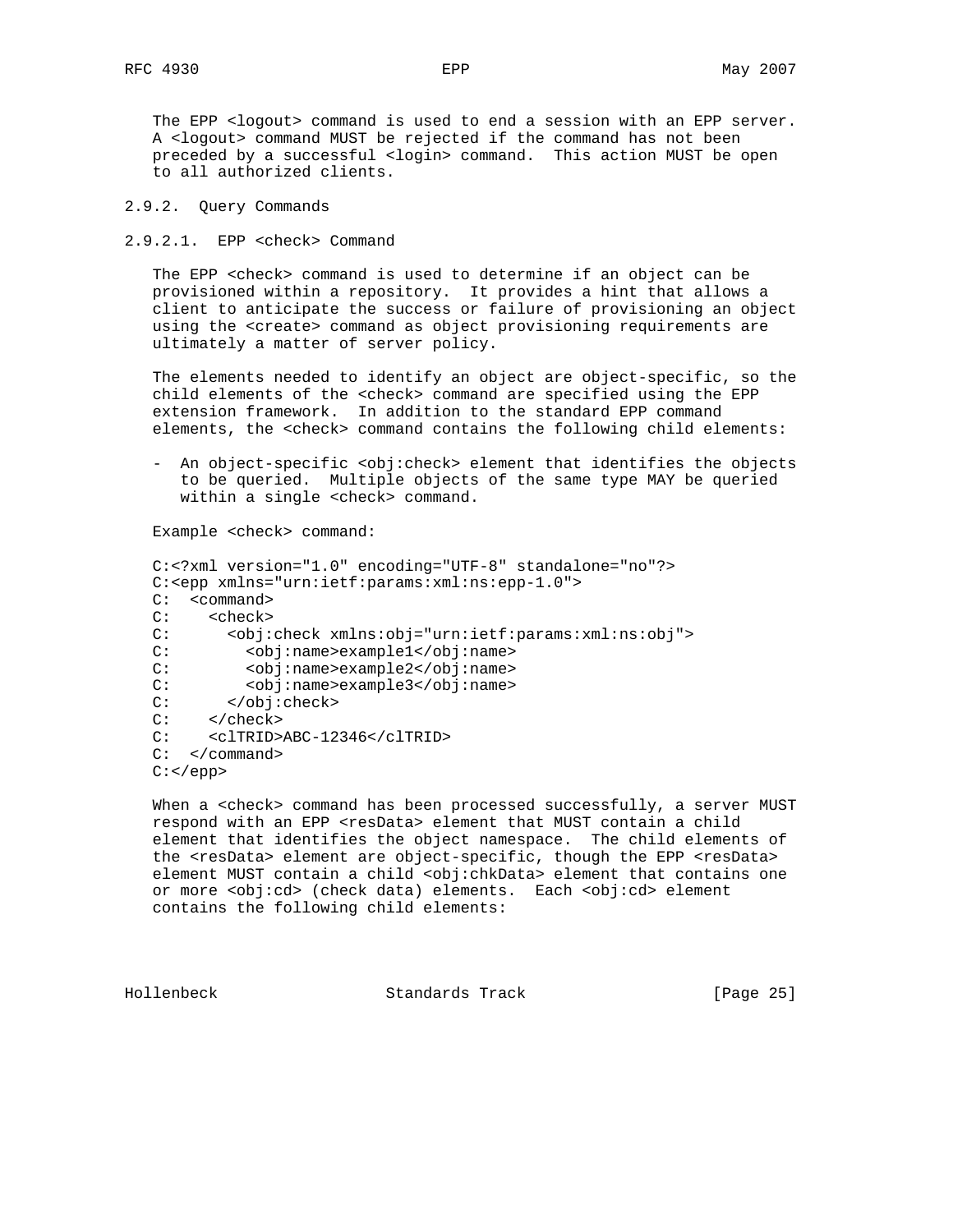- An object-specific element that identifies the queried object. This element MUST contain an "avail" attribute whose value indicates object availability (can it be provisioned or not) at the moment the <check> command was completed. A value of "1" or "true" means that the object can be provisioned. A value of "0" or "false" means that the object cannot be provisioned.
- An OPTIONAL <obj:reason> element that MAY be provided when an object cannot be provisioned. If present, this element contains server-specific text to help explain why the object cannot be provisioned. This text MUST be represented in the response language previously negotiated with the client; an OPTIONAL "lang" attribute MAY be present to identify the language if the negotiated value is something other than the default value of "en" (English).

Example <check> response:

```
 S:<?xml version="1.0" encoding="UTF-8" standalone="no"?>
 S:<epp xmlns="urn:ietf:params:xml:ns:epp-1.0">
 S: <response>
S: <result code="1000">
S: <msg>Command completed successfully</msg>
S: </result>
S: <resData>
 S: <obj:chkData xmlns:obj="urn:ietf:params:xml:ns:obj">
 S: <obj:cd>
 S: <obj:name avail="1">example1</obj:name>
S: </obj:cd>
S: <obj:cd>
 S: <obj:name avail="0">example2</obj:name>
S: <obj:reason>In use</obj:reason>
S: </obj:cd>
 S: <obj:cd>
 S: <obj:name avail="1">example3</obj:name>
S: </obj:cd>
 S: </obj:chkData>
S: </resData>
S: <trID>
 S: <clTRID>ABC-12346</clTRID>
 S: <svTRID>54322-XYZ</svTRID>
S: </trID>
S: </response>
 S:</epp>
```
 The EPP <check> command is used to determine if an object can be provisioned within a repository. This action MUST be open to all authorized clients.

Hollenbeck Standards Track [Page 26]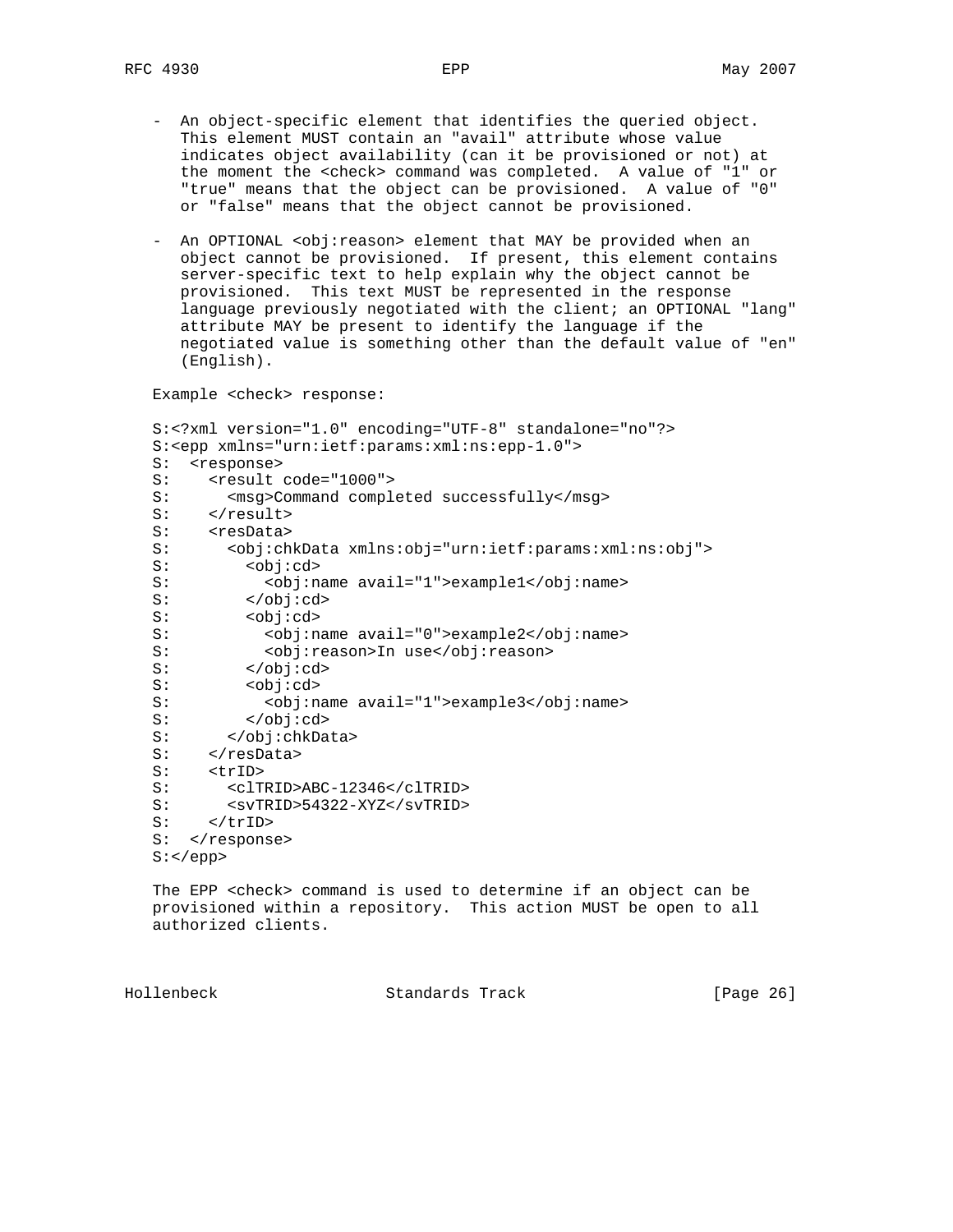# 2.9.2.2. EPP <info> Command

The EPP <info> command is used to retrieve information associated with an existing object. The elements needed to identify an object and the type of information associated with an object are both object-specific, so the child elements of the <info> command are specified using the EPP extension framework. In addition to the standard EPP command elements, the <info> command contains the following child elements:

 - An object-specific <obj:info> element that identifies the object to be queried.

Example <info> command:

```
 C:<?xml version="1.0" encoding="UTF-8" standalone="no"?>
 C:<epp xmlns="urn:ietf:params:xml:ns:epp-1.0">
C: < command>
 C: <info>
 C: <obj:info xmlns:obj="urn:ietf:params:xml:ns:obj">
 C: <!-- Object-specific elements. -->
 C: </obj:info>
C: </info>
 C: <clTRID>ABC-12346</clTRID>
 C: </command>
C: </epp>
```
When an <info> command has been processed successfully, a server MUST respond with an EPP <resData> element that MUST contain a child element that identifies the object namespace and the Repository Object IDentifier (ROID) that was assigned to the object when the object was created. Other child elements of the <resData> element are object-specific.

Hollenbeck Standards Track [Page 27]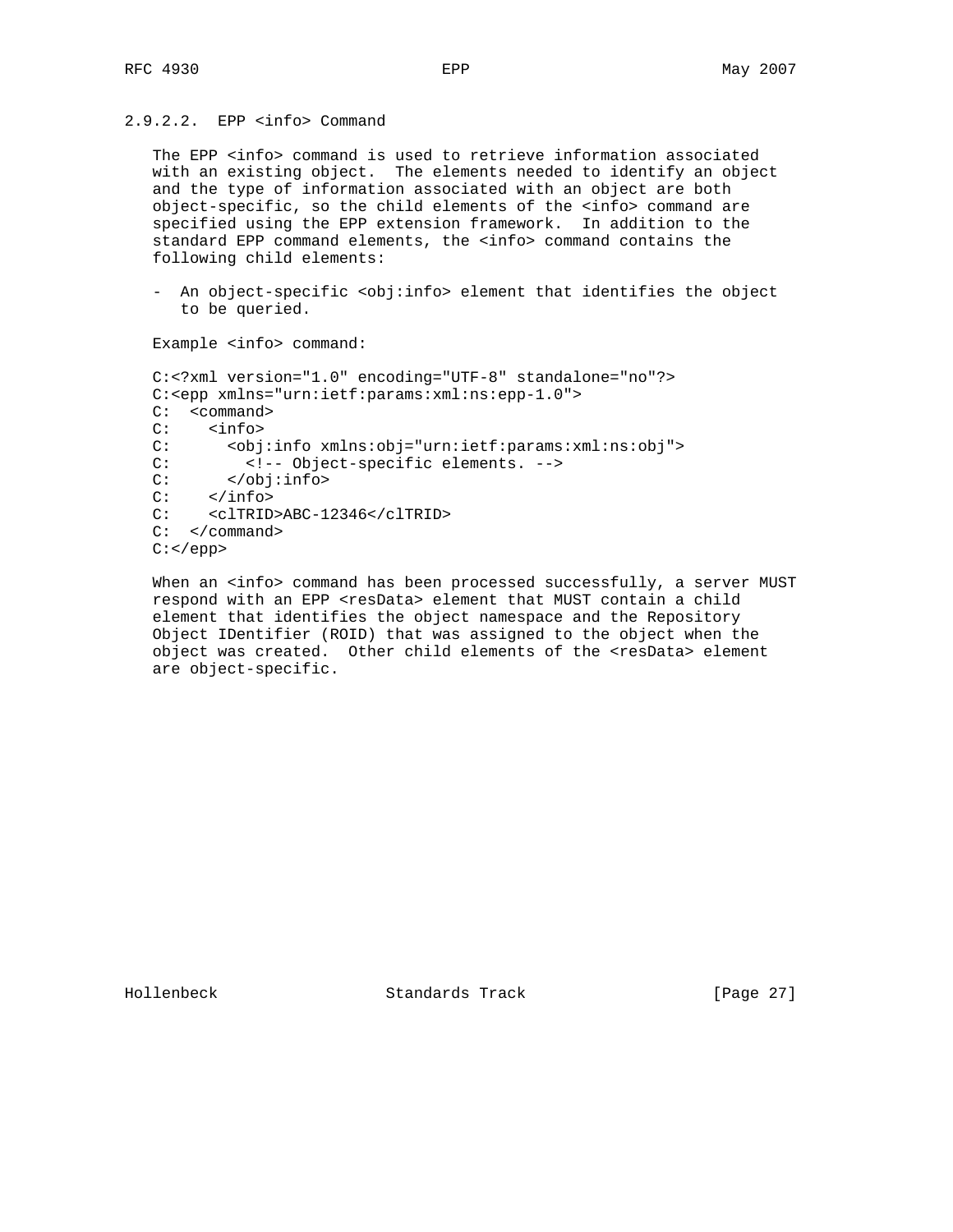```
 Example <info> response:
 S:<?xml version="1.0" encoding="UTF-8" standalone="no"?>
 S:<epp xmlns="urn:ietf:params:xml:ns:epp-1.0">
 S: <response>
S: <result code="1000"><br>S: <msq>Command comple
       S: <msg>Command completed successfully</msg>
S: </result>
S: <resData>
 S: <obj:infData xmlns:obj="urn:ietf:params:xml:ns:obj">
S: <obj:roid>EXAMPLE1-REP</obj:roid>
 S: <!-- Object-specific elements. -->
 S: </obj:infData>
S: </resData>
S: <trID>
 S: <clTRID>ABC-12346</clTRID>
 S: <svTRID>54322-XYZ</svTRID>
 S: </trID>
S: </response>
 S:</epp>
```
 The EPP <info> command is used to retrieve information associated with an existing object. This action SHOULD be limited to authorized clients; restricting this action to the sponsoring client is RECOMMENDED.

### 2.9.2.3. EPP <poll> Command

The EPP <poll> command is used to discover and retrieve service messages queued by a server for individual clients. If the message queue is not empty, a successful response to a <poll> command MUST return the first message from the message queue. Each response returned from the server includes a server-unique message identifier that MUST be provided to acknowledge receipt of the message, and a counter that indicates the number of messages in the queue. After a message has been received by the client, the client MUST respond to the message with an explicit acknowledgement to confirm that the message has been received. A server MUST dequeue the message and decrement the queue counter after receiving acknowledgement from the client, making the next message in the queue (if any) available for retrieval.

 Servers can occasionally perform actions on objects that are not in direct response to a client request, or an action taken by one client can indirectly involve a second client. Examples of such actions include deletion upon expiration, automatic renewal upon expiration, and transfer coordination; other types of service information MAY be defined as a matter of server policy. Service messages SHOULD be

Hollenbeck Standards Track [Page 28]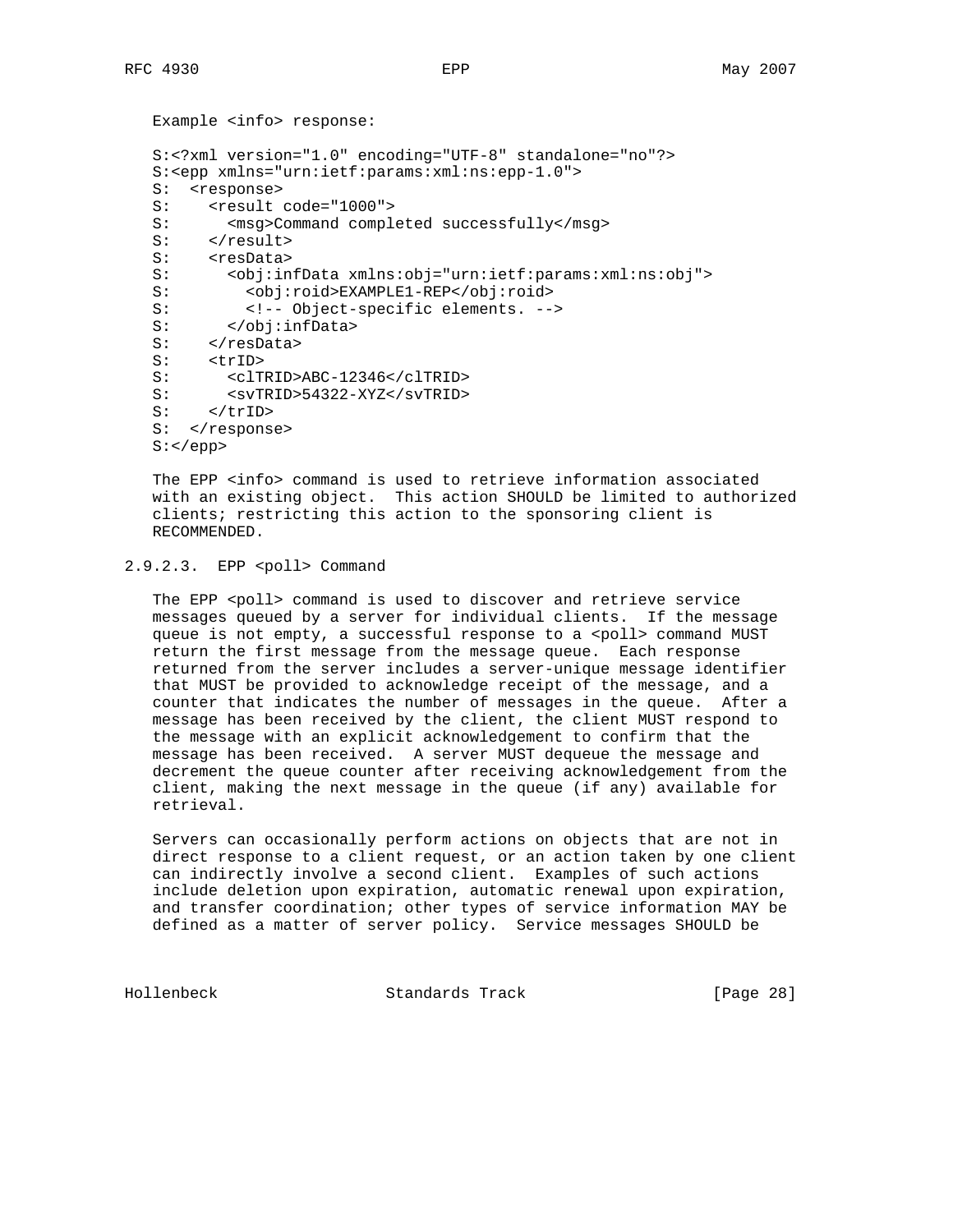created for passive clients affected by an action on an object. Service messages MAY also be created for active clients that request an action on an object, though such messages MUST NOT replace the normal protocol response to the request. For example, <transfer> actions SHOULD be reported to the client that has the authority to approve or reject a transfer request. Other methods of server-client action notification, such as offline reporting, are also possible and are beyond the scope of this specification.

 Message queues can consume server resources if clients do not retrieve and acknowledge messages on a regular basis. Servers MAY implement other mechanisms to dequeue and deliver messages if queue maintenance needs exceed server resource consumption limits. Server operators SHOULD consider time-sensitivity and resource management factors when selecting a delivery method for service information because some message types can be reasonably delivered using non protocol methods that require fewer server resources.

Some of the information returned in response to a <poll> command can be object-specific, so some child elements of the <poll> response MAY be specified using the EPP extension framework. The <poll> command MUST be represented as an empty element with no child elements. An "op" attribute with value "req" is REQUIRED to retrieve the first message from the server message queue. An "op" attribute (with value "ack") and a "msgID" attribute (whose value corresponds to the value of the "id" attribute copied from the <msg> element in the message being acknowledged) are REQUIRED to acknowledge receipt of a message.

Example <poll> command:

```
 C:<?xml version="1.0" encoding="UTF-8" standalone="no"?>
 C:<epp xmlns="urn:ietf:params:xml:ns:epp-1.0">
 C: <command>
C: <poll op="req"/>
C: <clTRID>ABC-12345</clTRID>
 C: </command>
 C:</epp>
```
 The returned result code notes that a message has been dequeued and returned in response to a <poll> command.

Hollenbeck Standards Track [Page 29]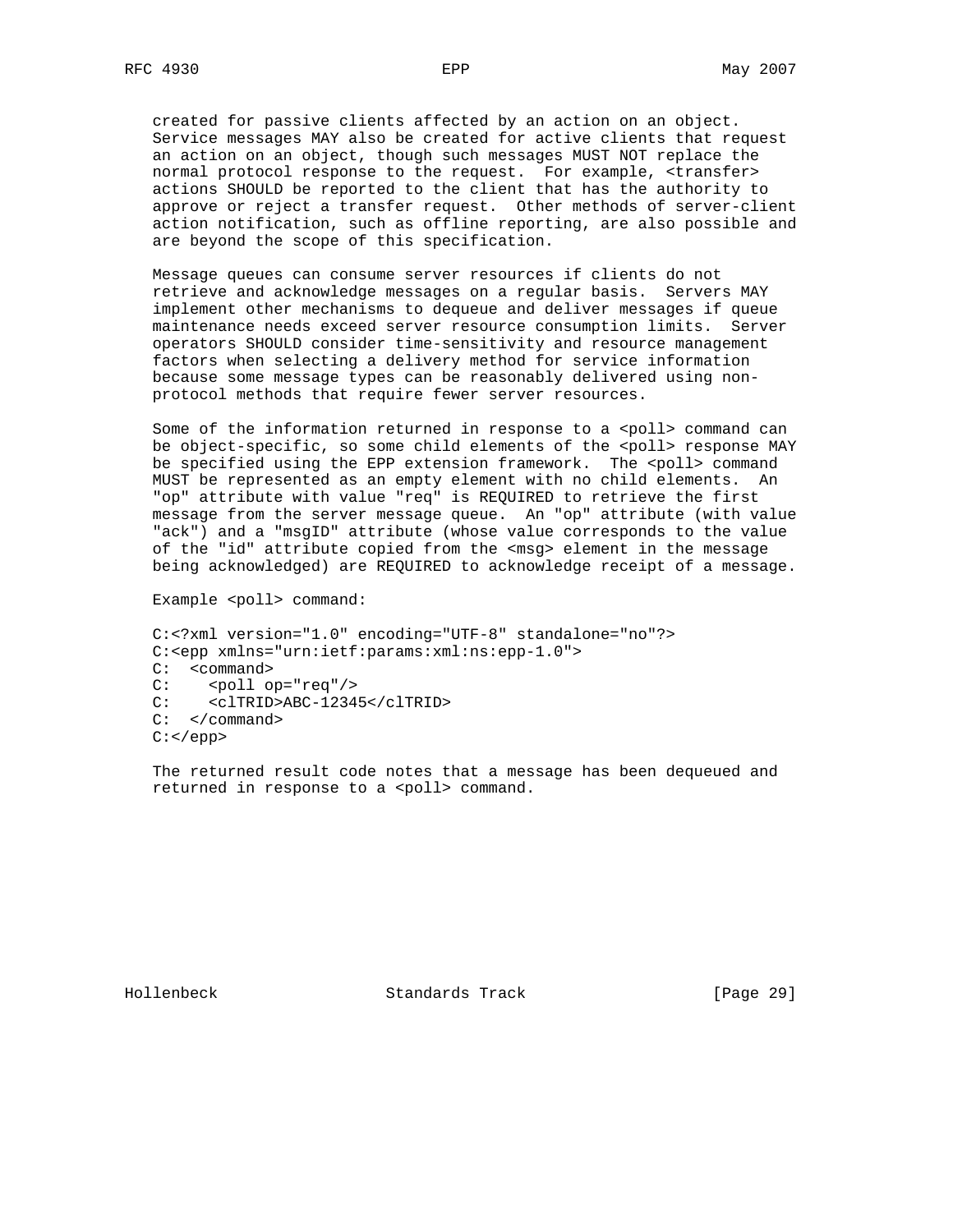```
Example <poll> response with object-specific information:
 S:<?xml version="1.0" encoding="UTF-8" standalone="no"?>
 S:<epp xmlns="urn:ietf:params:xml:ns:epp-1.0">
 S: <response>
S: <result code="1301"><br>S: <msq>Command comple
        S: <msg>Command completed successfully; ack to dequeue</msg>
S: </result>
S: <msgQ count="5" id="12345"><br>S: <qDate>2000-06-08T22:00:00
       S: <qDate>2000-06-08T22:00:00.0Z</qDate>
S: < msg>Transfer requested.</msg>
S: </msgQ><br>S: <resData
     <resData>
 S: <obj:trnData
 S: xmlns:obj="urn:ietf:params:xml:ns:obj-1.0">
 S: <obj:name>example.com</obj:name>
 S: <obj:trStatus>pending</obj:trStatus>
 S: <obj:reID>ClientX</obj:reID>
 S: <obj:reDate>2000-06-08T22:00:00.0Z</obj:reDate>
 S: <obj:acID>ClientY</obj:acID>
 S: <obj:acDate>2000-06-13T22:00:00.0Z</obj:acDate>
           S: <obj:exDate>2002-09-08T22:00:00.0Z</obj:exDate>
 S: </obj:trnData>
S: </resData>
S: <trID>
 S: <clTRID>ABC-12345</clTRID>
S: <svTRID>54321-XYZ</svTRID><br>S: </trID>
      S: </trID>
S: </response>
S: </epp>
 A client MUST acknowledge each response to dequeue the message and
 make subsequent messages available for retrieval.
Example <poll> acknowledgement command:
```

```
 C:<?xml version="1.0" encoding="UTF-8" standalone="no"?>
 C:<epp xmlns="urn:ietf:params:xml:ns:epp-1.0">
 C: <command>
 C: <poll op="ack" msgID="12345"/>
 C: <clTRID>ABC-12346</clTRID>
```

```
 C: </command>
C: </epp>
```
 A <poll> acknowledgement response notes the ID of the message that has been acknowledged and the number of messages remaining in the queue.

Hollenbeck Standards Track [Page 30]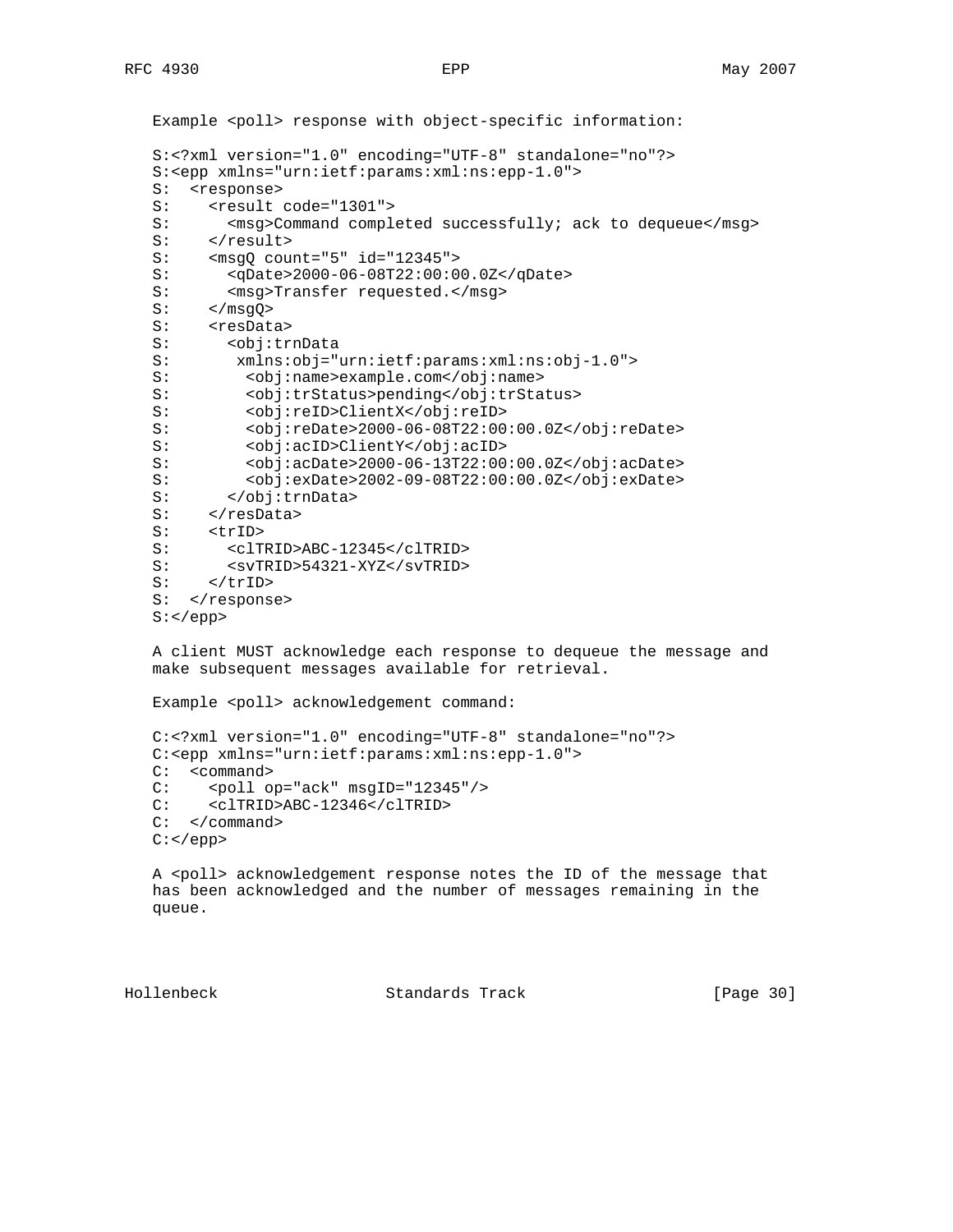```
Example <poll> acknowledgement response:
 S:<?xml version="1.0" encoding="UTF-8" standalone="no"?>
 S:<epp xmlns="urn:ietf:params:xml:ns:epp-1.0">
 S: <response>
S: <result code="1000">
S: <msg>Command completed successfully</msg>
S: </result>
S: \langle \text{msgQ count} = "4" id = "12345" / ><br>S: \langle \text{trID} \rangle S: <trID>
 S: <clTRID>ABC-12346</clTRID>
S: <svTRID>54322-XYZ</svTRID><br>S: </trID>
      S: </trID>
S: </response>
 S:</epp>
 Service messages can also be returned without object information.
Example <poll> response with mixed message content and without
 object-specific information:
 S:<?xml version="1.0" encoding="UTF-8" standalone="no"?>
 S:<epp xmlns="urn:ietf:params:xml:ns:epp-1.0">
 S: <response>
S: <result code="1301">
S: < msg>Command completed successfully; ack to dequeue</msg>
S: </result>
 S: <msgQ count="4" id="12346">
 S: <qDate>2000-06-08T22:10:00.0Z</qDate>
S: < msg lang="en">Credit balance low.
 S: <limit>100</limit><bal>5</bal>
S: </msg>
S: </msgQ>
S: <trID>
 S: <clTRID>ABC-12346</clTRID>
S: <svTRID>54321-XYZ</svTRID>
S: \qquad \qquad \qquad \qquad \qquad \qquad \qquad \qquad \qquad \qquad \qquad \qquad \qquad \qquad \qquad \qquad \qquad \qquad \qquad \qquad \qquad \qquad \qquad \qquad \qquad \qquad \qquad \qquad \qquad \qquad \qquad \qquad \qquadS: </response>
 S:</epp>
```
 The returned result code and message is used to note an empty server message queue.

Hollenbeck Standards Track [Page 31]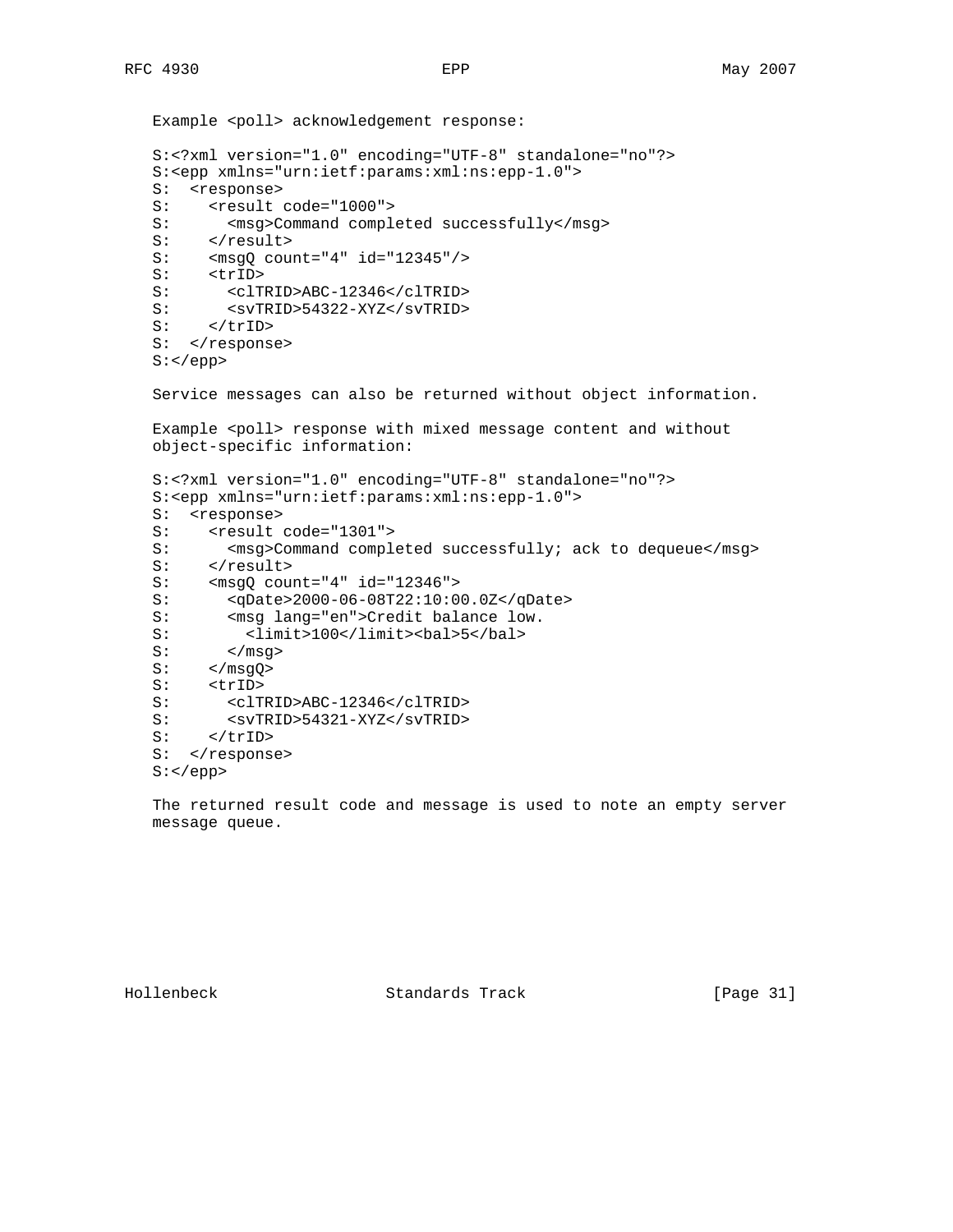```
 S:<?xml version="1.0" encoding="UTF-8" standalone="no"?>
 S:<epp xmlns="urn:ietf:params:xml:ns:epp-1.0">
 S: <response>
S: <result code="1300"><br>S: <msq>Command comple
      <msg>Command completed successfully; no messages</msg>
S: </result>
 S: <trID>
 S: <clTRID>ABC-12346</clTRID>
 S: <svTRID>54321-XYZ</svTRID>
S: </trID>
S: </response>
S: </epp
```
The EPP <poll> command is used to discover and retrieve client service messages from a server. This action SHOULD be limited to authorized clients; queuing service messages and limiting queue access on a per-client basis is RECOMMENDED.

#### 2.9.2.4. EPP <transfer> Query Command

 The EPP <transfer> command provides a query operation that allows a client to determine real-time status of pending and completed transfer requests. The elements needed to identify an object that is the subject of a transfer request are object-specific, so the child elements of the <transfer> query command are specified using the EPP extension framework. In addition to the standard EPP command elements, the <transfer> command contains an "op" attribute with value "query", and the following child elements:

 - An object-specific <obj:transfer> element that identifies the object whose transfer status is requested.

 Transfer status is typically considered sensitive information by the clients involved in the operation. Object mappings MUST provide features to restrict transfer queries to authorized clients, such as by requiring authorization information as part of the request.

Hollenbeck Standards Track [Page 32]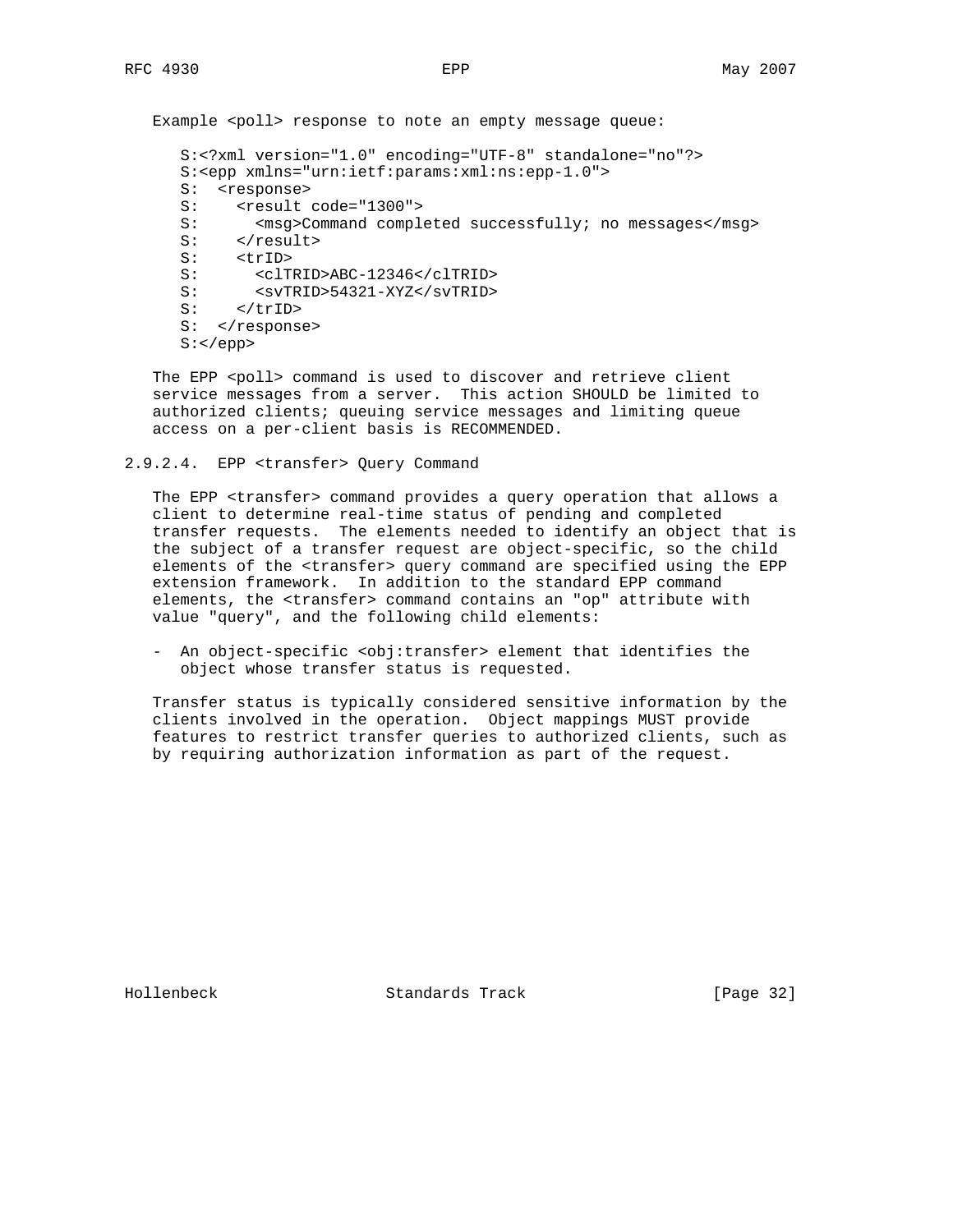```
 Example <transfer> query command:
 C:<?xml version="1.0" encoding="UTF-8" standalone="no"?>
 C:<epp xmlns="urn:ietf:params:xml:ns:epp-1.0">
 C: <command>
C: <transfer op="query"><br>C: <obi:transfer xmlns
       C: <obj:transfer xmlns:obj="urn:ietf:params:xml:ns:obj">
 C: <!-- Object-specific elements. -->
 C: </obj:transfer>
C: </transfer>
 C: <clTRID>ABC-12346</clTRID>
 C: </command>
 C:</epp>
```
When a <transfer> query command has been processed successfully, a server MUST respond with an EPP <resData> element that MUST contain a child element that identifies the object namespace. The child elements of the <resData> element are object-specific, but they MUST include elements that identify the object, the status of the transfer, the identifier of the client that requested the transfer, the date and time that the request was made, the identifier of the client that is authorized to act on the request, the date and time by which an action is expected, and an OPTIONAL date and time noting changes in the object's validity period (if applicable) that occur as a result of the transfer.

Hollenbeck Standards Track [Page 33]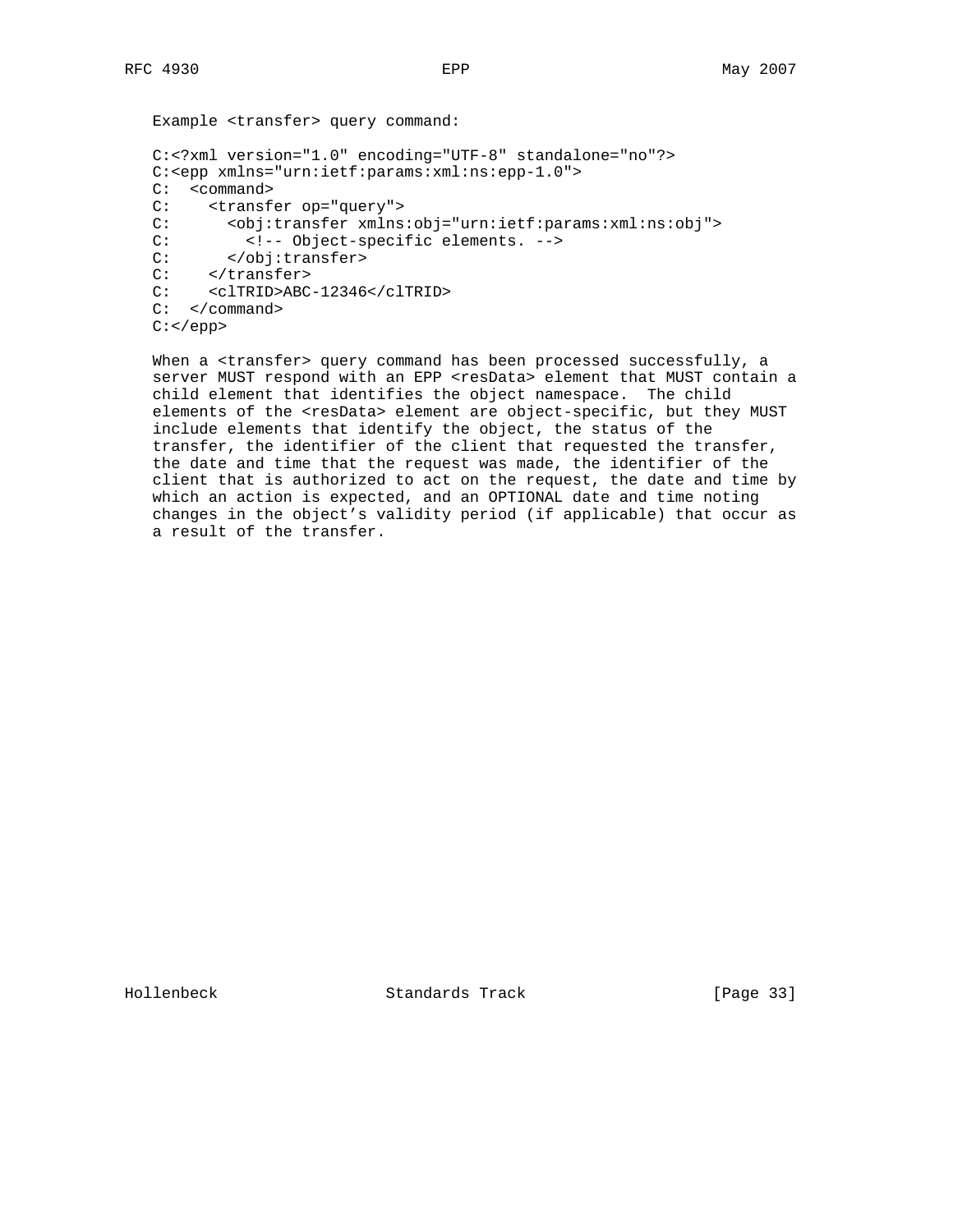```
 Example <transfer> query response:
 S:<?xml version="1.0" encoding="UTF-8" standalone="no"?>
 S:<epp xmlns="urn:ietf:params:xml:ns:epp-1.0">
 S: <response>
S: <result code="1000"><br>S: <msq>Command comple
S: <msg>Command completed successfully</msg><br>S: </result>
    </result>
S: <resData>
 S: <obj:trnData xmlns:obj="urn:ietf:params:xml:ns:obj">
 S: <obj:name>example</obj:name>
 S: <obj:trStatus>pending</obj:trStatus>
 S: <obj:reID>ClientX</obj:reID>
 S: <obj:reDate>2000-06-08T22:00:00.0Z</obj:reDate>
 S: <obj:acID>ClientY</obj:acID>
 S: <obj:acDate>2000-06-13T22:00:00.0Z</obj:acDate>
 S: <obj:exDate>2002-09-08T22:00:00.0Z</obj:exDate>
 S: </obj:trnData>
S: \left\langle \text{resData} \right\rangle S: <trID>
 S: <clTRID>ABC-12346</clTRID>
 S: <svTRID>54322-XYZ</svTRID>
S: </trID>
S: </response>
 S:</epp>
```
 The EPP <transfer> command provides a query operation that allows a client to determine real-time status of pending and completed transfer requests. This action SHOULD be limited to authorized clients; restricting queries to the requesting and responding clients is RECOMMENDED. Object transfer MAY be unavailable or limited by object-specific policies.

### 2.9.3. Object Transform Commands

 EPP provides five commands to transform objects: <create> to create an instance of an object with a server, <delete> to remove an instance of an object from a server, <renew> to extend the validity period of an object, <transfer> to manage changes in client sponsorship of an object, and <update> to change information associated with an object.

```
2.9.3.1. EPP <create> Command
```
 The EPP <create> command is used to create an instance of an object. An object can be created for an indefinite period of time, or an object can be created for a specific validity period. The EPP mapping for an object MUST describe the status of an object with

Hollenbeck Standards Track [Page 34]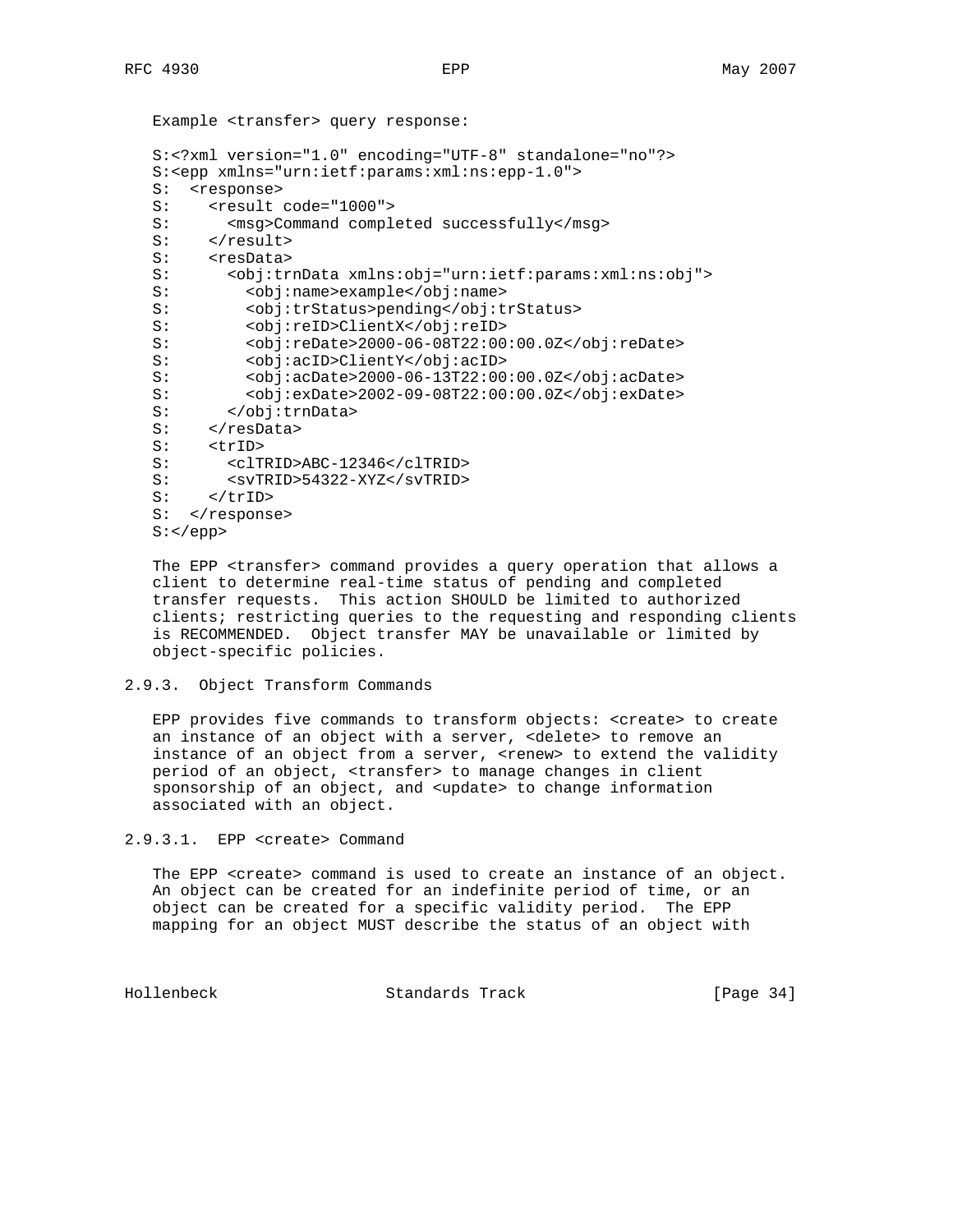respect to time, to include expected client and server behavior if a validity period is used.

 The elements needed to identify an object and associated attributes are object-specific, so the child elements of the <create> command are specified using the EPP extension framework. In addition to the standard EPP command elements, the <create> command contains the following child elements:

 - An object-specific <obj:create> element that identifies the object to be created and the elements that are required to create the object.

Example <create> command:

```
 C:<?xml version="1.0" encoding="UTF-8" standalone="no"?>
 C:<epp xmlns="urn:ietf:params:xml:ns:epp-1.0">
C: < command>
 C: <create>
 C: <obj:create xmlns:obj="urn:ietf:params:xml:ns:obj">
C: \langle -2 \rangle < \langle -2 \rangle = Object-specific elements. \langle -2 \rangle = \langle -2 \rangle = \langle -2 \rangle = \langle 2 \rangle = \langle 2 \rangle = \langle 2 \rangle = \langle 2 \rangle = \langle 2 \rangle = \langle 2 \rangle = \langle 2 \rangle = \langle 2 \rangle = \langle 2 \rangle = \langle 2 \rangle = \langle 2 \rangle = \langle 2 \rangle = \langle 2 \ C: </obj:create>
 C: </create>
 C: <clTRID>ABC-12345</clTRID>
 C: </command>
C: </epp>
```
When a <create> command has been processed successfully, a server MAY respond with an EPP <resData> element that MUST contain a child element that identifies the object namespace. The child elements of the <resData> element are object-specific.

Hollenbeck Standards Track [Page 35]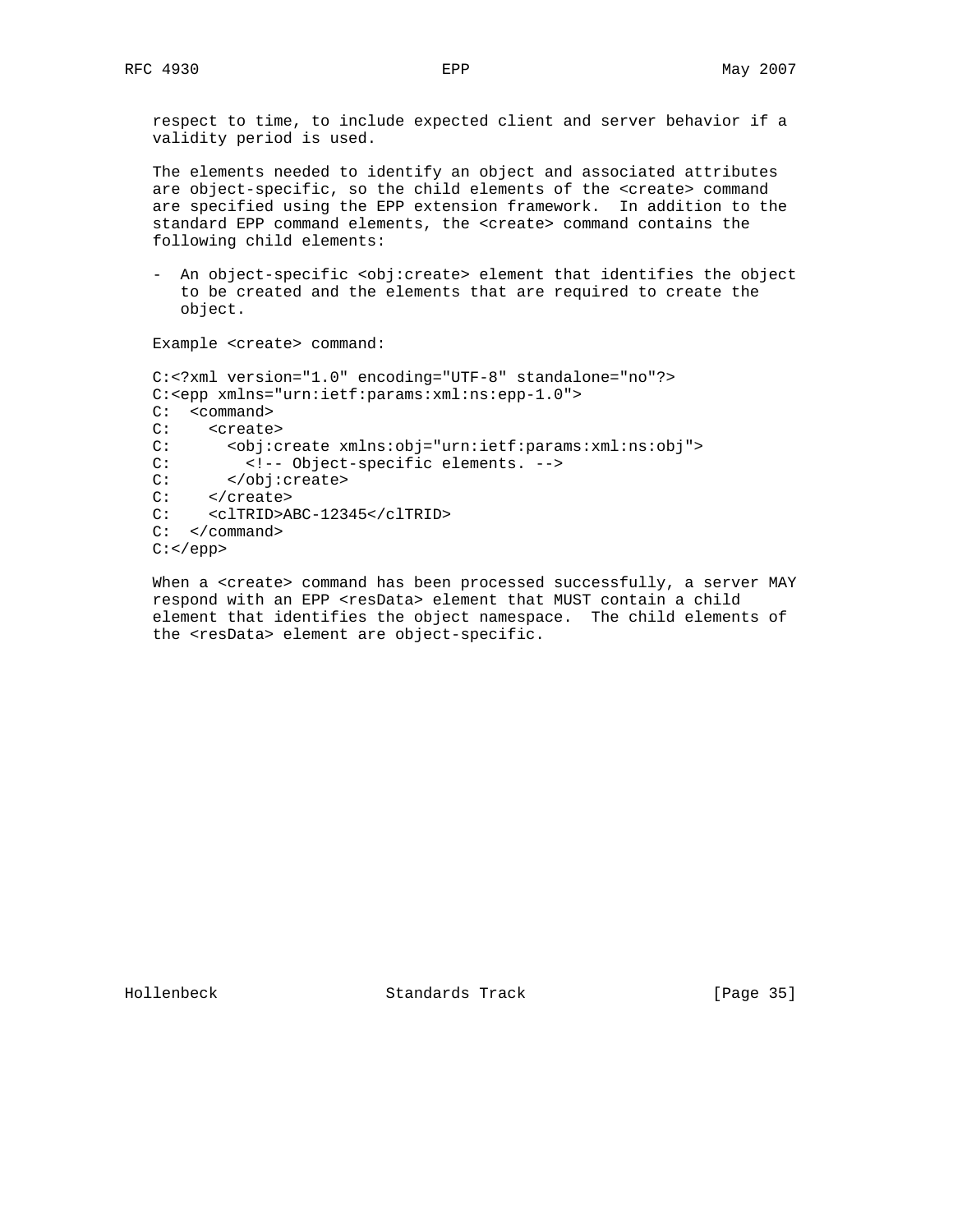Example <create> response with <resData>:

```
 S:<?xml version="1.0" encoding="UTF-8" standalone="no"?>
 S:<epp xmlns="urn:ietf:params:xml:ns:epp-1.0">
S: <response>
S: <result code="1000"><br>S: <msq>Command comple
       <msg>Command completed successfully</msg>
S: </result>
S: <resData><br>S: <br/> <obi:cre
        S: <obj:creData xmlns:obj="urn:ietf:params:xml:ns:obj">
 S: <!-- Object-specific elements. -->
 S: </obj:creData>
S: </resData>
S: <trID>
 S: <clTRID>ABC-12345</clTRID>
 S: <svTRID>54321-XYZ</svTRID>
S: \qquad < /triD> \qquadS: </response>
 S:</epp>
```
 The EPP <create> command is used to create an instance of an object. This action SHOULD be limited to authorized clients and MAY be restricted on a per-client basis.

```
2.9.3.2. EPP <delete> Command
```
 The EPP <delete> command is used to remove an instance of an existing object. The elements needed to identify an object are object specific, so the child elements of the <delete> command are specified using the EPP extension framework. In addition to the standard EPP command elements, the <delete> command contains the following child elements:

- An object-specific <obj:delete> element that identifies the object to be deleted.

Hollenbeck Standards Track [Page 36]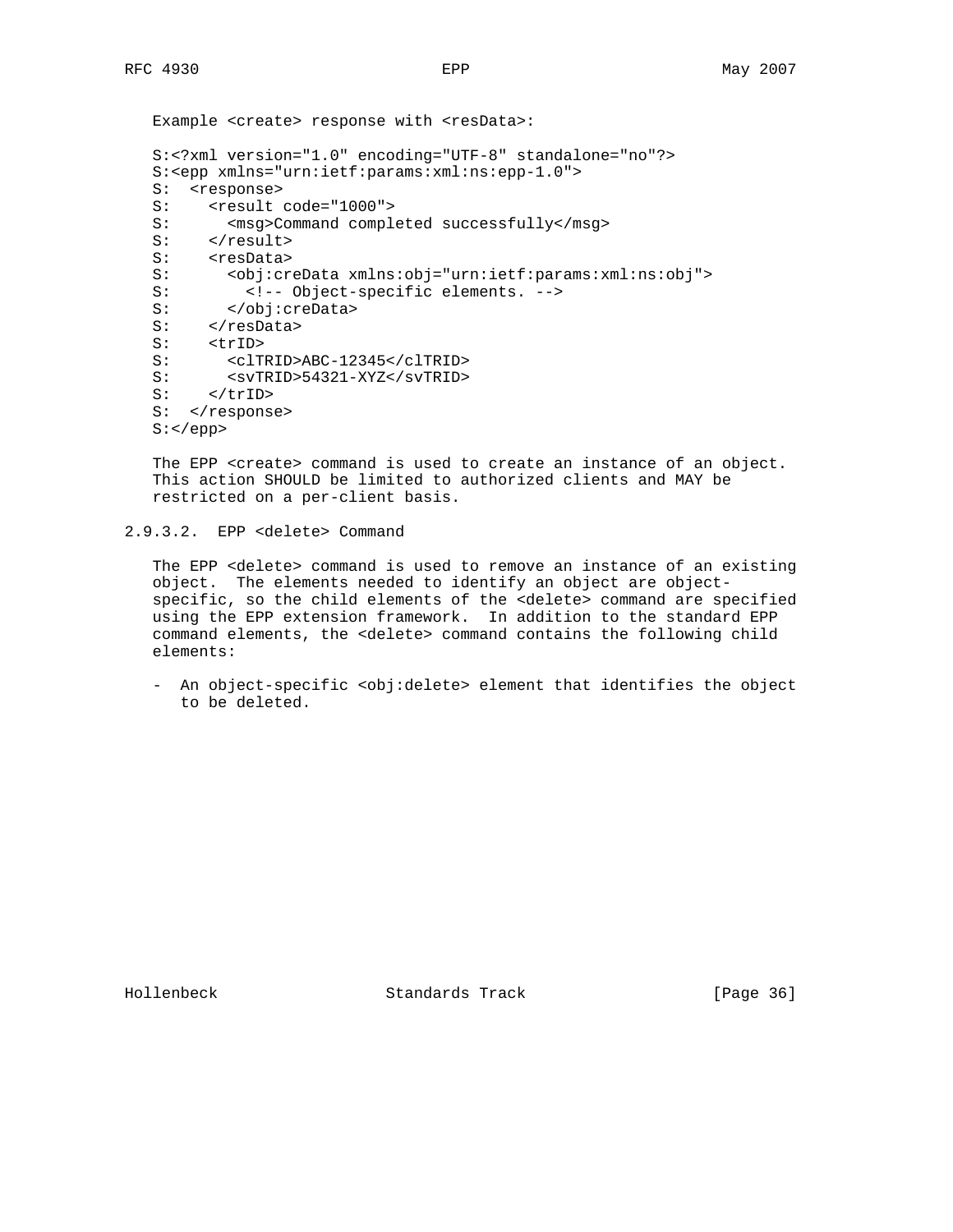```
 Example <delete> command:
 C:<?xml version="1.0" encoding="UTF-8" standalone="no"?>
 C:<epp xmlns="urn:ietf:params:xml:ns:epp-1.0">
 C: <command>
C: <delete><br>C: <obi:d
       C: <obj:delete xmlns:obj="urn:ietf:params:xml:ns:obj">
 C: <!-- Object-specific elements. -->
 C: </obj:delete>
 C: </delete>
 C: <clTRID>ABC-12346</clTRID>
 C: </command>
 C:</epp>
```
When a <delete> command has been processed successfully, a server MAY respond with an EPP <resData> element that MUST contain a child element that identifies the object namespace. The child elements of the <resData> element are object-specific.

Example <delete> response without <resData>:

```
 S:<?xml version="1.0" encoding="UTF-8" standalone="no"?>
 S:<epp xmlns="urn:ietf:params:xml:ns:epp-1.0">
 S: <response>
S: <result code="1000">
 S: <msg>Command completed successfully</msg>
S: </result>
S: <trID>
 S: <clTRID>ABC-12346</clTRID>
S: <svTRID>54322-XYZ</svTRID><br>S: </trID>
     S: </trID>
S: </response>
 S:</epp>
```
 The EPP <delete> command is used to remove an instance of an existing object. This action SHOULD be limited to authorized clients; restricting this action to the sponsoring client is RECOMMENDED.

## 2.9.3.3. EPP <renew> Command

The EPP <renew> command is used to extend the validity period of an existing object. The elements needed to identify and extend the validity period of an object are object-specific, so the child elements of the <renew> command are specified using the EPP extension framework. In addition to the standard EPP command elements, the <renew> command contains the following child elements:

Hollenbeck Standards Track [Page 37]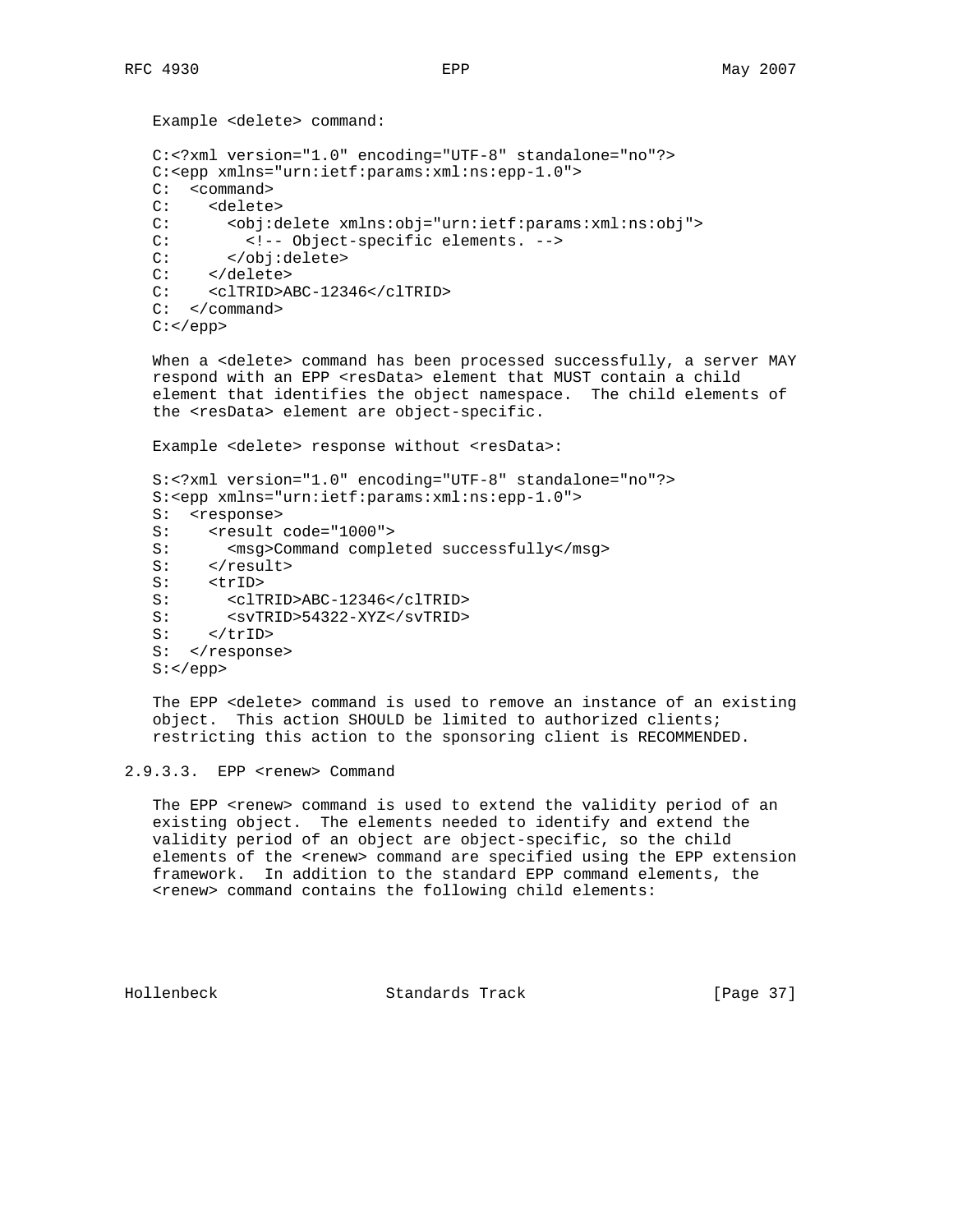- An object-specific <obj:renew> element that identifies the object to be renewed and the elements that are required to extend the validity period of the object.

Example <renew> command:

```
 C:<?xml version="1.0" encoding="UTF-8" standalone="no"?>
 C:<epp xmlns="urn:ietf:params:xml:ns:epp-1.0">
 C: <command>
C: <renew>
 C: <obj:renew xmlns:obj="urn:ietf:params:xml:ns:obj">
 C: <!-- Object-specific elements. -->
 C: </obj:renew>
    </renew>
 C: <clTRID>ABC-12346</clTRID>
 C: </command>
C: </epp>
```
When a <renew> command has been processed successfully, a server MAY respond with an EPP <resData> element that MUST contain a child element that identifies the object namespace. The child elements of the <resData> element are object-specific.

Example <renew> response with <resData>:

```
 S:<?xml version="1.0" encoding="UTF-8" standalone="no"?>
 S:<epp xmlns="urn:ietf:params:xml:ns:epp-1.0">
 S: <response>
S: <result code="1000">
S: <msg>Command completed successfully</msg>
S: </result>
S: <resData>
 S: <obj:renData xmlns:obj="urn:ietf:params:xml:ns:obj">
          S: <!-- Object-specific elements. -->
 S: </obj:renData>
S: </resData>
S: <trID>
 S: <clTRID>ABC-12346</clTRID>
S: <svTRID>54322-XYZ</svTRID>
S: </trID>
S: </response>
S: </epp>
```
The EPP <renew> command is used to extend the validity period of an existing object. This action SHOULD be limited to authorized clients; restricting this action to the sponsoring client is RECOMMENDED. Object renewal MAY be unavailable or limited by object specific policies.

Hollenbeck Standards Track [Page 38]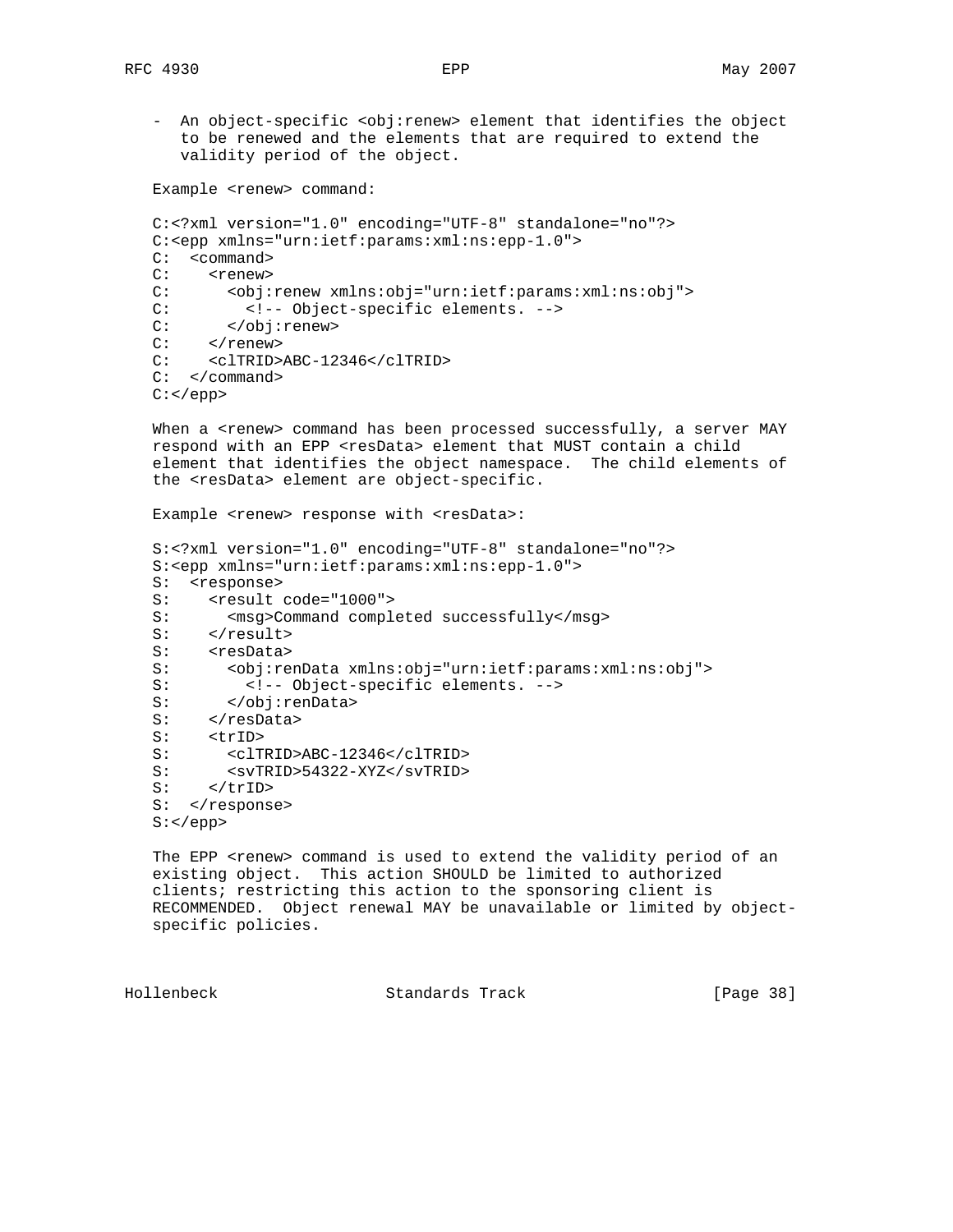## 2.9.3.4. EPP <transfer> Command

 The EPP <transfer> command is used to manage changes in client sponsorship of an existing object. Clients can initiate a transfer request, cancel a transfer request, approve a transfer request, and reject a transfer request using the "op" command attribute.

 A client who wishes to assume sponsorship of a known object from another client uses the <transfer> command with the value of the "op" attribute set to "request". Once a transfer has been requested, the same client can cancel the request using a <transfer> command with the value of the "op" attribute set to "cancel". A request to cancel the transfer MUST be sent to the server before the current sponsoring client either approves or rejects the transfer request and before the server automatically processes the request due to responding client inactivity.

 Once a transfer request has been received by the server, the server MUST notify the current sponsoring client of the requested transfer either by queuing a service message for retrieval via the <poll> command or by using an out-of-band mechanism to inform the client of the request. The current status of a pending <transfer> command for any object can be found using the <transfer> query command. Transfer service messages MUST include the object-specific elements specified for <transfer> command responses.

 The current sponsoring client MAY explicitly approve or reject the transfer request. The client can approve the request using a <transfer> command with the value of the "op" attribute set to "approve". The client can reject the request using a <transfer> command with the value of the "op" attribute set to "reject".

 A server MAY automatically approve or reject all transfer requests that are not explicitly approved or rejected by the current sponsoring client within a fixed amount of time. The amount of time to wait for explicit action and the default server behavior are local matters not specified by EPP, but they SHOULD be documented in a server-specific profile document that describes default server behavior for client information.

 Objects eligible for transfer MUST have associated authorization information that MUST be provided to complete a <transfer> command. The type of authorization information required is object-specific; passwords or more complex mechanisms based on public key cryptography are typical.

Hollenbeck Standards Track [Page 39]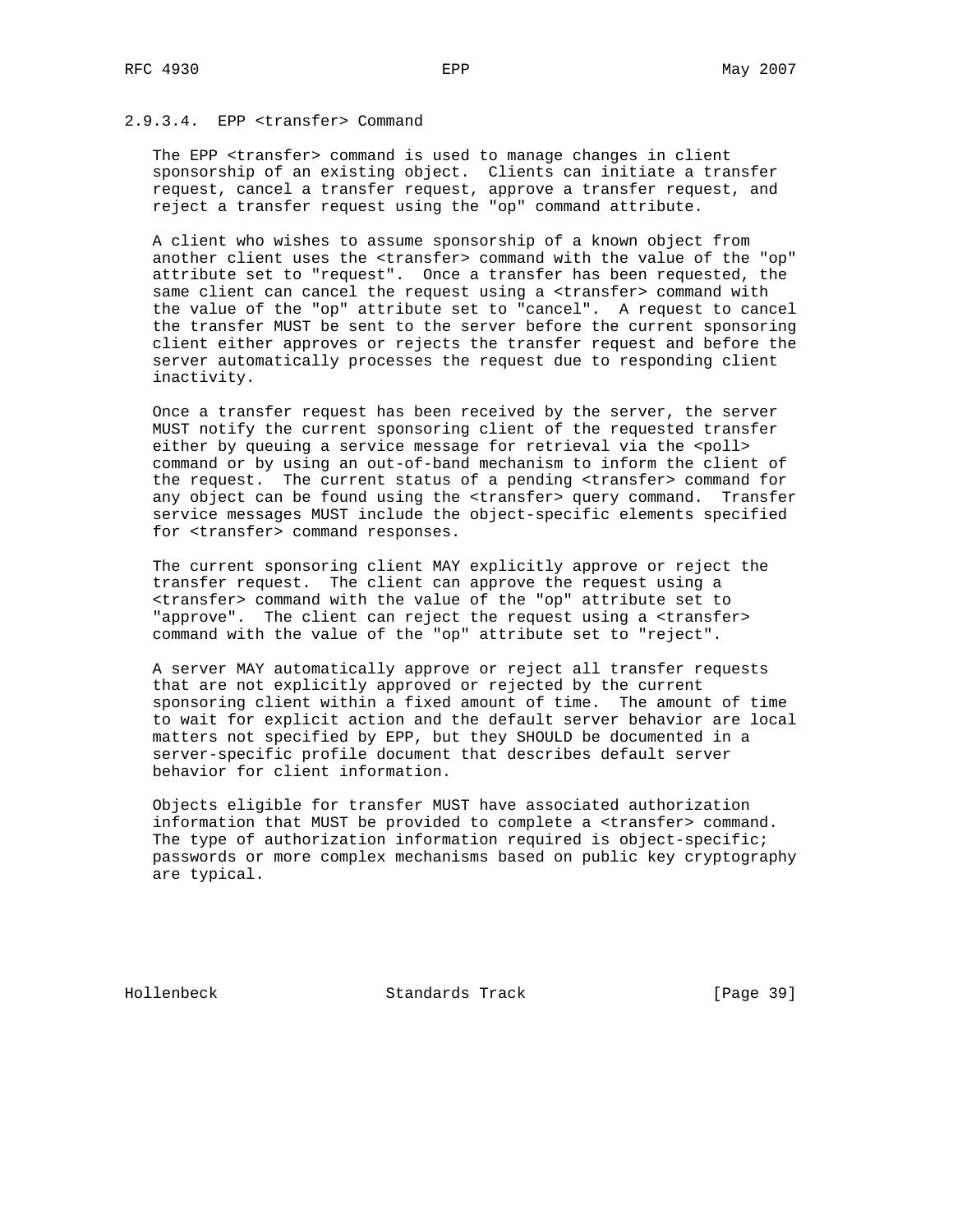The elements needed to identify and complete the transfer of an object are object-specific, so the child elements of the <transfer> command are specified using the EPP extension framework. In addition to the standard EPP command elements, the <transfer> command contains the following child elements:

- An object-specific <obj:transfer> element that identifies the object to be transferred and the elements that are required to process the transfer command.

```
 Example <transfer> command:
```

```
 C:<?xml version="1.0" encoding="UTF-8" standalone="no"?>
 C:<epp xmlns="urn:ietf:params:xml:ns:epp-1.0">
 C: <command>
 C: <transfer op="request">
 C: <obj:transfer xmlns:obj="urn:ietf:params:xml:ns:obj">
C: \langle -1, -2 \rangle <!-- Object-specific elements. --> C: \langle -2, 2 \rangle</obj:transfer>
C: </transfer>
 C: <clTRID>ABC-12346</clTRID>
 C: </command>
 C:</epp>
```
When a <transfer> command has been processed successfully, a server MUST respond with an EPP <resData> element that MUST contain a child element that identifies the object namespace. The child elements of the <resData> element are object-specific, but they MUST include elements that identify the object, the status of the transfer, the identifier of the client that requested the transfer, the date and time that the request was made, the identifier of the client that is authorized to act on the request, the date and time by which an action is expected, and an OPTIONAL date and time noting changes in the object's validity period (if applicable) that occur as a result of the transfer.

Hollenbeck Standards Track [Page 40]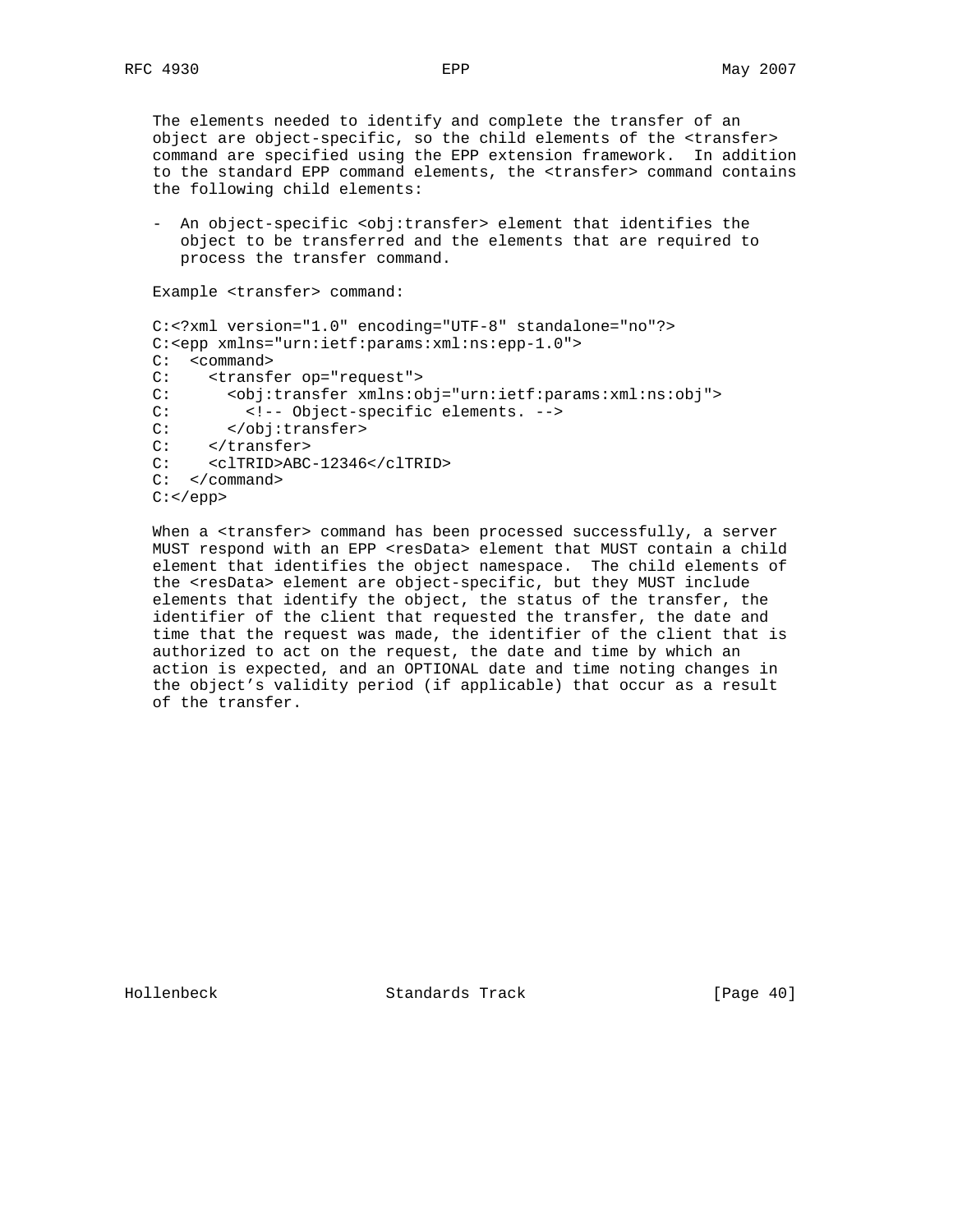```
Example <transfer> response with <resData>:
 S:<?xml version="1.0" encoding="UTF-8" standalone="no"?>
 S:<epp xmlns="urn:ietf:params:xml:ns:epp-1.0">
 S: <response>
S: <result code="1001"><br>S: <msq>Command comple
      <msg>Command completed successfully; action pending</msg>
S: </result>
S: <resData>
 S: <obj:trnData xmlns:obj="urn:ietf:params:xml:ns:obj">
 S: <obj:name>example</obj:name>
 S: <obj:trStatus>pending</obj:trStatus>
 S: <obj:reID>ClientX</obj:reID>
 S: <obj:reDate>2000-06-08T22:00:00.0Z</obj:reDate>
 S: <obj:acID>ClientY</obj:acID>
 S: <obj:acDate>2000-06-13T22:00:00.0Z</obj:acDate>
 S: <obj:exDate>2002-09-08T22:00:00.0Z</obj:exDate>
 S: </obj:trnData>
S: </obj:tri<br>S: </resData>
 S: <trID>
 S: <clTRID>ABC-12346</clTRID>
 S: <svTRID>54322-XYZ</svTRID>
S: </trID>
S: </response>
 S:</epp>
```
 The EPP <transfer> command is used to manage changes in client sponsorship of an existing object. This action SHOULD be limited to authorized clients; restricting <transfer> requests to a client other than the current sponsoring client, <transfer> approval requests to the current sponsoring client, and <transfer> cancellation requests to the original requesting client is RECOMMENDED. Object transfer MAY be unavailable or limited by object-specific policies.

## 2.9.3.5. EPP <update> Command

 The EPP <update> command is used to change information associated with an existing object. The elements needed to identify and modify an object are object-specific, so the child elements of the <update> command are specified using the EPP extension framework. In addition to the standard EPP command elements, the <update> command contains the following child elements:

 - An object-specific <obj:update> element that identifies the object to be updated and the elements that are required to modify the object. Object-specific elements MUST identify values to be added, values to be removed, or values to be changed.

Hollenbeck Standards Track [Page 41]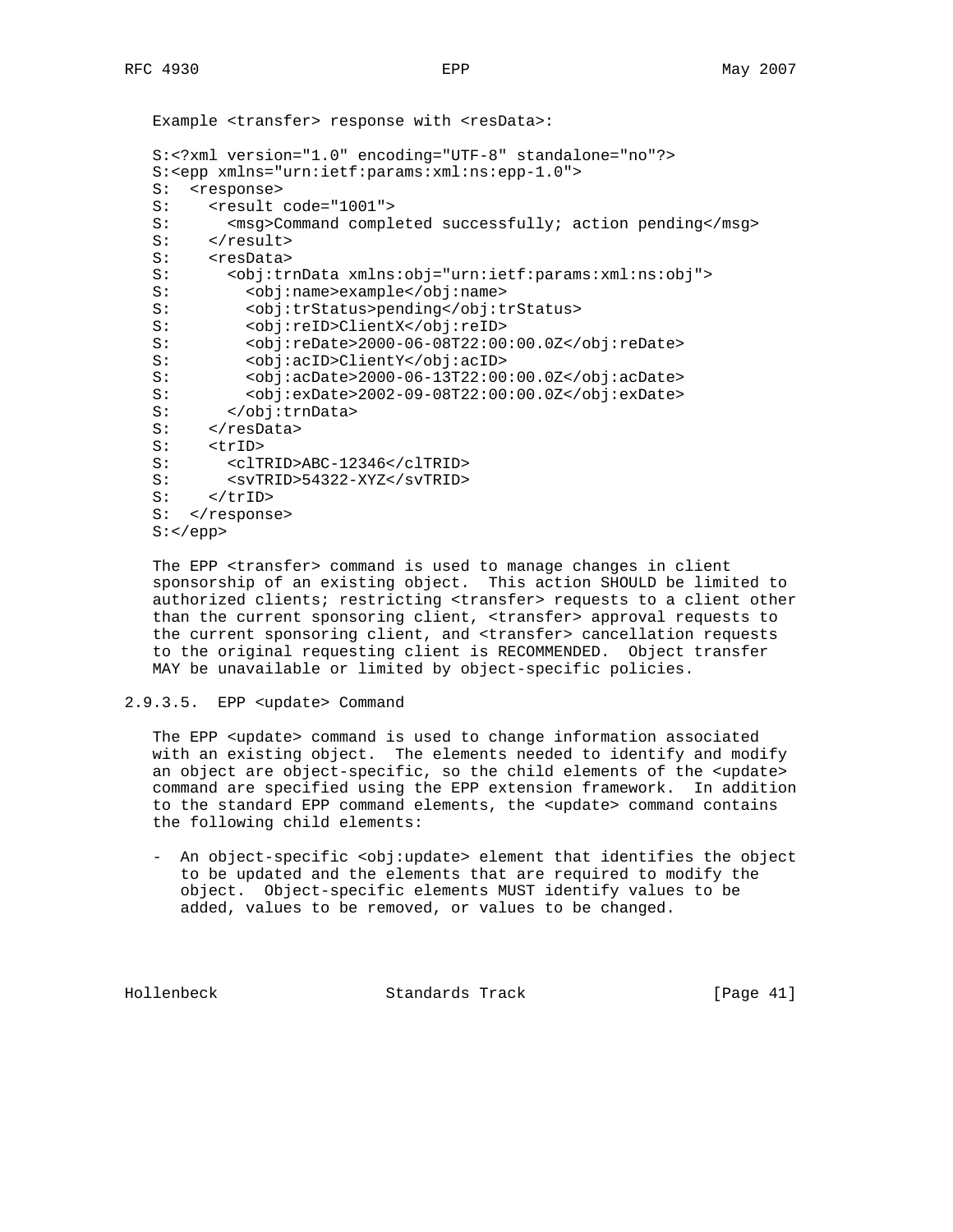```
 Example <update> command:
 C:<?xml version="1.0" encoding="UTF-8" standalone="no"?>
 C:<epp xmlns="urn:ietf:params:xml:ns:epp-1.0">
 C: <command>
C: <update><br>C: <obi:u
       C: <obj:update xmlns:obj="urn:ietf:params:xml:ns:obj">
 C: <!-- Object-specific elements. -->
 C: </obj:update>
C: </update>
 C: <clTRID>ABC-12346</clTRID>
 C: </command>
 C:</epp>
```
When an <update> command has been processed successfully, a server MAY respond with an EPP <resData> element that MUST contain a child element that identifies the object namespace. The child elements of the <resData> element are object-specific.

Example <update> response without <resData>:

```
 S:<?xml version="1.0" encoding="UTF-8" standalone="no"?>
 S:<epp xmlns="urn:ietf:params:xml:ns:epp-1.0">
 S: <response>
S: <result code="1000">
 S: <msg>Command completed successfully</msg>
S: </result>
S: <trID>
 S: <clTRID>ABC-12346</clTRID>
 S: <svTRID>54322-XYZ</svTRID>
    \langletrID>
S: </response>
S: </epp>
```
The EPP <update> command is used to change information associated with an existing object. This action SHOULD be limited to authorized clients; restricting this action to the sponsoring client is RECOMMENDED.

3. Result Codes

 EPP result codes are based on the theory of reply codes described in section 4.2.1 of [RFC2821]. EPP uses four decimal digits to describe the success or failure of each EPP command. Each of the digits of the reply have special significance.

Hollenbeck Standards Track [Page 42]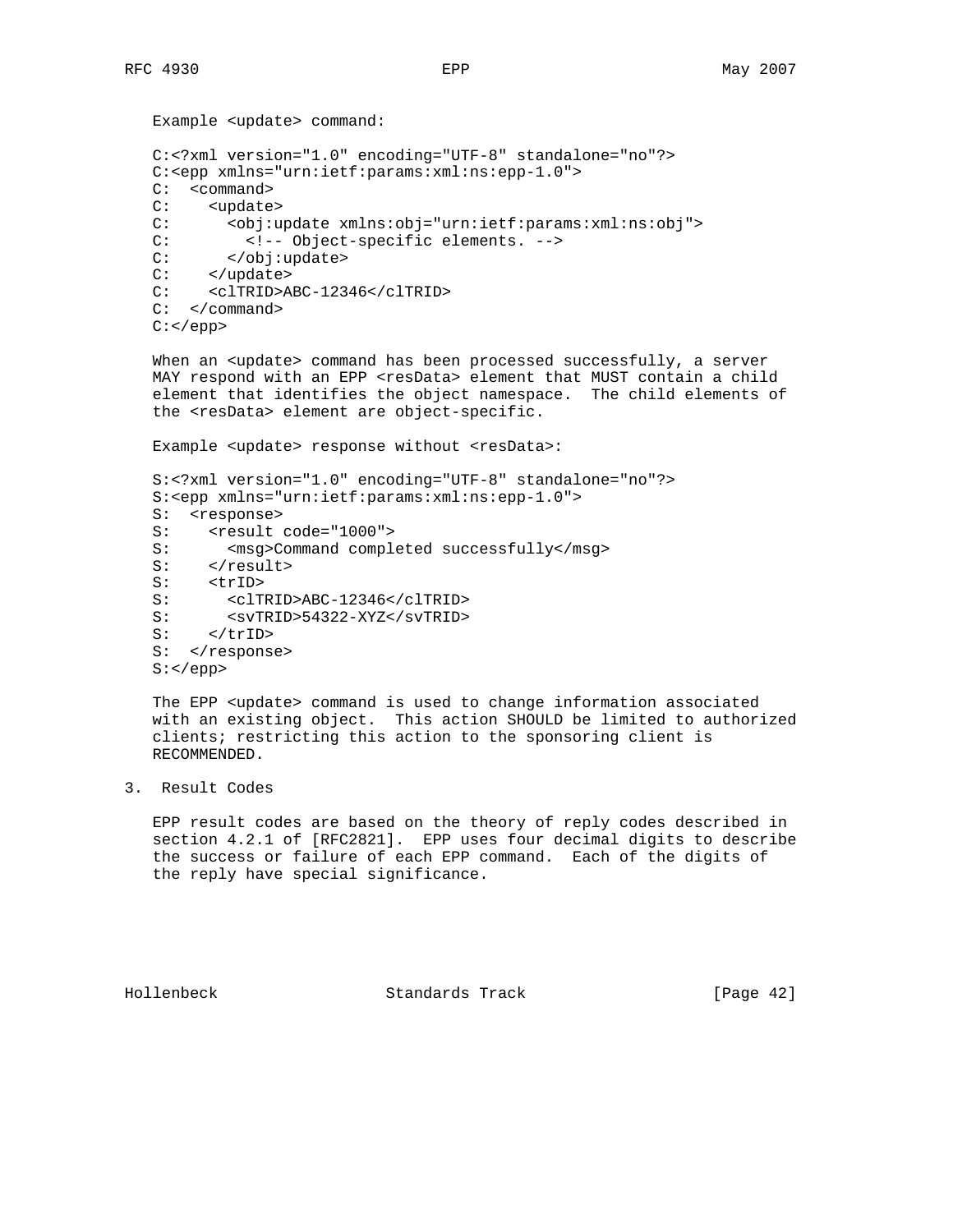The first digit denotes command success or failure. The second digit denotes the response category, such as command syntax or security. The third and fourth digits provide explicit response detail within each response category.

There are two values for the first digit of the reply code:

- 1yzz Positive completion reply. The command was accepted and processed by the system without error.
- 2yzz Negative completion reply. The command was not accepted, and the requested action did not occur.

 The second digit groups responses into one of six specific categories:

| x0zz | Protocol Syntax               |
|------|-------------------------------|
| x1zz | Implementation-specific Rules |
| x2zz | Security                      |
| x3zz | Data Management               |
| x4zz | Server System                 |
| x5zz | Connection Management         |

 The third and fourth digits provide response detail within the categories defined by the first and second digits. Specific result codes are listed in the table below.

 Every EPP response MUST include a result code and a human-readable description of the result code. The language used to represent the description MAY be identified using an instance of the "lang" attribute within the <msg> element. If not specified, the default language is English, identified as "en". A description of the structure of valid values for the "lang" attribute is described in [RFC3066].

 Response text MAY be translated into other languages, though the translation MUST preserve the meaning of the code as described here. Response code values MUST NOT be changed when translating text.

 Response text in the table below is enclosed in quotes to clearly mark the beginning and ending of each response string. Quotes MUST NOT be used to delimit these strings when returning response text via the protocol.

Successful command completion responses:

Hollenbeck Standards Track [Page 43]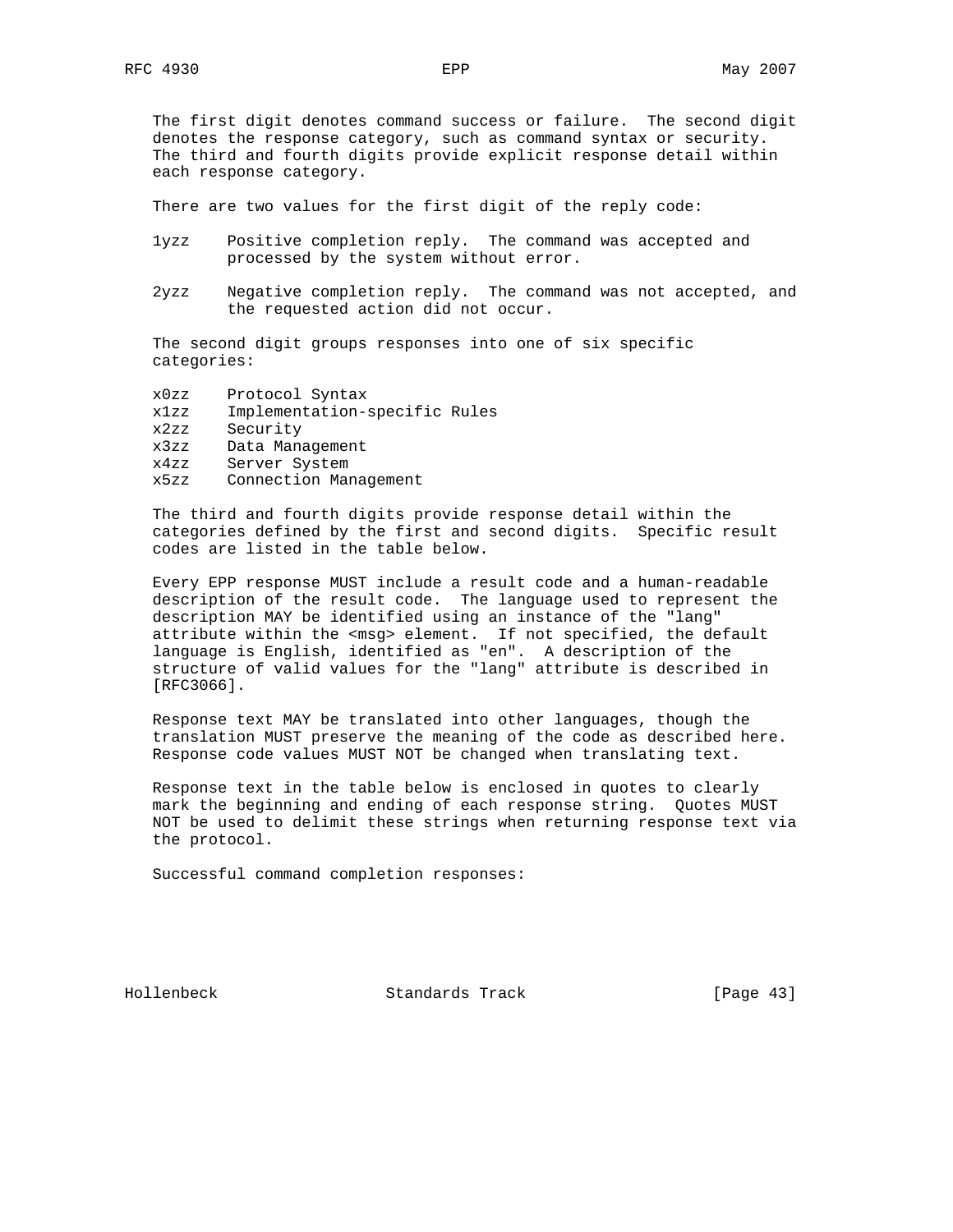Code Response text in English

 $\frac{1}{\sqrt{2}}$  ,  $\frac{1}{\sqrt{2}}$  ,  $\frac{1}{\sqrt{2}}$  ,  $\frac{1}{\sqrt{2}}$  ,  $\frac{1}{\sqrt{2}}$  ,  $\frac{1}{\sqrt{2}}$  ,  $\frac{1}{\sqrt{2}}$  ,  $\frac{1}{\sqrt{2}}$  ,  $\frac{1}{\sqrt{2}}$  ,  $\frac{1}{\sqrt{2}}$  ,  $\frac{1}{\sqrt{2}}$  ,  $\frac{1}{\sqrt{2}}$  ,  $\frac{1}{\sqrt{2}}$  ,  $\frac{1}{\sqrt{2}}$  ,  $\frac{1}{\sqrt{2}}$ 

- 1000 "Command completed successfully" This is the usual response code for a successfully completed command that is not addressed by any other 1xxx-series response code.
- 1001 "Command completed successfully; action pending" This response code MUST be returned when responding to a command that requires offline activity before the requested action can be completed. See Section 2 for a description of other processing requirements.
- 1300 "Command completed successfully; no messages" This response code MUST be returned when responding to a <poll> request command and the server message queue is empty.
- 1301 "Command completed successfully; ack to dequeue" This response code MUST be returned when responding to a <poll> request command and a message has been retrieved from the server message queue.
- 1500 "Command completed successfully; ending session" This response code MUST be returned when responding to a successful <logout> command.

Command error responses:

Code Response text in English

 $\frac{1}{\sqrt{2}}$  ,  $\frac{1}{\sqrt{2}}$  ,  $\frac{1}{\sqrt{2}}$  ,  $\frac{1}{\sqrt{2}}$  ,  $\frac{1}{\sqrt{2}}$  ,  $\frac{1}{\sqrt{2}}$  ,  $\frac{1}{\sqrt{2}}$  ,  $\frac{1}{\sqrt{2}}$  ,  $\frac{1}{\sqrt{2}}$  ,  $\frac{1}{\sqrt{2}}$  ,  $\frac{1}{\sqrt{2}}$  ,  $\frac{1}{\sqrt{2}}$  ,  $\frac{1}{\sqrt{2}}$  ,  $\frac{1}{\sqrt{2}}$  ,  $\frac{1}{\sqrt{2}}$ 

- 2000 "Unknown command" This response code MUST be returned when a server receives a command element that is not defined by EPP.
- 2001 "Command syntax error" This response code MUST be returned when a server receives an improperly formed command element.
- 2002 "Command use error" This response code MUST be returned when a server receives a properly formed command element, but the command cannot be executed due to a sequencing or context error. For example, a <logout> command cannot be executed without having first completed a <login> command.

Hollenbeck Standards Track [Page 44]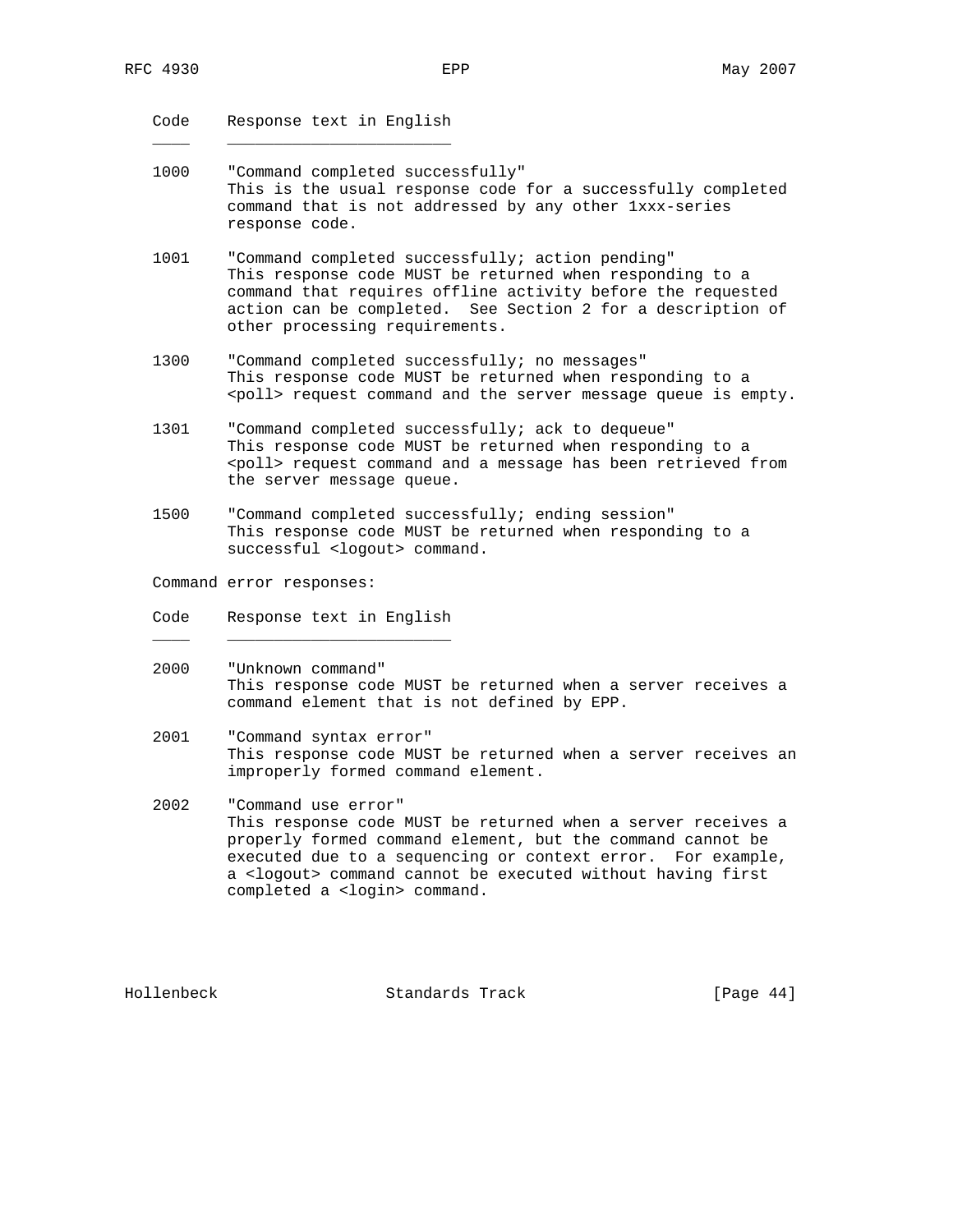- 2003 "Required parameter missing" This response code MUST be returned when a server receives a command for which a required parameter value has not been provided.
- 2004 "Parameter value range error" This response code MUST be returned when a server receives a command parameter whose value is outside the range of values specified by the protocol. The error value SHOULD be returned via a <value> element in the EPP response.
- 2005 "Parameter value syntax error" This response code MUST be returned when a server receives a command containing a parameter whose value is improperly formed. The error value SHOULD be returned via a <value> element in the EPP response.
- 2100 "Unimplemented protocol version" This response code MUST be returned when a server receives a command element specifying a protocol version that is not implemented by the server.
- 2101 "Unimplemented command" This response code MUST be returned when a server receives a valid EPP command element that is not implemented by the server. For example, a <transfer> command can be unimplemented for certain object types.
- 2102 "Unimplemented option" This response code MUST be returned when a server receives a valid EPP command element that contains a protocol option that is not implemented by the server.
- 2103 "Unimplemented extension" This response code MUST be returned when a server receives a valid EPP command element that contains a protocol command extension that is not implemented by the server.
- 2104 "Billing failure" This response code MUST be returned when a server attempts to execute a billable operation and the command cannot be completed due to a client billing failure.
- 2105 "Object is not eligible for renewal" This response code MUST be returned when a client attempts to <renew> an object that is not eligible for renewal in accordance with server policy.

Hollenbeck Standards Track [Page 45]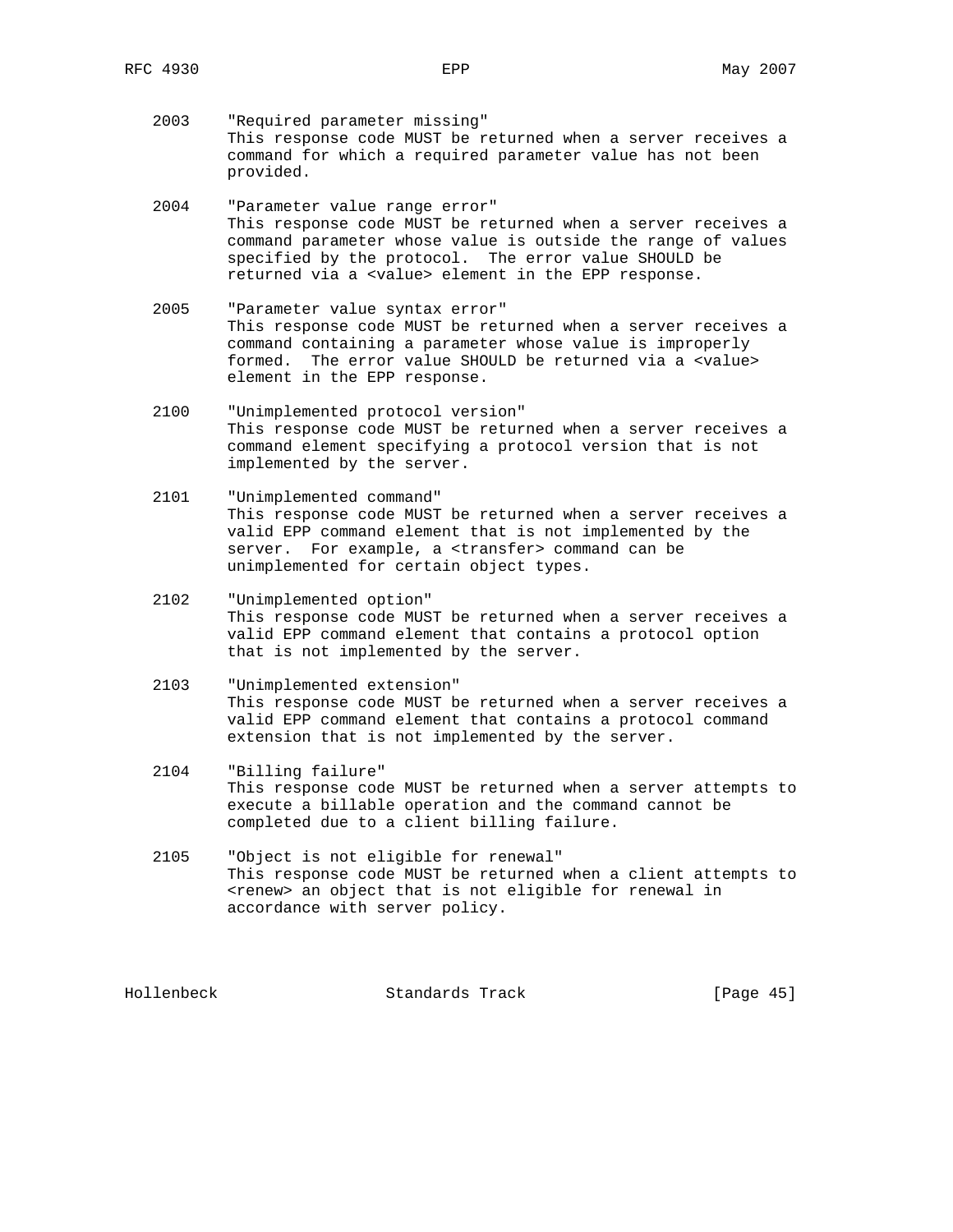- 2106 "Object is not eligible for transfer" This response code MUST be returned when a client attempts to <transfer> an object that is not eligible for transfer in accordance with server policy.
- 2200 "Authentication error" This response code MUST be returned when a server notes an error when validating client credentials.
- 2201 "Authorization error" This response code MUST be returned when a server notes a client authorization error when executing a command. This error is used to note that a client lacks privileges to execute the requested command.
- 2202 "Invalid authorization information" This response code MUST be returned when a server receives invalid command authorization information required to confirm authorization to execute a command. This error is used to note that a client has the privileges required to execute the requested command, but the authorization information provided by the client does not match the authorization information archived by the server.
- 2300 "Object pending transfer" This response code MUST be returned when a server receives a command to transfer of an object that is pending transfer due to an earlier transfer request.
- 2301 "Object not pending transfer" This response code MUST be returned when a server receives a command to confirm, reject, or cancel the transfer an object when no command has been made to transfer the object.
- 2302 "Object exists" This response code MUST be returned when a server receives a command to create an object that already exists in the repository.
- 2303 "Object does not exist" This response code MUST be returned when a server receives a command to query or transform an object that does not exist in the repository.

Hollenbeck Standards Track [Page 46]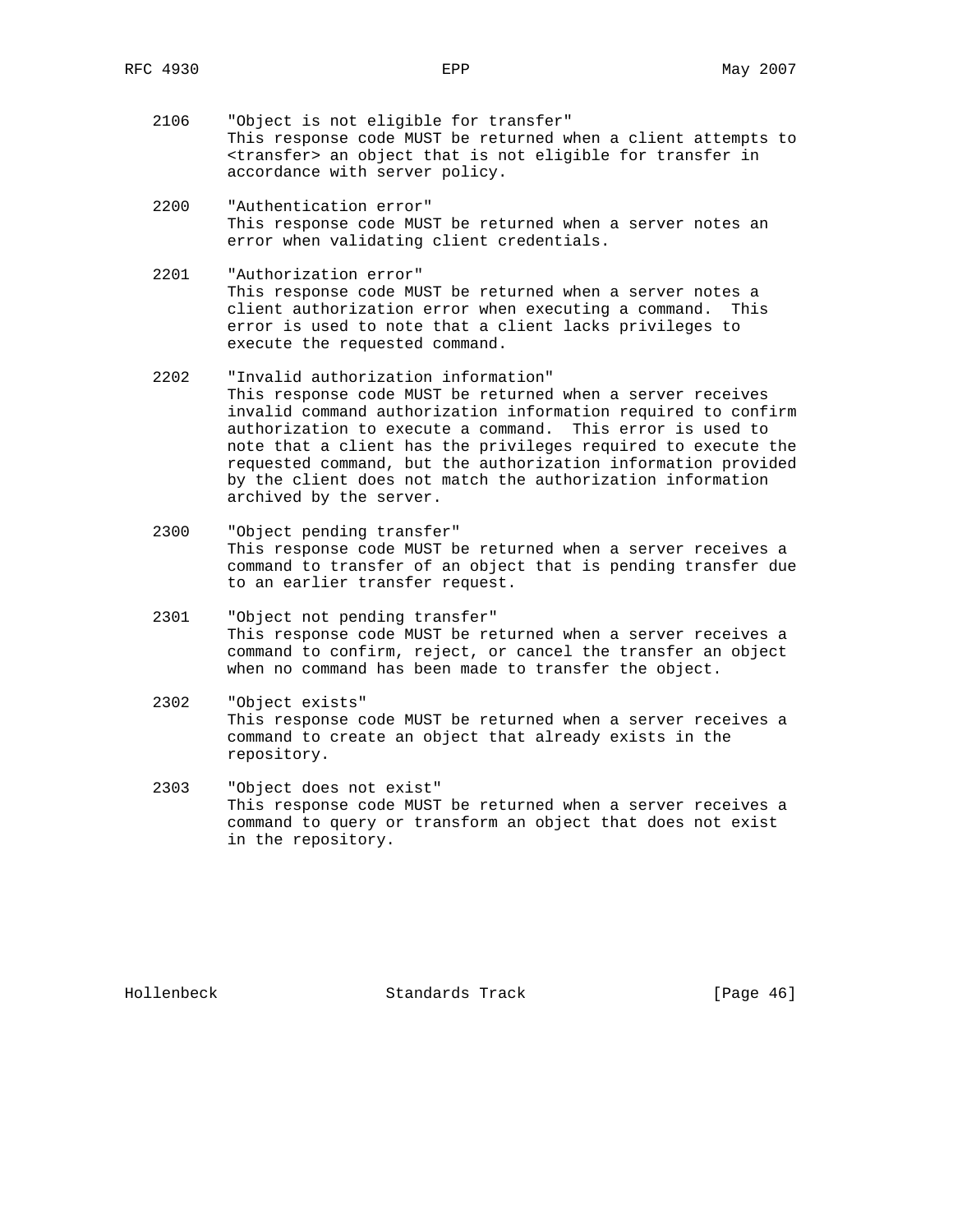- 2304 "Object status prohibits operation" This response code MUST be returned when a server receives a command to transform an object that cannot be completed due to server policy or business practices. For example, a server can disallow <transfer> commands under terms and conditions that are matters of local policy, or the server might have received a <delete> command for an object whose status prohibits deletion.
- 2305 "Object association prohibits operation" This response code MUST be returned when a server receives a command to transform an object that cannot be completed due to dependencies on other objects that are associated with the target object. For example, a server can disallow <delete> commands while an object has active associations with other objects.
- 2306 "Parameter value policy error" This response code MUST be returned when a server receives a command containing a parameter value that is syntactically valid, but semantically invalid due to local policy. For example, the server can support a subset of a range of valid protocol parameter values. The error value SHOULD be returned via a <value> element in the EPP response.
- 2307 "Unimplemented object service" This response code MUST be returned when a server receives a command to operate on an object service that is not supported by the server.
- 2308 "Data management policy violation" This response code MUST be returned when a server receives a command whose execution results in a violation of server data management policies. For example, removing all attribute values or object associations from an object might be a violation of a server's data management policies.
- 2400 "Command failed" This response code MUST be returned when a server is unable to execute a command due to an internal server error that is not related to the protocol. The failure can be transient. The server MUST keep any ongoing session active.

Hollenbeck Standards Track [Page 47]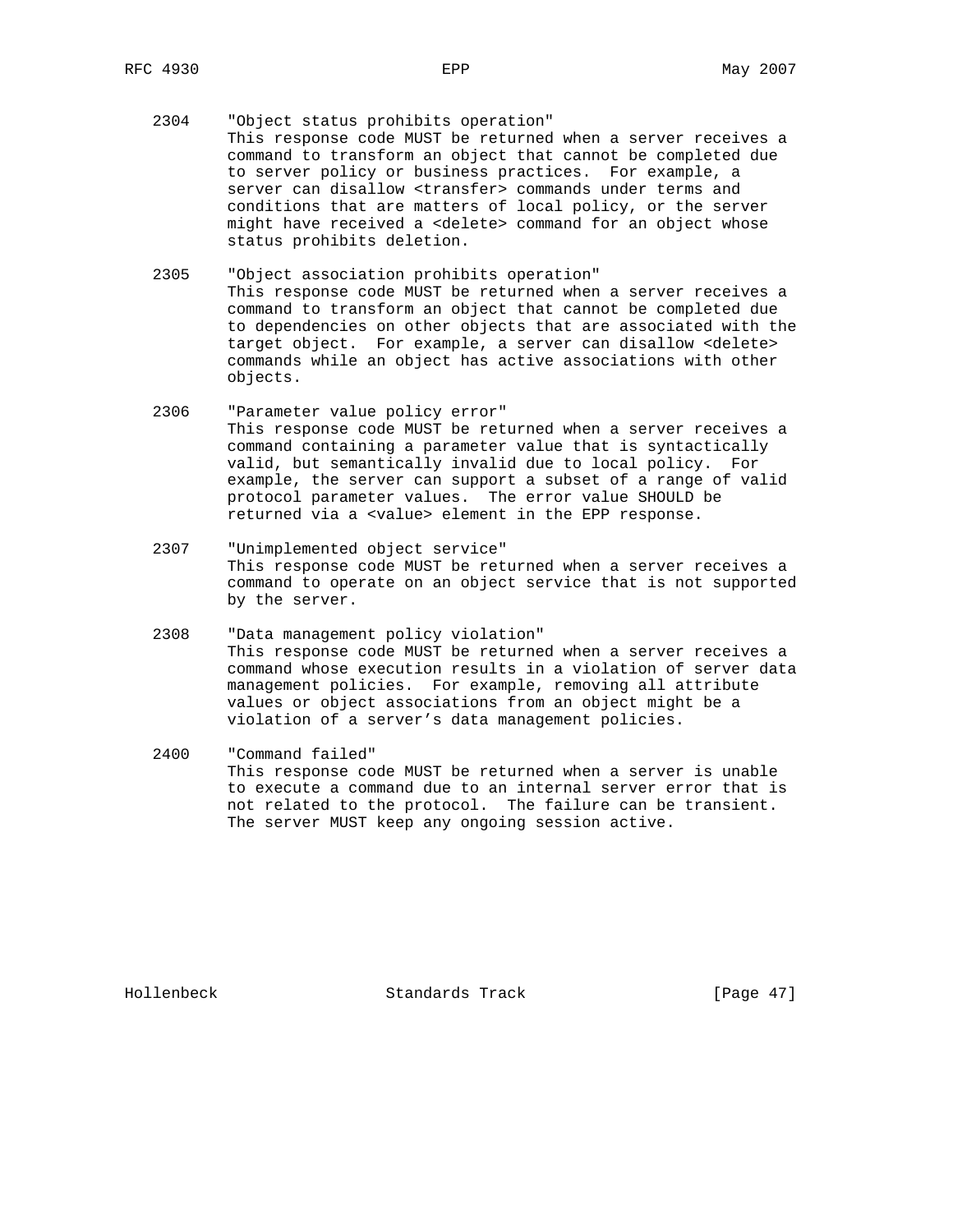- 2500 "Command failed; server closing connection" This response code MUST be returned when a server receives a command that cannot be completed due to an internal server error that is not related to the protocol. The failure is not transient and will cause other commands to fail as well. The server MUST end the active session and close the existing connection.
- 2501 "Authentication error; server closing connection" This response code MUST be returned when a server notes an error when validating client credentials and a server-defined limit on the number of allowable failures has been exceeded. The server MUST close the existing connection.
- 2502 "Session limit exceeded; server closing connection" This response code MUST be returned when a server receives a <login> command, and the command cannot be completed because the client has exceeded a system-defined limit on the number of sessions that the client can establish. It might be possible to establish a session by ending existing unused sessions and closing inactive connections.
- 4. Formal Syntax

 EPP is specified in XML Schema notation. The formal syntax presented here is a complete schema representation of EPP suitable for automated validation of EPP XML instances.

 Two schemas are presented here. The first schema is the base EPP schema. The second schema defines elements and structures that can be used by both the base EPP schema and object mapping schemas. The BEGIN and END tags are not part of the schema; they are used to note the beginning and ending of the schema for URI registration purposes.

4.1. Base Schema

```
 BEGIN
 <?xml version="1.0" encoding="UTF-8"?>
 <schema targetNamespace="urn:ietf:params:xml:ns:epp-1.0"
         xmlns:epp="urn:ietf:params:xml:ns:epp-1.0"
         xmlns:eppcom="urn:ietf:params:xml:ns:eppcom-1.0"
         xmlns="http://www.w3.org/2001/XMLSchema"
         elementFormDefault="qualified">
<! -- Import common element types.
--&>
```
Hollenbeck Standards Track [Page 48]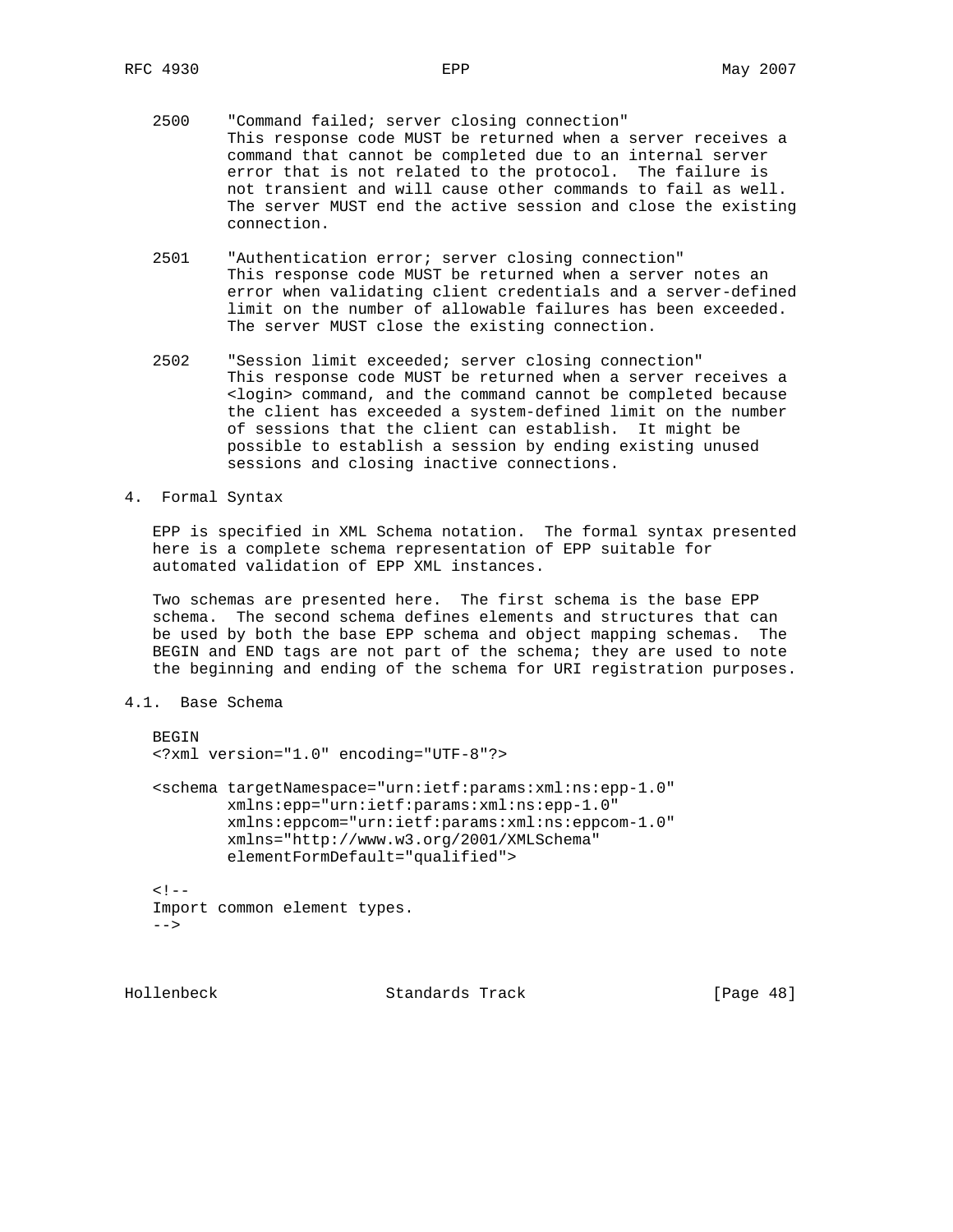```
 <import namespace="urn:ietf:params:xml:ns:eppcom-1.0"/>
   <annotation>
     <documentation>
       Extensible Provisioning Protocol v1.0 schema.
     </documentation>
   </annotation>
< ! - - Every EPP XML instance must begin with this element.
--&> <element name="epp" type="epp:eppType"/>
< ! -- An EPP XML instance must contain a greeting, hello, command,
 response, or extension.
--&> <complexType name="eppType">
     <choice>
       <element name="greeting" type="epp:greetingType"/>
       <element name="hello"/>
       <element name="command" type="epp:commandType"/>
       <element name="response" type="epp:responseType"/>
       <element name="extension" type="epp:extAnyType"/>
     </choice>
   </complexType>
<! - A greeting is sent by a server in response to a client connection
 or <hello>.
--&> <complexType name="greetingType">
     <sequence>
       <element name="svID" type="epp:sIDType"/>
       <element name="svDate" type="dateTime"/>
       <element name="svcMenu" type="epp:svcMenuType"/>
       <element name="dcp" type="epp:dcpType"/>
     </sequence>
   </complexType>
<! - Server IDs are strings with minimum and maximum length restrictions.
-- <simpleType name="sIDType">
     <restriction base="normalizedString">
      <minLength value="3"/>
       <maxLength value="64"/>
     </restriction>
```
Hollenbeck Standards Track [Page 49]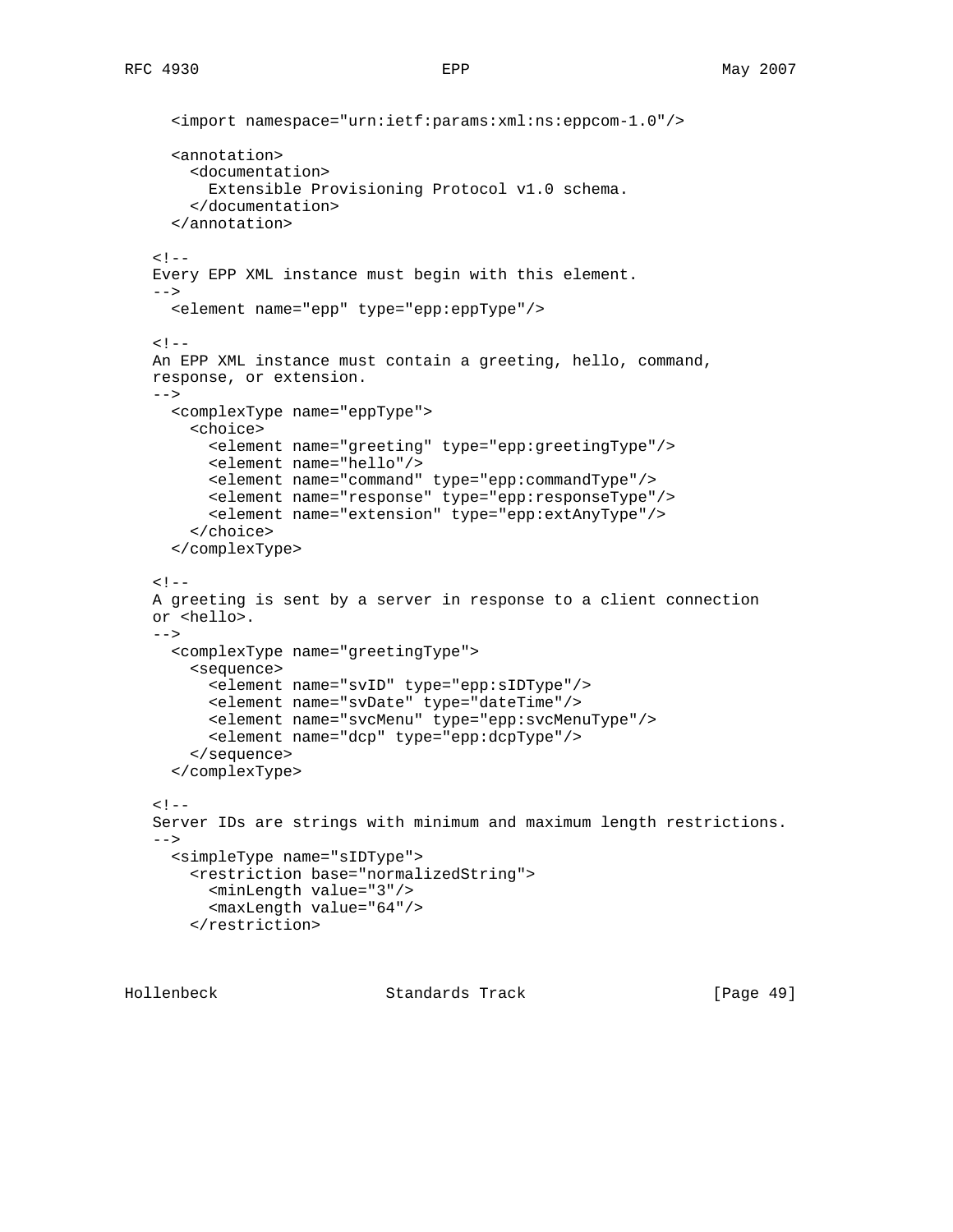```
 </simpleType>
\lt! --
 A server greeting identifies available object services.
--&> <complexType name="svcMenuType">
     <sequence>
       <element name="version" type="epp:versionType"
       maxOccurs="unbounded"/>
       <element name="lang" type="language"
       maxOccurs="unbounded"/>
       <element name="objURI" type="anyURI"
        maxOccurs="unbounded"/>
       <element name="svcExtension" type="epp:extURIType"
        minOccurs="0"/>
     </sequence>
   </complexType>
<! - Data Collection Policy types.
--&> <complexType name="dcpType">
     <sequence>
       <element name="access" type="epp:dcpAccessType"/>
       <element name="statement" type="epp:dcpStatementType"
       maxOccurs="unbounded"/>
       <element name="expiry" type="epp:dcpExpiryType"
        minOccurs="0"/>
     </sequence>
   </complexType>
   <complexType name="dcpAccessType">
     <choice>
       <element name="all"/>
       <element name="none"/>
       <element name="null"/>
       <element name="other"/>
       <element name="personal"/>
       <element name="personalAndOther"/>
     </choice>
   </complexType>
   <complexType name="dcpStatementType">
     <sequence>
       <element name="purpose" type="epp:dcpPurposeType"/>
       <element name="recipient" type="epp:dcpRecipientType"/>
       <element name="retention" type="epp:dcpRetentionType"/>
     </sequence>
```
Hollenbeck Standards Track [Page 50]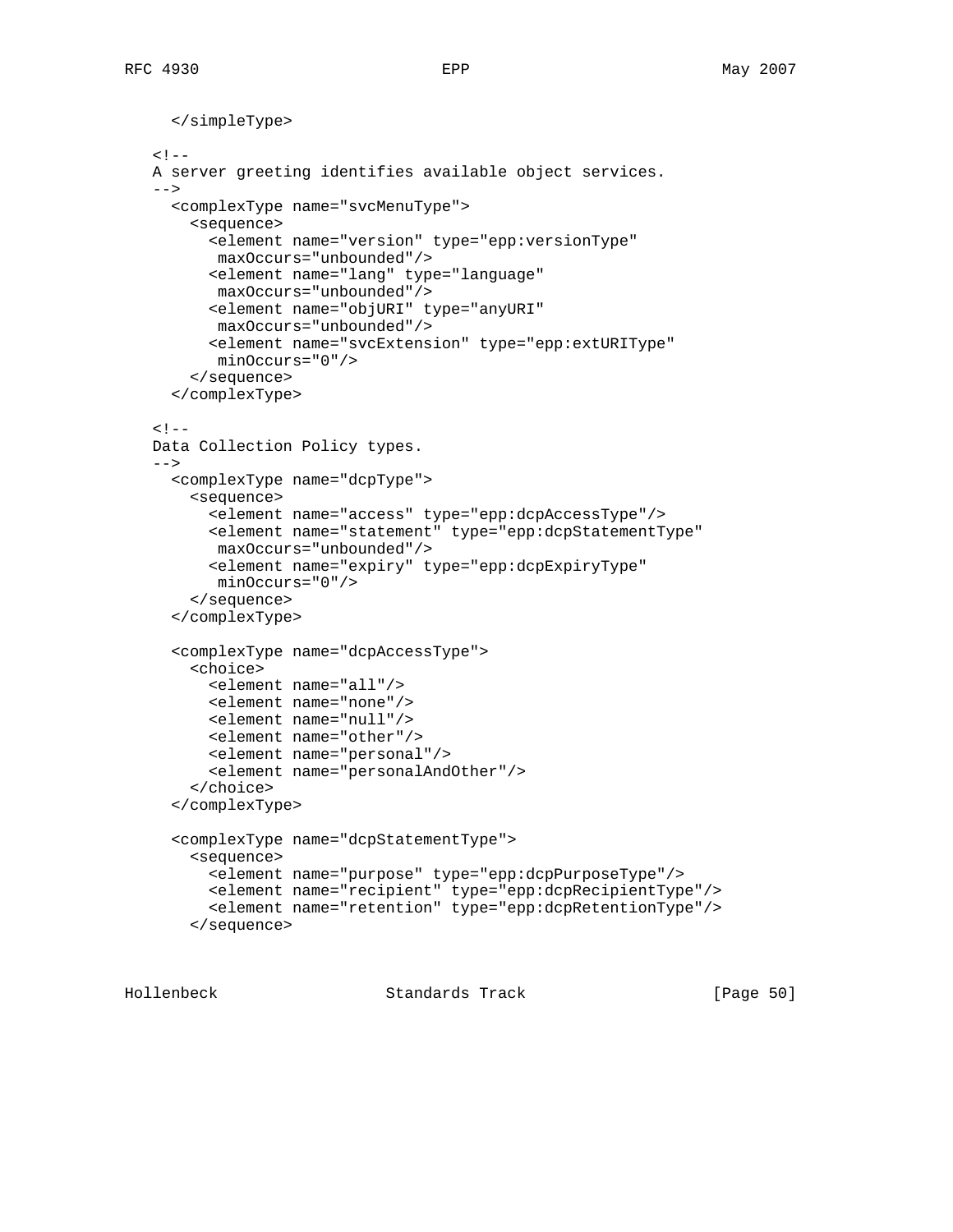</complexType>

```
 <complexType name="dcpPurposeType">
   <sequence>
     <element name="admin"
     minOccurs="0"/>
     <element name="contact"
     minOccurs="0"/>
     <element name="other"
     minOccurs="0"/>
     <element name="prov"
     minOccurs="0"/>
   </sequence>
 </complexType>
 <complexType name="dcpRecipientType">
   <sequence>
     <element name="other"
     minOccurs="0"/>
     <element name="ours" type="epp:dcpOursType"
     minOccurs="0" maxOccurs="unbounded"/>
     <element name="public"
     minOccurs="0"/>
     <element name="same"
     minOccurs="0"/>
     <element name="unrelated"
     minOccurs="0"/>
   </sequence>
 </complexType>
 <complexType name="dcpOursType">
   <sequence>
     <element name="recDesc" type="epp:dcpRecDescType"
     minOccurs="0"/>
   </sequence>
 </complexType>
 <simpleType name="dcpRecDescType">
   <restriction base="token">
     <minLength value="1"/>
     <maxLength value="255"/>
   </restriction>
 </simpleType>
 <complexType name="dcpRetentionType">
   <choice>
     <element name="business"/>
     <element name="indefinite"/>
```
Hollenbeck Standards Track [Page 51]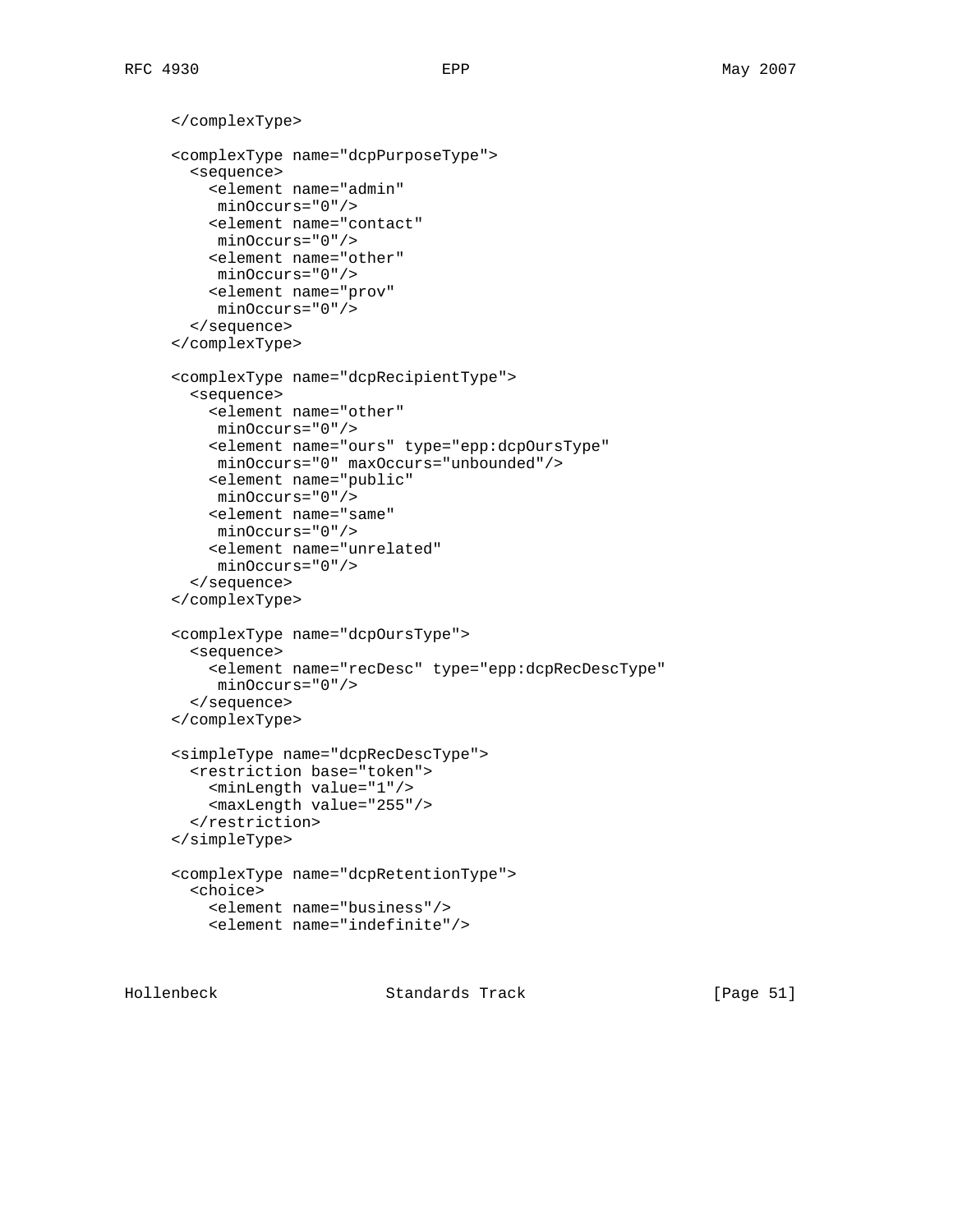```
 <element name="legal"/>
       <element name="none"/>
       <element name="stated"/>
     </choice>
   </complexType>
   <complexType name="dcpExpiryType">
     <choice>
       <element name="absolute" type="dateTime"/>
       <element name="relative" type="duration"/>
     </choice>
   </complexType>
< ! -- Extension framework types.
--&> <complexType name="extAnyType">
     <sequence>
       <any namespace="##other"
       maxOccurs="unbounded"/>
     </sequence>
   </complexType>
   <complexType name="extURIType">
     <sequence>
       <element name="extURI" type="anyURI"
        maxOccurs="unbounded"/>
     </sequence>
   </complexType>
<! - An EPP version number is a dotted pair of decimal numbers.
--&> <simpleType name="versionType">
     <restriction base="token">
      \epsilon <pattern value="[1-9]+\.[0-9]+"/>
       <enumeration value="1.0"/>
     </restriction>
   </simpleType>
<! - Command types.
--&> <complexType name="commandType">
     <sequence>
       <choice>
         <element name="check" type="epp:readWriteType"/>
         <element name="create" type="epp:readWriteType"/>
```
Hollenbeck Standards Track [Page 52]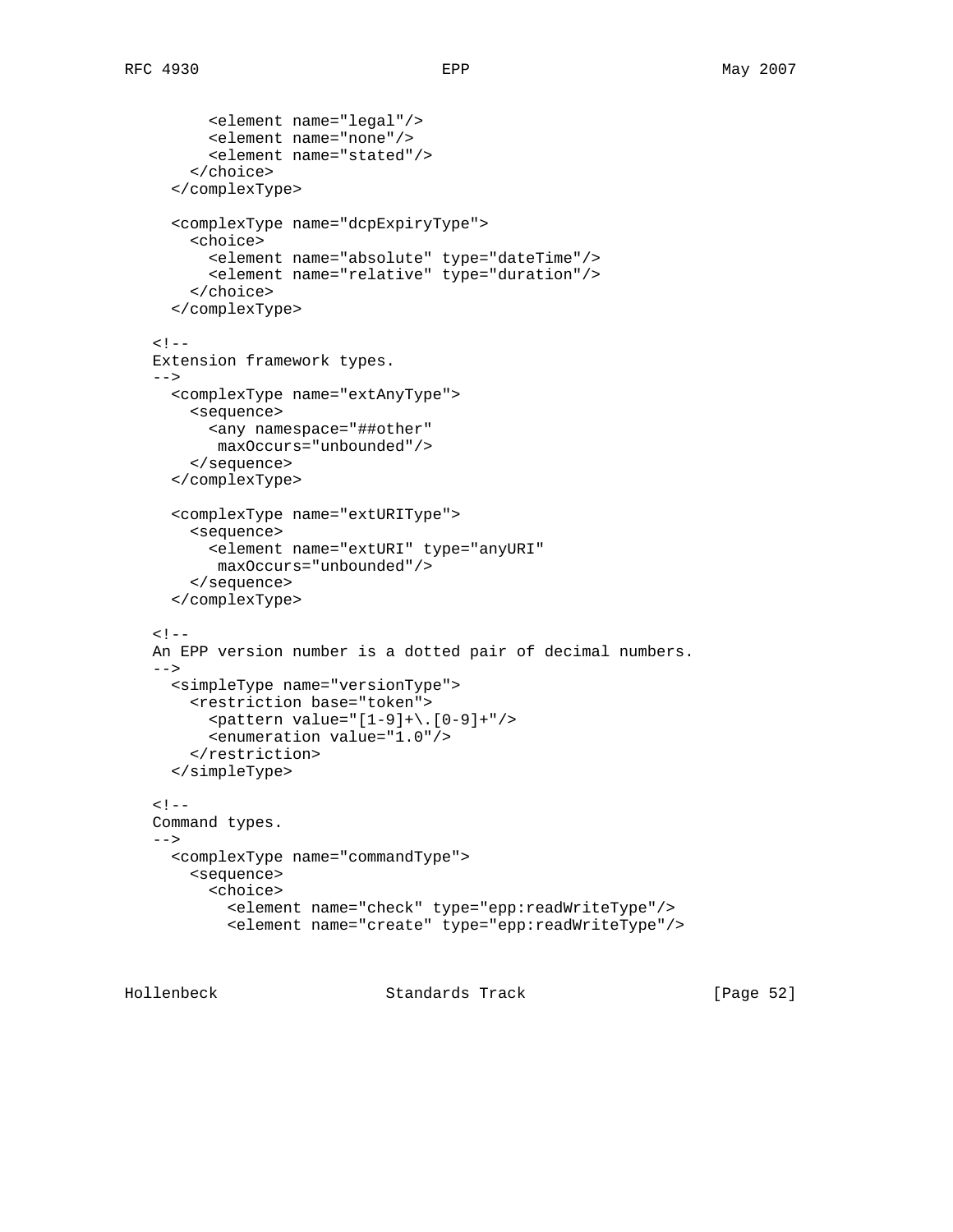```
 <element name="delete" type="epp:readWriteType"/>
         <element name="info" type="epp:readWriteType"/>
         <element name="login" type="epp:loginType"/>
         <element name="logout"/>
         <element name="poll" type="epp:pollType"/>
         <element name="renew" type="epp:readWriteType"/>
         <element name="transfer" type="epp:transferType"/>
         <element name="update" type="epp:readWriteType"/>
       </choice>
       <element name="extension" type="epp:extAnyType"
       minOccurs="0"/>
       <element name="clTRID" type="epp:trIDStringType"
        minOccurs="0"/>
     </sequence>
   </complexType>
< ! --The <login> command.
-- <complexType name="loginType">
     <sequence>
       <element name="clID" type="eppcom:clIDType"/>
       <element name="pw" type="epp:pwType"/>
       <element name="newPW" type="epp:pwType"
       minOccurs="0"/>
       <element name="options" type="epp:credsOptionsType"/>
       <element name="svcs" type="epp:loginSvcType"/>
     </sequence>
   </complexType>
   <complexType name="credsOptionsType">
     <sequence>
       <element name="version" type="epp:versionType"/>
       <element name="lang" type="language"/>
     </sequence>
   </complexType>
   <simpleType name="pwType">
     <restriction base="token">
       <minLength value="6"/>
       <maxLength value="16"/>
     </restriction>
   </simpleType>
   <complexType name="loginSvcType">
     <sequence>
       <element name="objURI" type="anyURI"
       maxOccurs="unbounded"/>
```
Hollenbeck Standards Track [Page 53]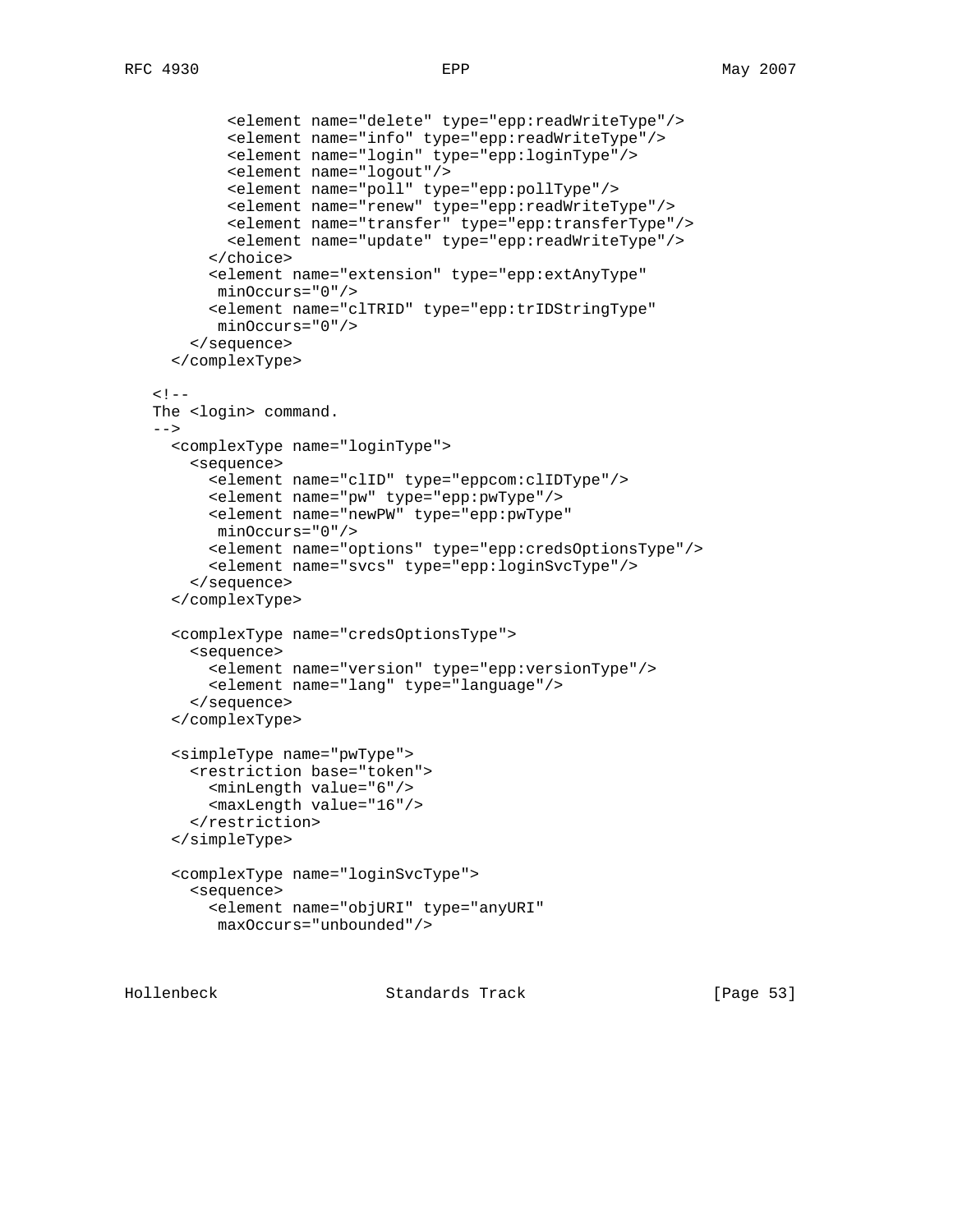```
 <element name="svcExtension" type="epp:extURIType"
        minOccurs="0"/>
     </sequence>
   </complexType>
< ! - -The <poll> command.
 -->
   <complexType name="pollType">
     <attribute name="op" type="epp:pollOpType"
      use="required"/>
     <attribute name="msgID" type="token"/>
   </complexType>
   <simpleType name="pollOpType">
     <restriction base="token">
       <enumeration value="ack"/>
       <enumeration value="req"/>
     </restriction>
   </simpleType>
<! - The <transfer> command. This is object-specific, and uses attributes
 to identify the requested operation.
-- <complexType name="transferType">
     <sequence>
       <any namespace="##other"/>
     </sequence>
     <attribute name="op" type="epp:transferOpType"
      use="required"/>
   </complexType>
   <simpleType name="transferOpType">
     <restriction base="token">
       <enumeration value="approve"/>
       <enumeration value="cancel"/>
       <enumeration value="query"/>
       <enumeration value="reject"/>
       <enumeration value="request"/>
     </restriction>
   </simpleType>
< ! -- All other object-centric commands. EPP doesn't specify the syntax or
 semantics of object-centric command elements. The elements MUST be
 described in detail in another schema specific to the object.
--&>
```
Hollenbeck Standards Track [Page 54]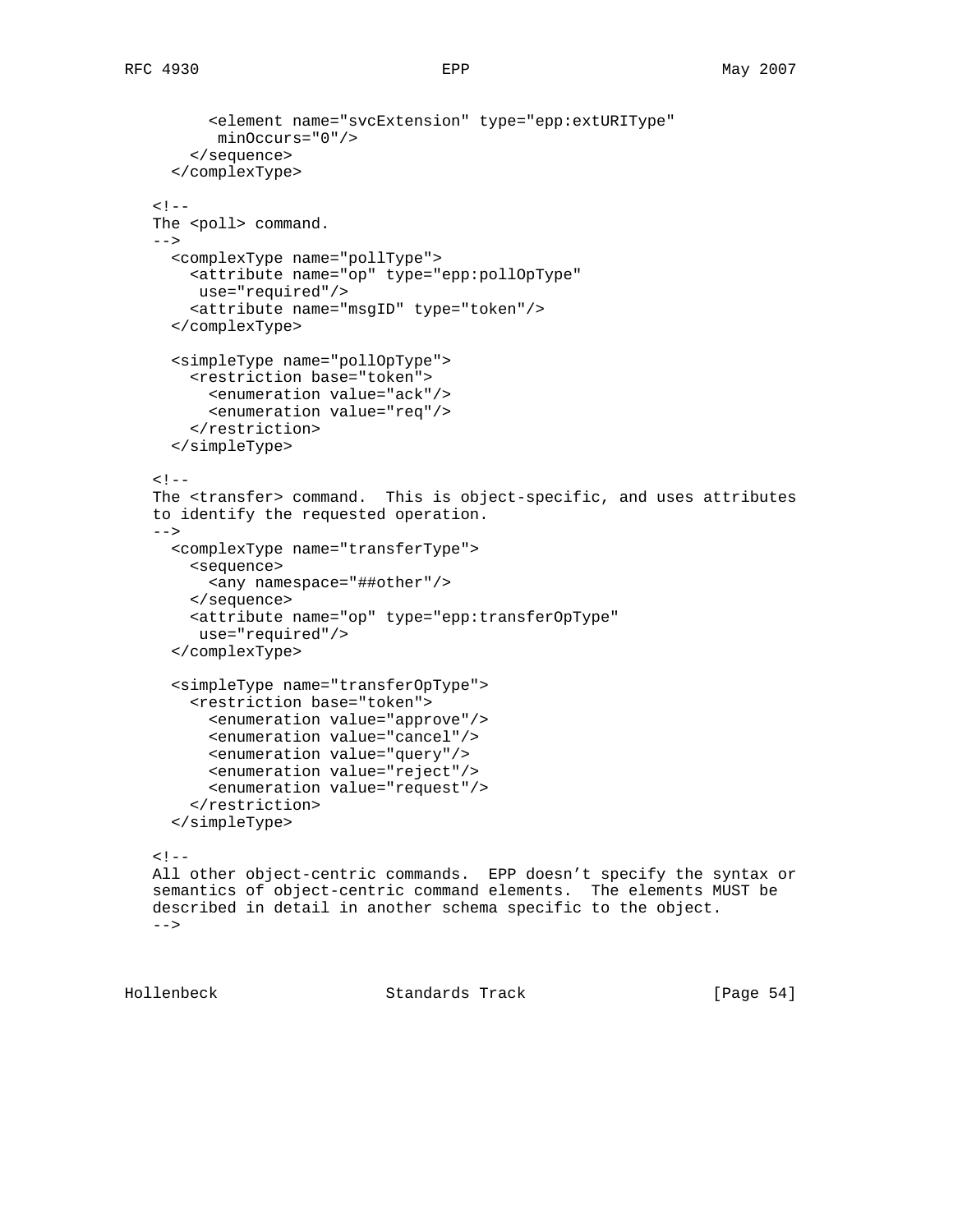```
 <complexType name="readWriteType">
     <sequence>
       <any namespace="##other"/>
     </sequence>
   </complexType>
   <complexType name="trIDType">
     <sequence>
       <element name="clTRID" type="epp:trIDStringType"
       minOccurs="0"/>
       <element name="svTRID" type="epp:trIDStringType"/>
     </sequence>
   </complexType>
   <simpleType name="trIDStringType">
     <restriction base="token">
       <minLength value="3"/>
       <maxLength value="64"/>
     </restriction>
   </simpleType>
\lt! -- Response types.
--&> <complexType name="responseType">
     <sequence>
       <element name="result" type="epp:resultType"
       maxOccurs="unbounded"/>
       <element name="msgQ" type="epp:msgQType"
       minOccurs="0"/>
       <element name="resData" type="epp:extAnyType"
       minOccurs="0"/>
       <element name="extension" type="epp:extAnyType"
       minOccurs="0"/>
       <element name="trID" type="epp:trIDType"/>
     </sequence>
   </complexType>
   <complexType name="resultType">
     <sequence>
       <element name="msg" type="epp:msgType"/>
       <choice minOccurs="0" maxOccurs="unbounded">
         <element name="value" type="epp:errValueType"/>
         <element name="extValue" type="epp:extErrValueType"/>
       </choice>
     </sequence>
     <attribute name="code" type="epp:resultCodeType"
      use="required"/>
```
Hollenbeck Standards Track [Page 55]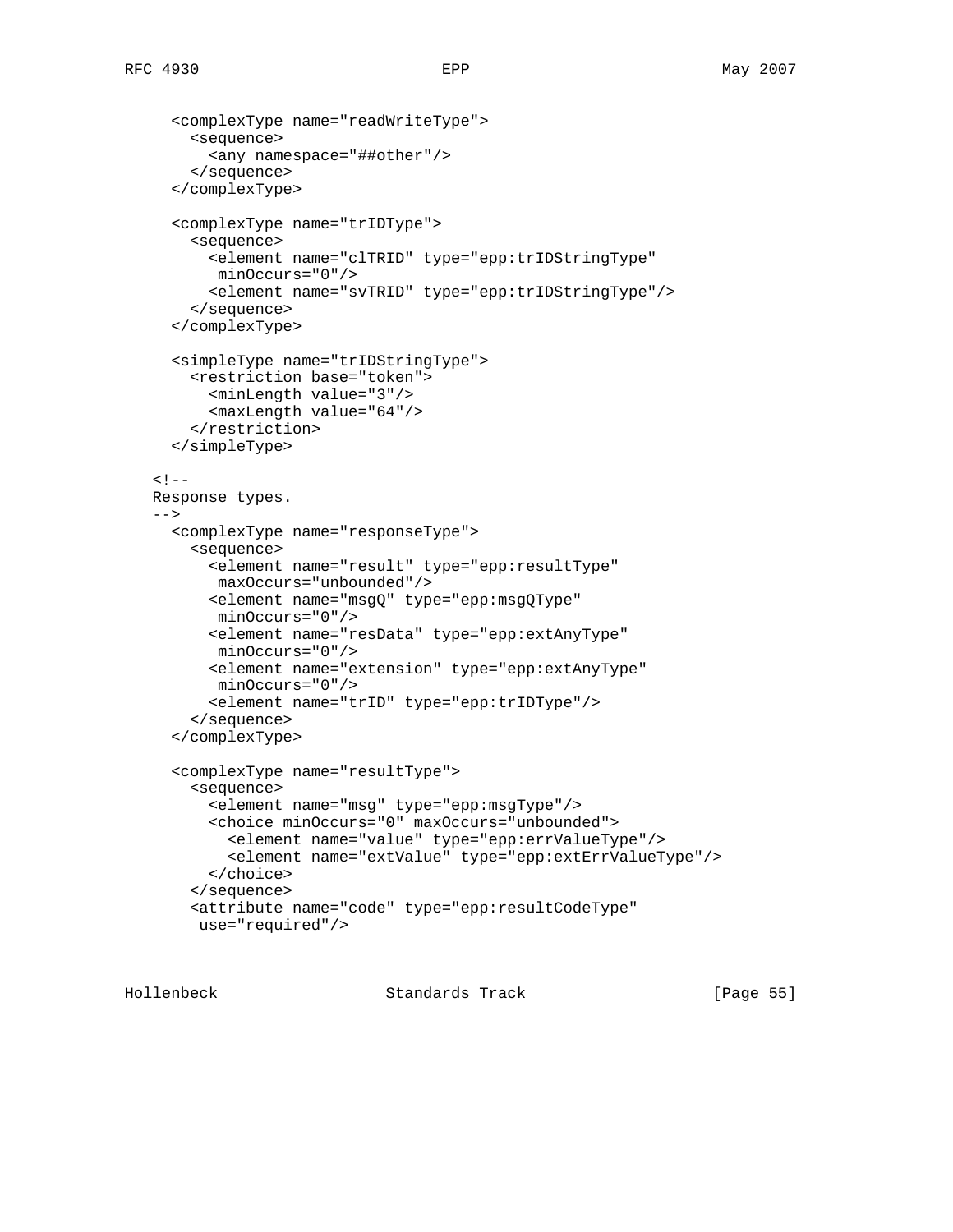```
 </complexType>
   <complexType name="errValueType" mixed="true">
     <sequence>
       <any namespace="##any" processContents="skip"/>
     </sequence>
     <anyAttribute namespace="##any" processContents="skip"/>
   </complexType>
   <complexType name="extErrValueType">
     <sequence>
       <element name="value" type="epp:errValueType"/>
       <element name="reason" type="epp:msgType"/>
     </sequence>
   </complexType>
   <complexType name="msgQType">
     <sequence>
       <element name="qDate" type="dateTime"
       minOccurs="0"/>
       <element name="msg" type="epp:mixedMsgType"
        minOccurs="0"/>
     </sequence>
     <attribute name="count" type="unsignedLong"
     use="required"/>
     <attribute name="id" type="eppcom:minTokenType"
      use="required"/>
   </complexType>
   <complexType name="mixedMsgType" mixed="true">
     <sequence>
       <any processContents="skip"
        minOccurs="0" maxOccurs="unbounded"/>
     </sequence>
     <attribute name="lang" type="language"
      default="en"/>
   </complexType>
<! - Human-readable text may be expressed in languages other than English.
--&> <complexType name="msgType">
     <simpleContent>
       <extension base="normalizedString">
         <attribute name="lang" type="language"
          default="en"/>
       </extension>
     </simpleContent>
```
Hollenbeck Standards Track [Page 56]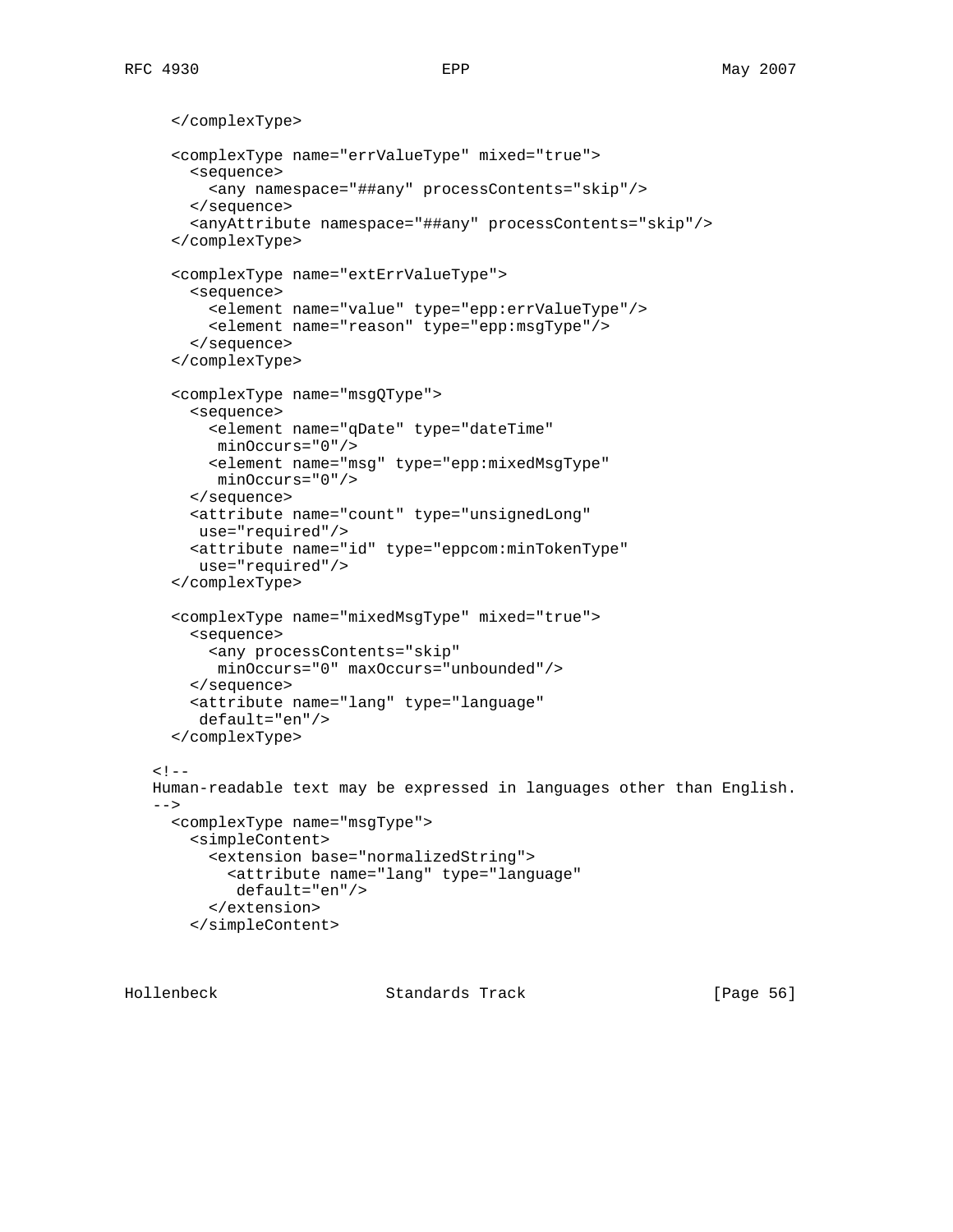```
 </complexType>
\lt! --
 EPP result codes.
--& <simpleType name="resultCodeType">
     <restriction base="unsignedShort">
       <enumeration value="1000"/>
       <enumeration value="1001"/>
       <enumeration value="1300"/>
       <enumeration value="1301"/>
       <enumeration value="1500"/>
       <enumeration value="2000"/>
       <enumeration value="2001"/>
       <enumeration value="2002"/>
       <enumeration value="2003"/>
       <enumeration value="2004"/>
       <enumeration value="2005"/>
       <enumeration value="2100"/>
       <enumeration value="2101"/>
       <enumeration value="2102"/>
       <enumeration value="2103"/>
       <enumeration value="2104"/>
       <enumeration value="2105"/>
       <enumeration value="2106"/>
       <enumeration value="2200"/>
       <enumeration value="2201"/>
       <enumeration value="2202"/>
       <enumeration value="2300"/>
       <enumeration value="2301"/>
       <enumeration value="2302"/>
       <enumeration value="2303"/>
       <enumeration value="2304"/>
       <enumeration value="2305"/>
       <enumeration value="2306"/>
       <enumeration value="2307"/>
       <enumeration value="2308"/>
       <enumeration value="2400"/>
       <enumeration value="2500"/>
       <enumeration value="2501"/>
       <enumeration value="2502"/>
     </restriction>
   </simpleType>
<! - End of schema.
--&>
```

```
 </schema>
```
Hollenbeck Standards Track [Page 57]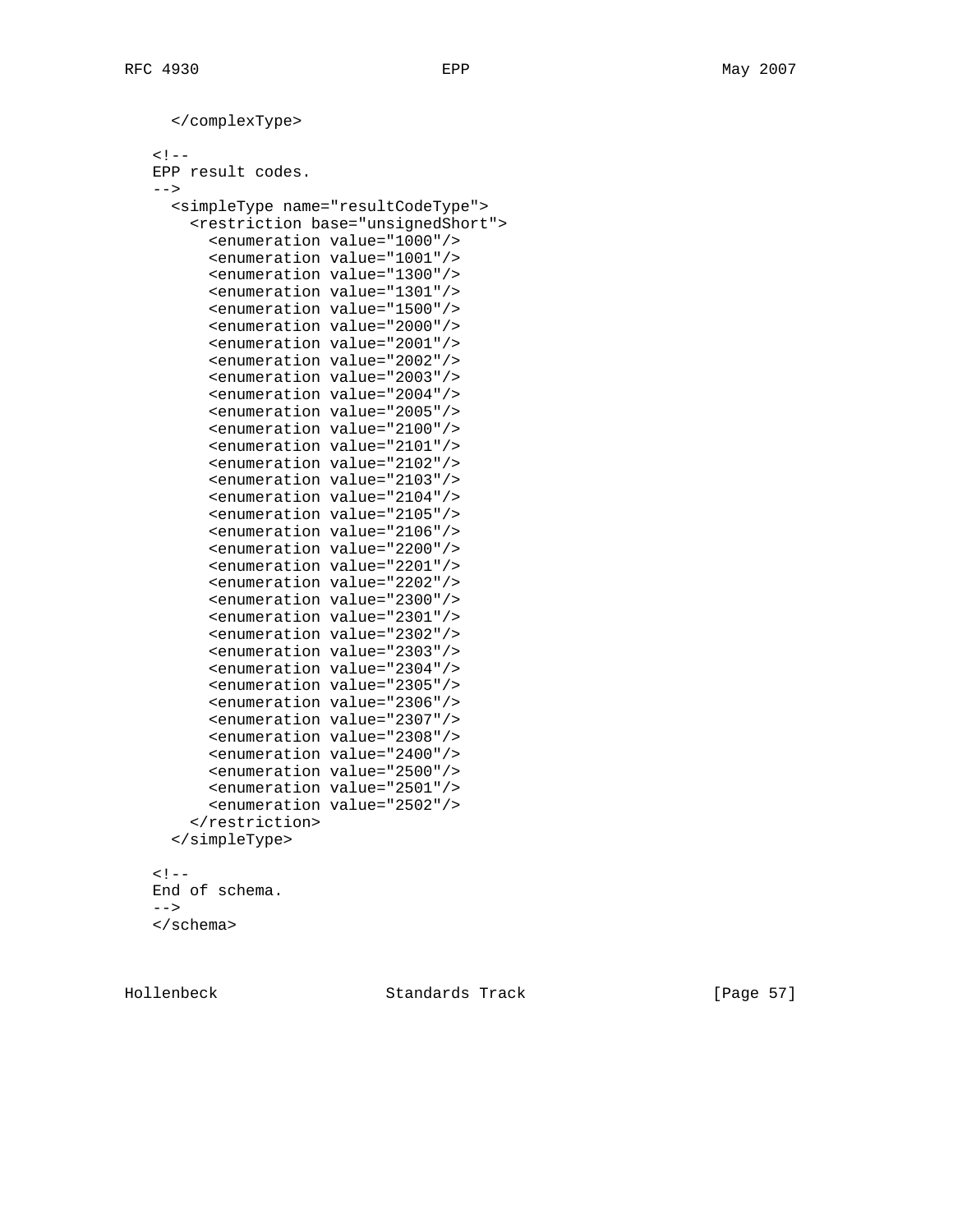```
 END
4.2. Shared Structure Schema
    BEGIN
    <?xml version="1.0" encoding="UTF-8"?>
    <schema targetNamespace="urn:ietf:params:xml:ns:eppcom-1.0"
            xmlns:eppcom="urn:ietf:params:xml:ns:eppcom-1.0"
            xmlns="http://www.w3.org/2001/XMLSchema"
            elementFormDefault="qualified">
      <annotation>
        <documentation>
          Extensible Provisioning Protocol v1.0
          shared structures schema.
        </documentation>
      </annotation>
   < ! -- Object authorization information types.
   --&> <complexType name="pwAuthInfoType">
        <simpleContent>
          <extension base="normalizedString">
            <attribute name="roid" type="eppcom:roidType"/>
          </extension>
        </simpleContent>
      </complexType>
      <complexType name="extAuthInfoType">
        <sequence>
          <any namespace="##other"/>
        </sequence>
      </complexType>
   <! - <check> response types.
   --& <complexType name="reasonType">
        <simpleContent>
          <extension base="eppcom:reasonBaseType">
            <attribute name="lang" type="language"/>
          </extension>
        </simpleContent>
      </complexType>
      <simpleType name="reasonBaseType">
```
Hollenbeck Standards Track [Page 58]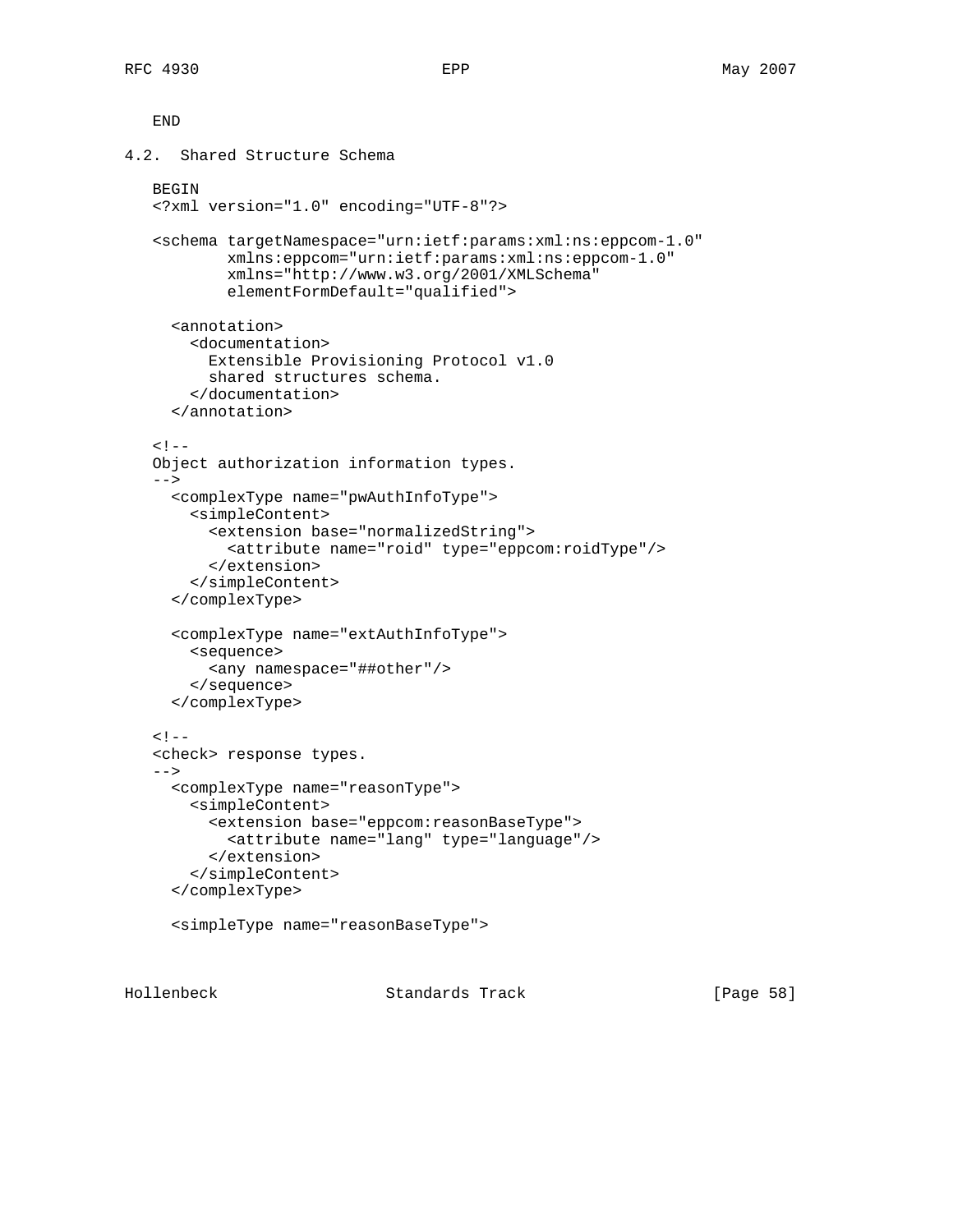```
 <restriction base="token">
       <minLength value="1"/>
       <maxLength value="32"/>
     </restriction>
   </simpleType>
< ! - - Abstract client and object identifier type.
--&> <simpleType name="clIDType">
     <restriction base="token">
       <minLength value="3"/>
       <maxLength value="16"/>
     </restriction>
   </simpleType>
< ! -- DNS label type.
--&> <simpleType name="labelType">
     <restriction base="token">
       <minLength value="1"/>
       <maxLength value="255"/>
     </restriction>
   </simpleType>
\lt ! -- Non-empty token type.
-->\, <simpleType name="minTokenType">
     <restriction base="token">
       <minLength value="1"/>
     </restriction>
   </simpleType>
< ! - - Repository Object IDentifier type.
 -->
   <simpleType name="roidType">
     <restriction base="token">
      \epsilon <pattern value="(\w|_){1,80}-\w{1,8}"/>
     </restriction>
   </simpleType>
<! - Transfer status identifiers.
--&> <simpleType name="trStatusType">
```
Hollenbeck Standards Track [Page 59]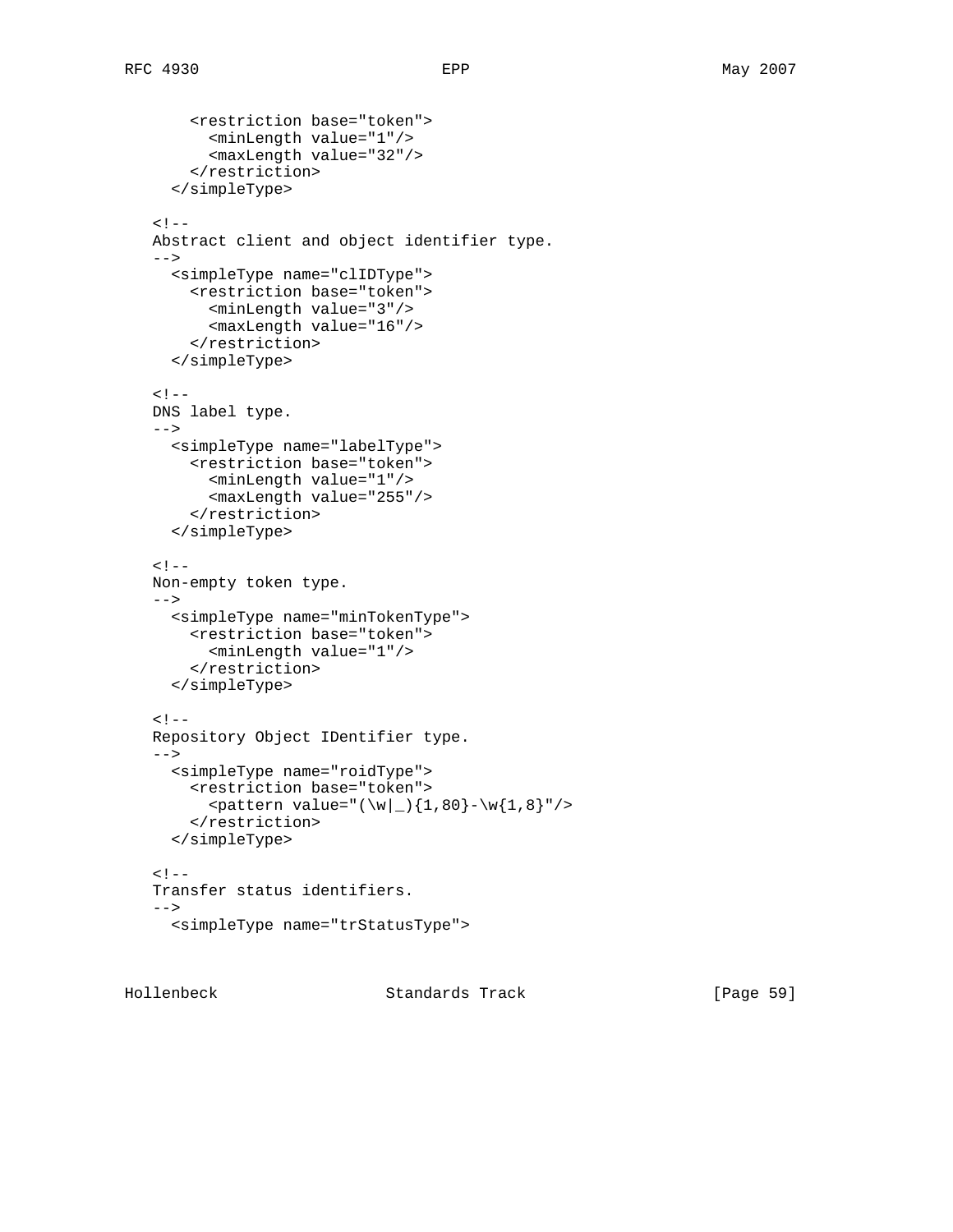```
 <restriction base="token">
       <enumeration value="clientApproved"/>
       <enumeration value="clientCancelled"/>
       <enumeration value="clientRejected"/>
       <enumeration value="pending"/>
       <enumeration value="serverApproved"/>
       <enumeration value="serverCancelled"/>
     </restriction>
   </simpleType>
< ! -- End of schema.
 -->
 </schema>
 END
```
5. Internationalization Considerations

 EPP is represented in XML, which provides native support for encoding information using the Unicode character set and its more compact representations including UTF-8. Conformant XML processors recognize both UTF-8 and UTF-16. Though XML includes provisions to identify and use other character encodings through use of an "encoding" attribute in an <?xml?> declaration, use of UTF-8 is RECOMMENDED in environments where parser encoding support incompatibility exists.

 EPP includes a provision for returning a human-readable message with every result code. This document describes result codes in English, but the actual text returned with a result MAY be provided in a language negotiated when a session is established. Languages other than English MUST be noted through specification of a "lang" attribute for each message. Valid values for the "lang" attribute and "lang" negotiation elements are described in [RFC3066].

 All date-time values presented via EPP MUST be expressed in Universal Coordinated Time using the Gregorian calendar. XML Schema allows use of time zone identifiers to indicate offsets from the zero meridian, but this option MUST NOT be used with EPP. The extended date-time form using upper case "T" and "Z" characters defined in [W3C.REC-xmlschema-2-20041028] MUST be used to represent date-time values as XML Schema does not support truncated date-time forms or lower case "T" and "Z" characters.

Hollenbeck Standards Track [Page 60]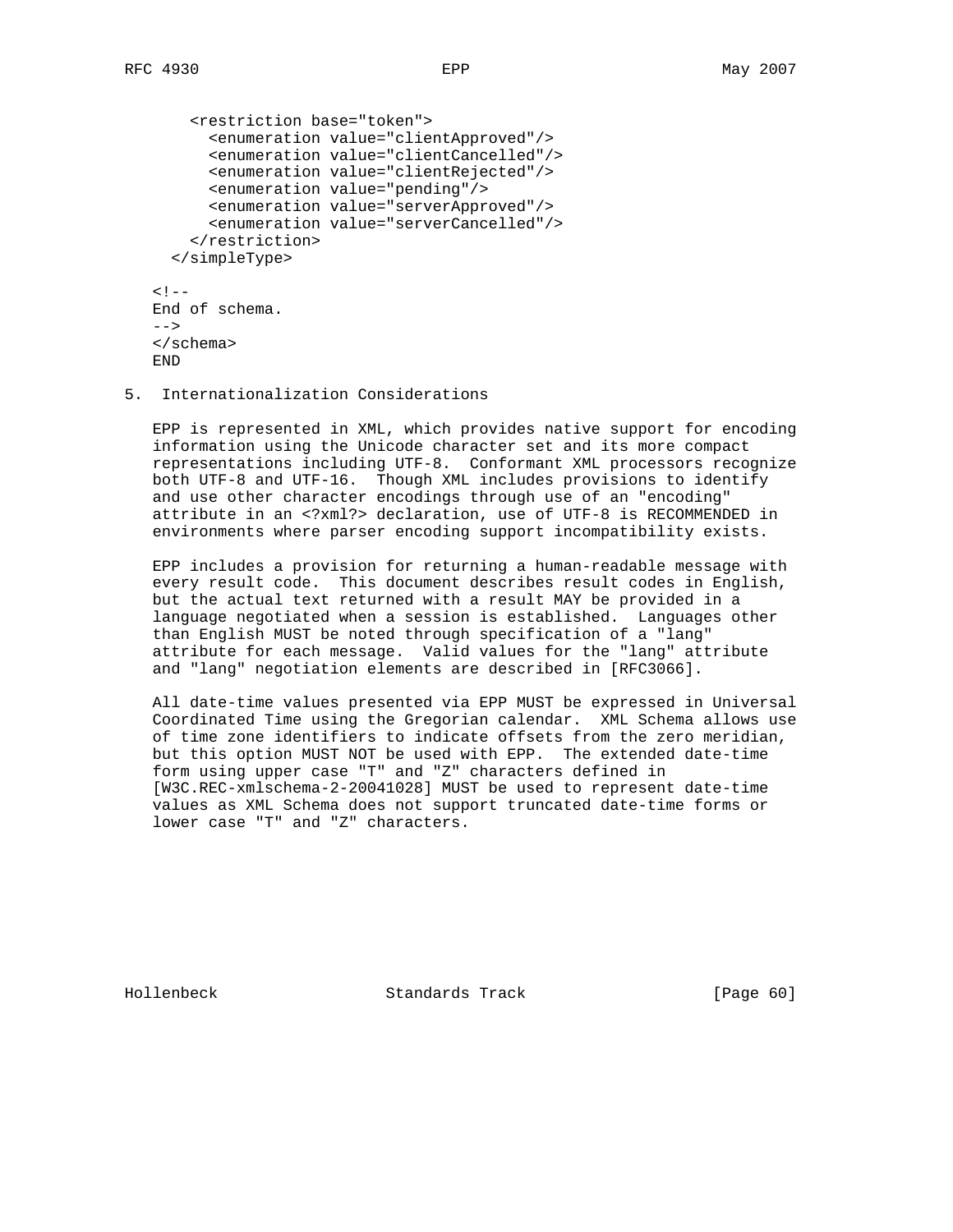6. IANA Considerations

 This document uses URNs to describe XML namespaces and XML schemas conforming to a registry mechanism described in [RFC3688]. Four URI assignments have been registered by the IANA.

Registration request for the EPP namespace:

URI: urn:ietf:params:xml:ns:epp-1.0

 Registrant Contact: See the "Author's Address" section of this document.

XML: None. Namespace URIs do not represent an XML specification.

Registration request for the EPP XML schema:

URI: urn:ietf:params:xml:schema:epp-1.0

 Registrant Contact: See the "Author's Address" section of this document.

XML: See the "Base Schema" section of this document.

Registration request for the EPP shared structure namespace:

URI: urn:ietf:params:xml:ns:eppcom-1.0

 Registrant Contact: See the "Author's Address" section of this document.

XML: None. Namespace URIs do not represent an XML specification.

Registration request for the EPP shared structure XML schema:

URI: urn:ietf:params:xml:schema:eppcom-1.0

 Registrant Contact: See the "Author's Address" section of this document.

XML: See the "Shared Structure Schema" section of this document.

Hollenbeck Standards Track [Page 61]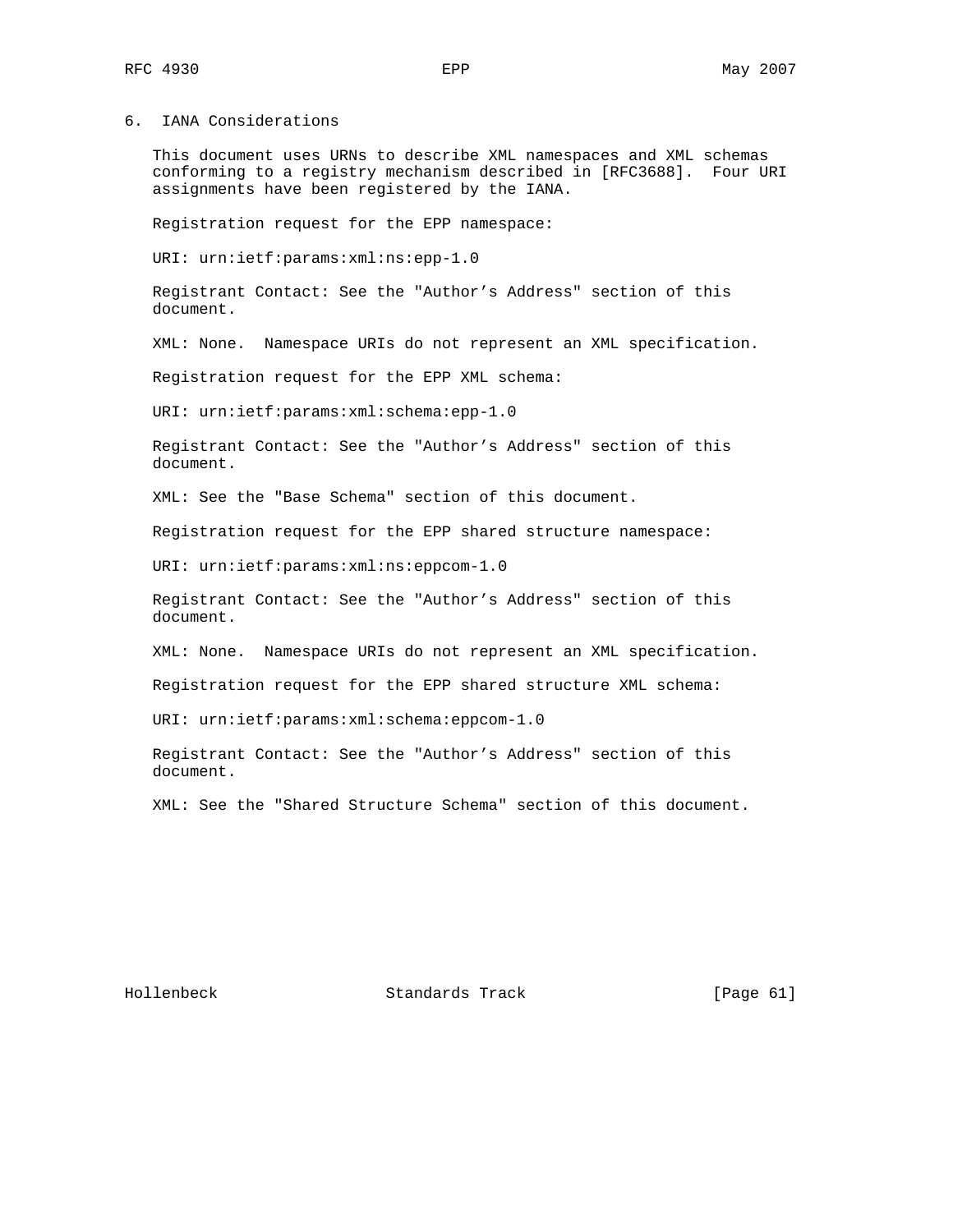## 7. Security Considerations

 EPP provides only simple client authentication services. A passive attack is sufficient to recover client identifiers and passwords, allowing trivial command forgery. Protection against most common attacks and more robust security services MUST be provided by other protocol layers. Specifically, EPP instances MUST be protected using a transport mechanism or application protocol that provides integrity, confidentiality, and mutual strong client-server authentication.

 EPP uses a variant of the PLAIN SASL mechanism described in [RFC2595] to provide a simple application-layer authentication service that augments or supplements authentication and identification services that might be available at other protocol layers. Where the PLAIN SASL mechanism specifies provision of an authorization identifier, authentication identifier, and password as a single string separated by ASCII NUL characters, EPP specifies use of a combined authorization and authentication identifier and a password provided as distinct XML elements.

 Repeated password guessing attempts can be discouraged by limiting the number of <login> attempts that can be attempted on an open connection. A server MAY close an open connection if multiple <login> attempts are made with either an invalid client identifier, an invalid password, or both an invalid client identifier and an invalid password.

 EPP uses authentication information associated with objects to confirm object transfer authority. Authentication information exchanged between EPP clients and third-party entities MUST be exchanged using a facility that provides privacy and integrity services to protect against unintended disclosure and modification while in transit.

 EPP instances SHOULD be protected using a transport mechanism or application protocol that provides anti-replay protection. EPP provides some protection against replay attacks through command idempotency and client-initiated transaction identification. Consecutive command replays will not change the state of an object in any way. There is, however, a chance of unintended or malicious consequence if a command is replayed after intervening commands have changed the object state and client identifiers are not used to detect replays. For example, a replayed <create> command that follows a <delete> command might succeed without additional facilities to prevent or detect the replay.

Hollenbeck Standards Track [Page 62]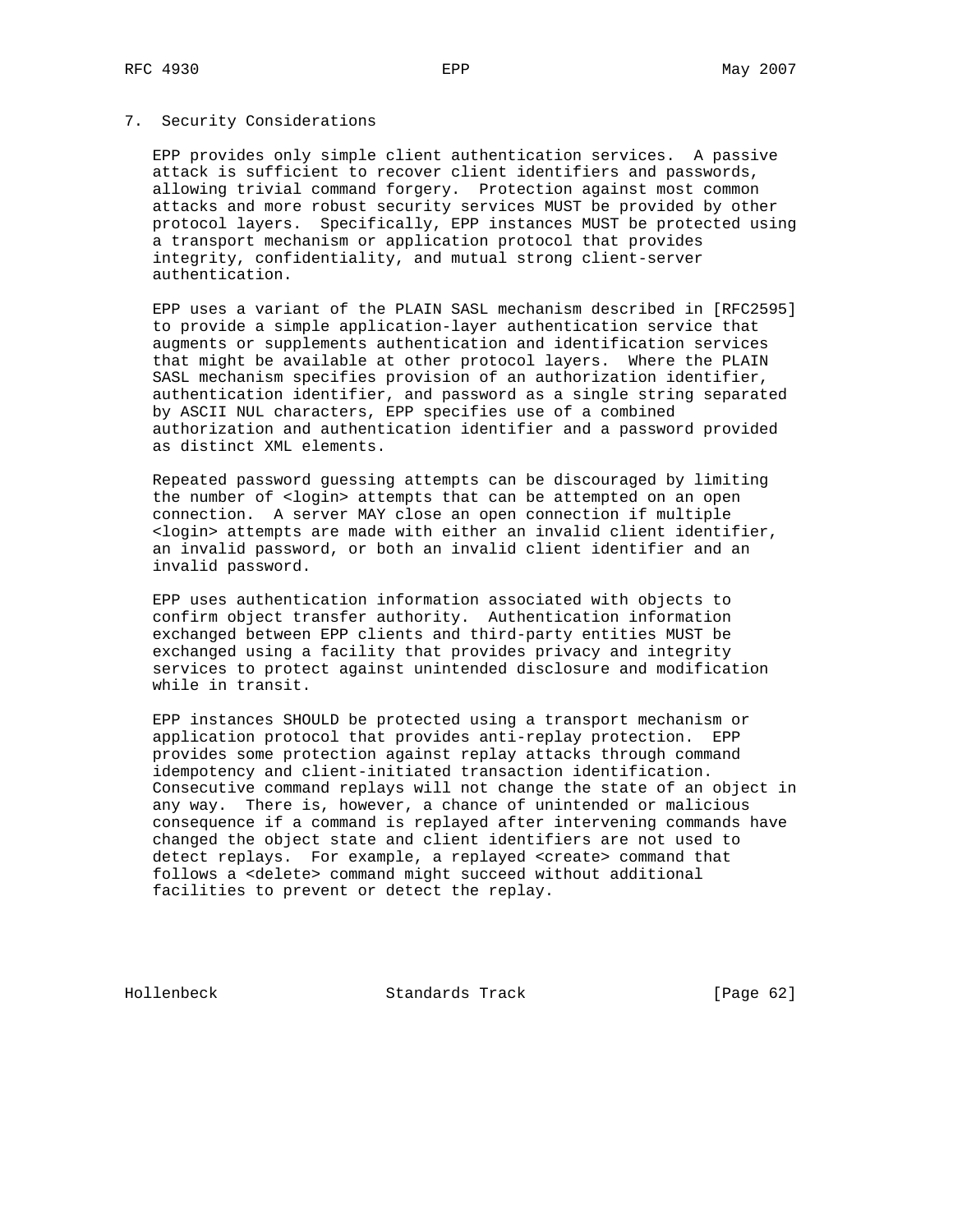8. Acknowledgements

 This document was originally written as an individual submission Internet-Draft. The PROVREG working group later adopted it as a working group document and provided many invaluable comments and suggested improvements. The author wishes to acknowledge the efforts of WG chairs Edward Lewis and Jaap Akkerhuis for their process and editorial contributions.

 Specific suggestions that have been incorporated into this document were provided by Chris Bason, Eric Brunner-Williams, Jordyn Buchanan, Roger Castillo Cortazar, Dave Crocker, Ayesha Damaraju, Sheer El- Showk, Patrik Faltstrom, James Gould, John Immordino, Dan Kohn, Hong Liu, Klaus Malorny, Dan Manley, Michael Mealling, Patrick Mevzek, Andrew Newton, Budi Rahardjo, Asbjorn Steira, Rick Wesson, and Jay Westerdal.

- 9. References
- 9.1. Normative References
	- [RFC2119] Bradner, S., "Key words for use in RFCs to Indicate Requirement Levels", BCP 14, RFC 2119, March 1997.
	- [RFC2277] Alvestrand, H., "IETF Policy on Character Sets and Languages", BCP 18, RFC 2277, January 1998.
	- [RFC2914] Floyd, S., "Congestion Control Principles", BCP 41, RFC 2914, September 2000.
	- [RFC3066] Alvestrand, H., "Tags for the Identification of Languages", RFC 3066, January 2001.
	- [RFC3629] Yergeau, F., "UTF-8, a transformation format of ISO 10646", STD 63, RFC 3629, November 2003.
	- [RFC3688] Mealling, M., "The IETF XML Registry", BCP 81, RFC 3688, January 2004.

[W3C.REC-xml-20040204]

 Yergeau, F., Maler, E., Sperberg-McQueen, C., Bray, T., and J. Paoli, "Extensible Markup Language (XML) 1.0 (Third Edition)", World Wide Web Consortium FirstEdition REC-xml- 20040204, February 2004, <http://www.w3.org/TR/2004/REC-xml-20040204>.

Hollenbeck Standards Track [Page 63]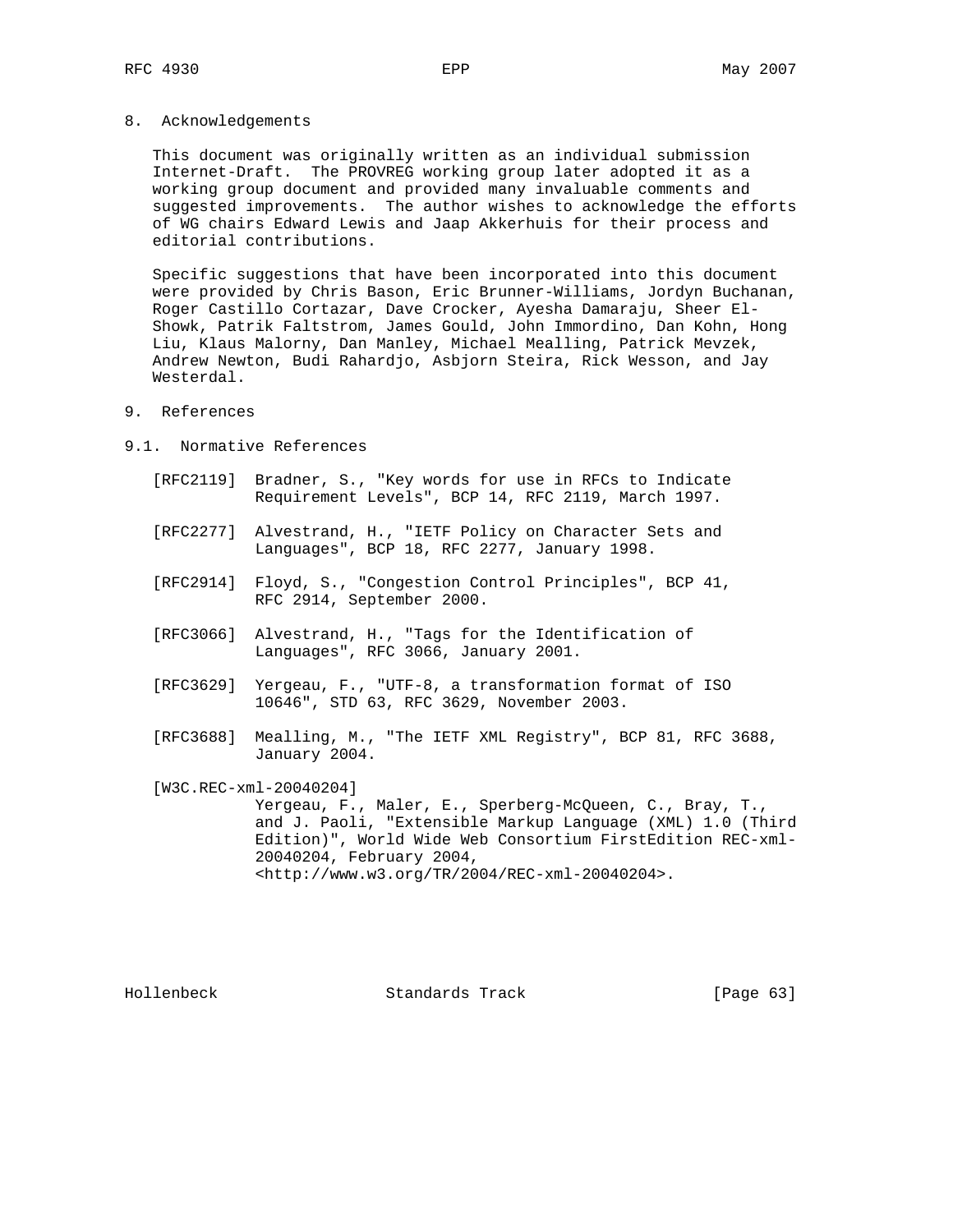Thompson, H., Maloney, M., Mendelsohn, N., and D. Beech, "XML Schema Part 1: Structures Second Edition", World Wide Web Consortium Recommendation REC-xmlschema-1-20041028, October 2004, <http://www.w3.org/TR/2004/REC-xmlschema-1-20041028>.

[W3C.REC-xmlschema-2-20041028]

 Biron, P. and A. Malhotra, "XML Schema Part 2: Datatypes Second Edition", World Wide Web Consortium Recommendation REC-xmlschema-2-20041028, October 2004, <http://www.w3.org/TR/2004/REC-xmlschema-2-20041028>.

- 9.2. Informative References
	- [RFC0793] Postel, J., "Transmission Control Protocol", STD 7, RFC 793, September 1981.
	- [RFC2595] Newman, C., "Using TLS with IMAP, POP3 and ACAP", RFC 2595, June 1999.
	- [RFC2781] Hoffman, P. and F. Yergeau, "UTF-16, an encoding of ISO 10646", RFC 2781, February 2000.
	- [RFC2821] Klensin, J., "Simple Mail Transfer Protocol", RFC 2821, April 2001.
- [RFC2960] Stewart, R., Xie, Q., Morneault, K., Sharp, C., Schwarzbauer, H., Taylor, T., Rytina, I., Kalla, M., Zhang, L., and V. Paxson, "Stream Control Transmission Protocol", RFC 2960, October 2000.
	- [RFC3023] Murata, M., St. Laurent, S., and D. Kohn, "XML Media Types", RFC 3023, January 2001.
	- [RFC3080] Rose, M., "The Blocks Extensible Exchange Protocol Core", RFC 3080, March 2001.
	- [RFC3375] Hollenbeck, S., "Generic Registry-Registrar Protocol Requirements", RFC 3375, September 2002.
	- [RFC3730] Hollenbeck, S., "Extensible Provisioning Protocol (EPP)", RFC 3730, March 2004.

Hollenbeck Standards Track [Page 64]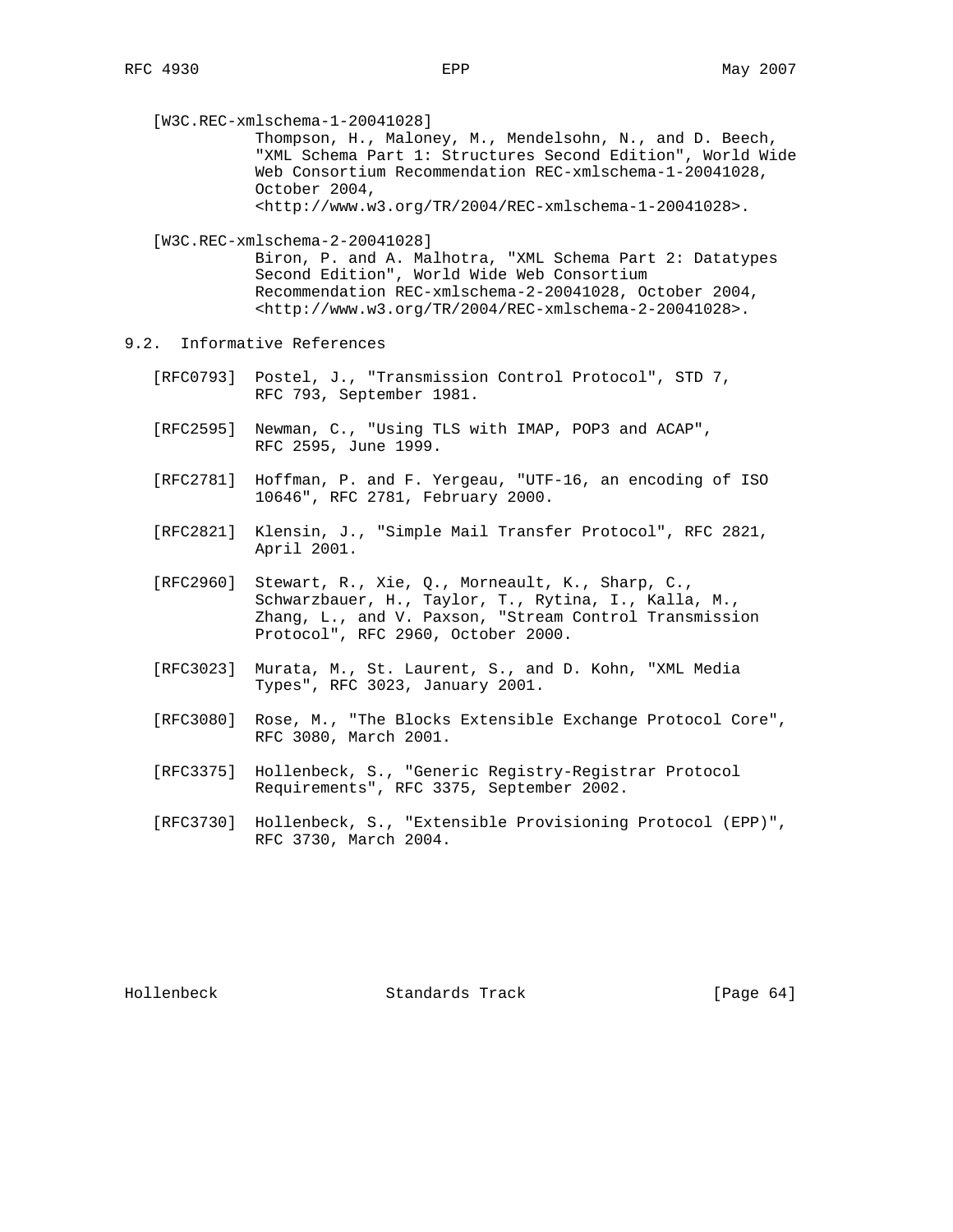[W3C.REC-P3P-20020416] Marchiori, M., "The Platform for Privacy Preferences 1.0 (P3P1.0) Specification", World Wide Web Consortium Recommendation REC-P3P-20020416, April 2002, <http://www.w3.org/TR/2002/REC-P3P-20020416>.

Hollenbeck Standards Track [Page 65]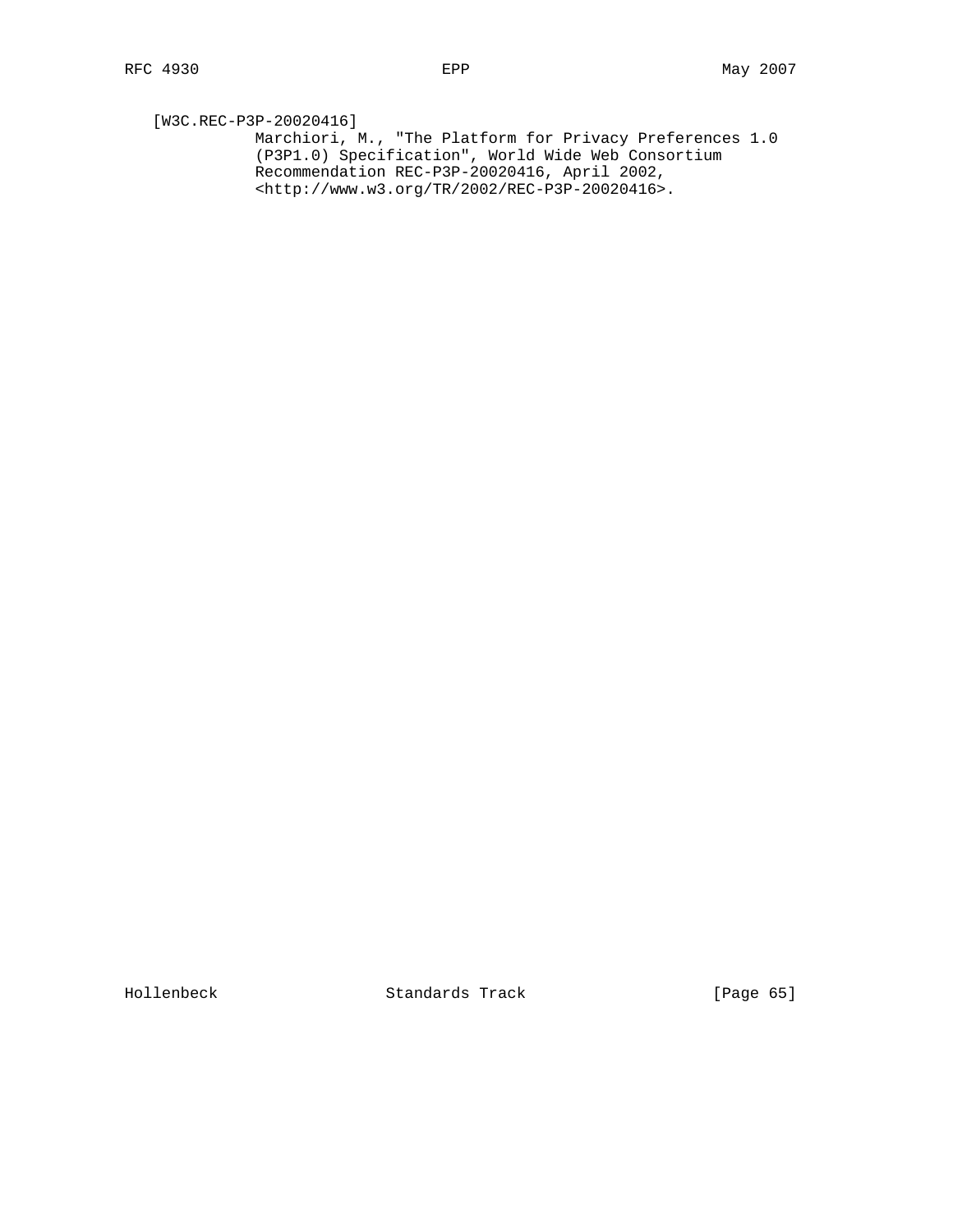Appendix A. Object Mapping Template

 This appendix describes a recommended outline for documenting the EPP mapping of an object. Documents that describe EPP object mappings SHOULD describe the mapping in a format similar to the one used here. Additional sections are required if the object mapping is written in Internet-Draft or RFC format.

1. Introduction

 Provide an introduction that describes the object and an overview of the mapping to EPP.

2. Object Attributes

 Describe the attributes associated with the object, including references to syntax specifications as appropriate. Examples of object attributes include a name or identifier and dates associated with modification events.

- 3. EPP Command Mapping
- 3.1. EPP Query Commands
- 3.1.1. EPP <check> Command

 Describe the object-specific mappings required to implement the EPP <check> command. Include both sample commands and sample responses.

3.1.2. EPP <info> Command

 Describe the object-specific mappings required to implement the EPP <info> command. Include both sample commands and sample responses.

3.1.3. EPP <poll> Command

 Describe the object-specific mappings required to implement the EPP <poll> command. Include both sample commands and sample responses.

3.1.4. EPP <transfer> Command

 Describe the object-specific mappings required to implement the EPP <transfer> query command. Include both sample commands and sample responses.

Hollenbeck Standards Track [Page 66]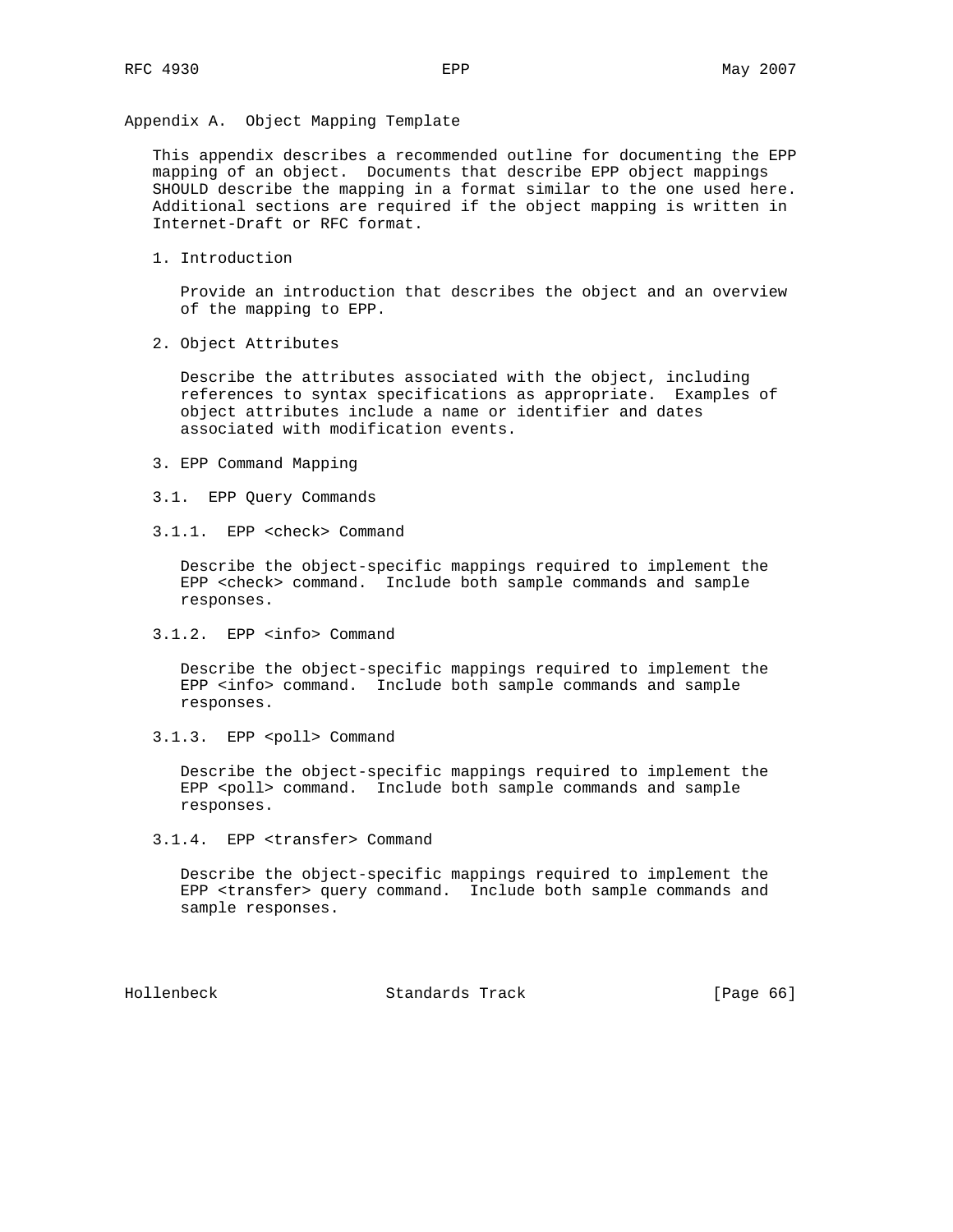3.2. EPP Transform Commands

3.2.1. EPP <create> Command

 Describe the object-specific mappings required to implement the EPP <create> command. Include both sample commands and sample responses. Describe the status of the object with respect to time, including expected client and server behavior if a validity period is used.

3.2.2. EPP <delete> Command

 Describe the object-specific mappings required to implement the EPP <delete> command. Include both sample commands and sample responses.

3.2.3. EPP <renew> Command

 Describe the object-specific mappings required to implement the EPP <renew> command. Include both sample commands and sample responses.

3.2.4. EPP <transfer> Command

 Describe the object-specific mappings required to implement the EPP <transfer> command. Include both sample commands and sample responses.

3.2.4. EPP <update> Command

 Describe the object-specific mappings required to implement the EPP <update> command. Include both sample commands and sample responses.

4. Formal Syntax

 Provide the XML schema for the object mapping. An XML DTD MUST NOT be used as DTDs do not provide sufficient support for XML namespaces and strong data typing.

Hollenbeck Standards Track [Page 67]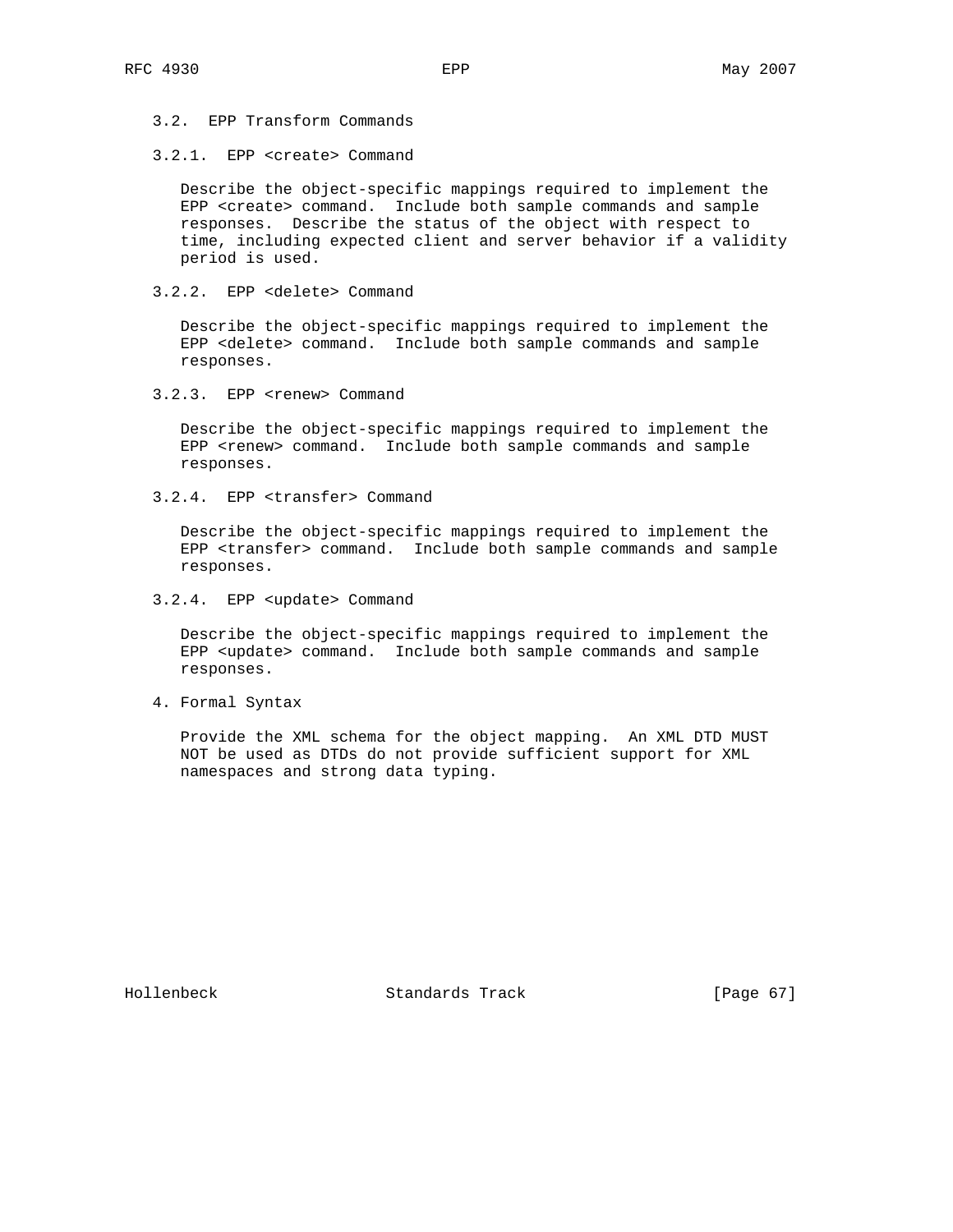Appendix B. Media Type Registration: application/epp+xml

MIME media type name: application

MIME subtype name: epp+xml

Required parameters: none

 Optional parameters: Same as the charset parameter of application/xml as specified in [RFC3023].

 Encoding considerations: Same as the encoding considerations of application/xml as specified in [RFC3023].

 Security considerations: This type has all of the security considerations described in [RFC3023] plus the considerations specified in the Security Considerations section of this document.

 Interoperability considerations: XML has proven to be interoperable across WWW Distributed Authoring and Versioning (WebDAV) clients and servers, and for import and export from multiple XML authoring tools. For maximum interoperability, validating processors are recommended. Although non-validating processors can be more efficient, they are not required to handle all features of XML. For further information, see Section 2.9, "Standalone Document Declaration", and Section 5, "Conformance", of [W3C.REC-xml-20040204].

Published specification: This document.

 Applications that use this media type: EPP is device-, platform-, and vendor-neutral and is supported by multiple service providers.

 Additional information: If used, magic numbers, fragment identifiers, base URIs, and use of the BOM should be as specified in [RFC3023].

Magic number(s): None.

File extension(s): .xml

Macintosh file type code(s): "TEXT"

 Person & email address for further information: See the "Author's Address" section of this document.

Intended usage: COMMON

Author/Change controller: IETF

Hollenbeck Standards Track [Page 68]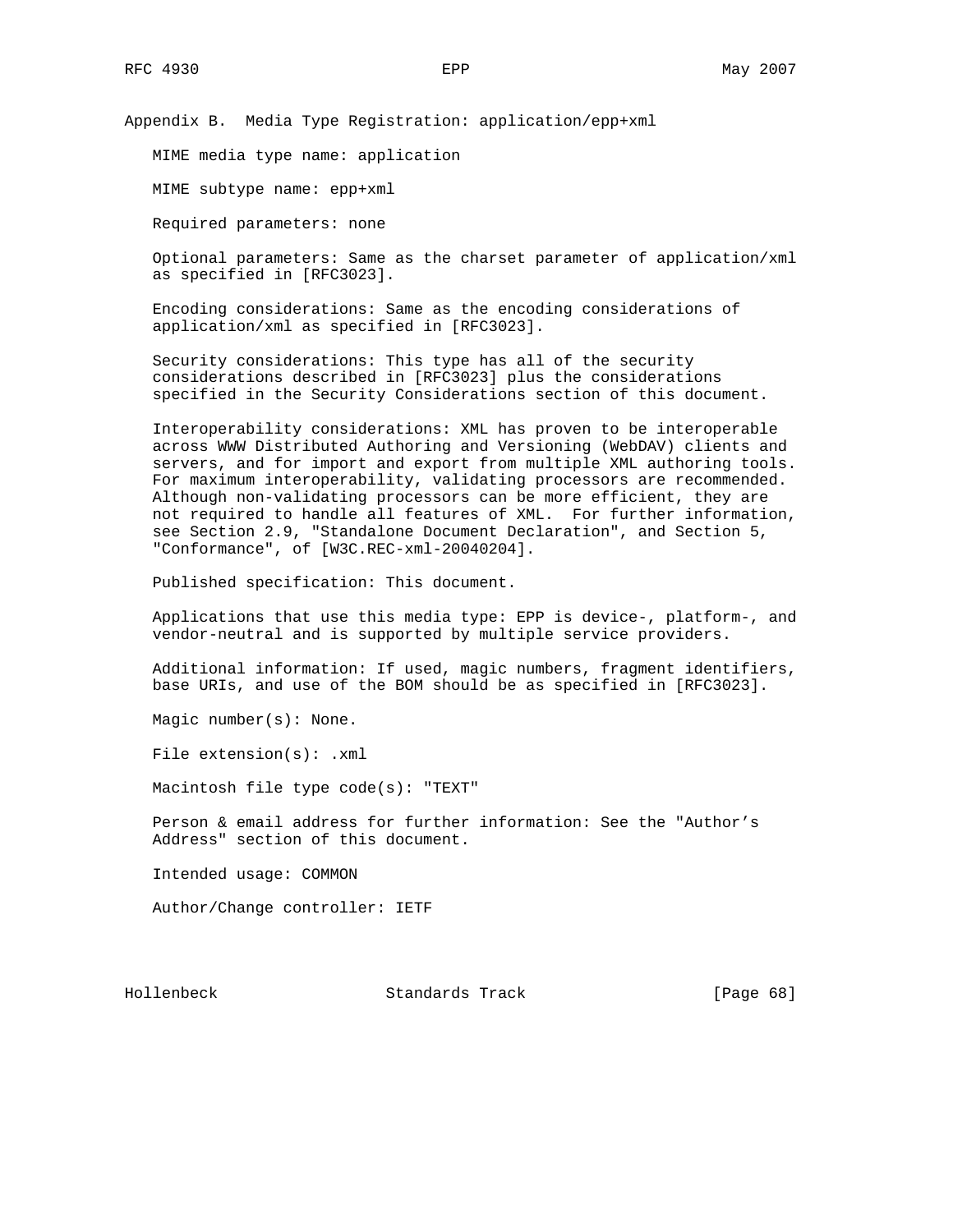Appendix C. Changes from RFC 3730

- 1. Minor reformatting as a result of converting I-D source format from nroff to XML.
- 2. Updated the state diagram in Section 2 to note that a <hello> can be received and processed at any time that a server is waiting for a command. The text correctly describes how this works, but the state diagram was inconsistent with the text.
- 3. In Section 2, changed "The specific strings used to associate URIs and namespaces (such as the string "foo" in "xmlns:foo") in EPP are illustrative and are not needed for interoperability" to "The XML namespace prefixes used in examples (such as the string "foo" in "xmlns:foo") are solely for illustrative purposes. A conforming implementation MUST NOT require the use of these or any other specific namespace prefixes".
- 4. Removed the last paragraph from Section 2 that described an error in the W3C XML reference specification. This was corrected in a later edition. References in this specification have been updated to cite the most current version. Preserved the last sentence by appending it to the end of the previous paragraph.
- 5. Updated the description of the <value> element in Section 2.6 to add "or other information" to "a client-provided element (including XML tag and value)".
- 6. Changed text in Section 2.9.2.3 from this:

 "Service messages MUST be created for all clients affected by an action on an object. For example, <transfer> actions MUST be reported to both the client that requests an object transfer and the client that has the authority to approve or reject the transfer request."

to this:

 "Service messages SHOULD be created for passive clients affected by an action on an object. Service messages MAY also be created for active clients that request an action on an object, though such messages MUST NOT replace the normal protocol response to the request. For example, <transfer> actions SHOULD be reported to the client that has the authority to approve or reject a transfer request. Other methods of server-client action notification, such as offline reporting, are also possible and are beyond the scope of this specification."

Hollenbeck Standards Track [Page 69]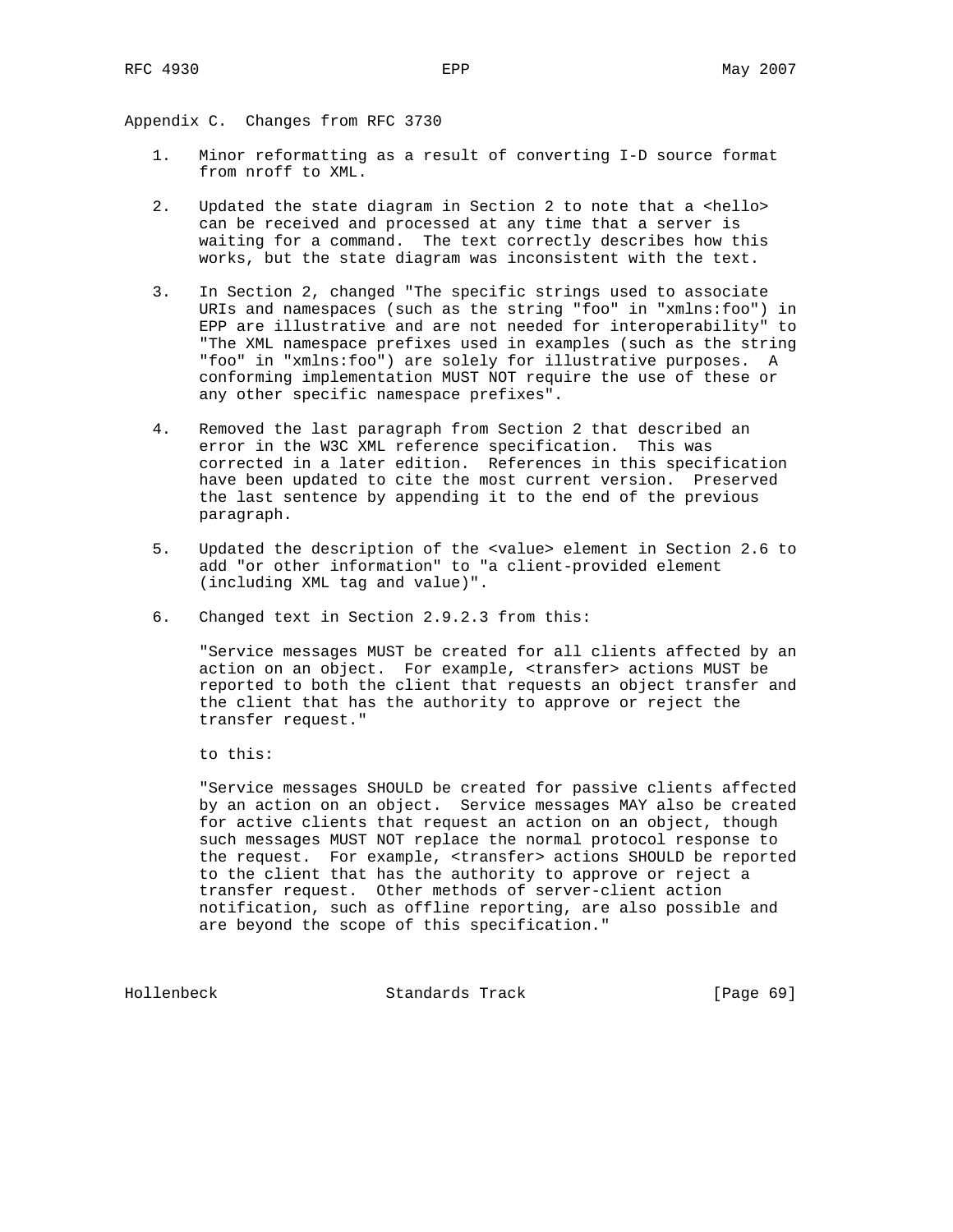7. Changed text in Section 2.9.2.3 from this:

"A <poll> acknowledgement response notes the number of messages remaining in the queue and the ID of the next message available for retrieval."

to this:

"A <poll> acknowledgement response notes the ID of the message that has been acknowledged and the number of messages remaining in the queue."

 Fixed the example to note the correct message ID. This was done because the msgID isn't needed to retrieve a message, only to ack and dequeue it, so it doesn't need to be returned in the response. Implementations are known to implement this feature as updated.

8. Changed text in Section 2.9.3.4 from this:

 "Once a transfer request has been received by the server, the server MUST notify the current sponsoring client of the requested transfer by queuing a service message for retrieval via the <poll> command."

to this:

 "Once a transfer request has been received by the server, the server MUST notify the current sponsoring client of the requested transfer either by queuing a service message for retrieval via the <poll> command or by using an out-of-band mechanism to inform the client of the request."

- 9. Updated Security Considerations to note implemented required practices for authentication and replay protection.
- 10. Updated XML references. Updated reference from RFC 2279 to RFC 3629.
- 11. Removed text describing use of the XML Schema schemaLocation attribute. This is an optional attribute that doesn't need to be mandated for use in EPP.
- 12. Moved RFCs 2781 and 3375 (Informational RFCs) from the normative reference section to the informative reference section.

Hollenbeck Standards Track [Page 70]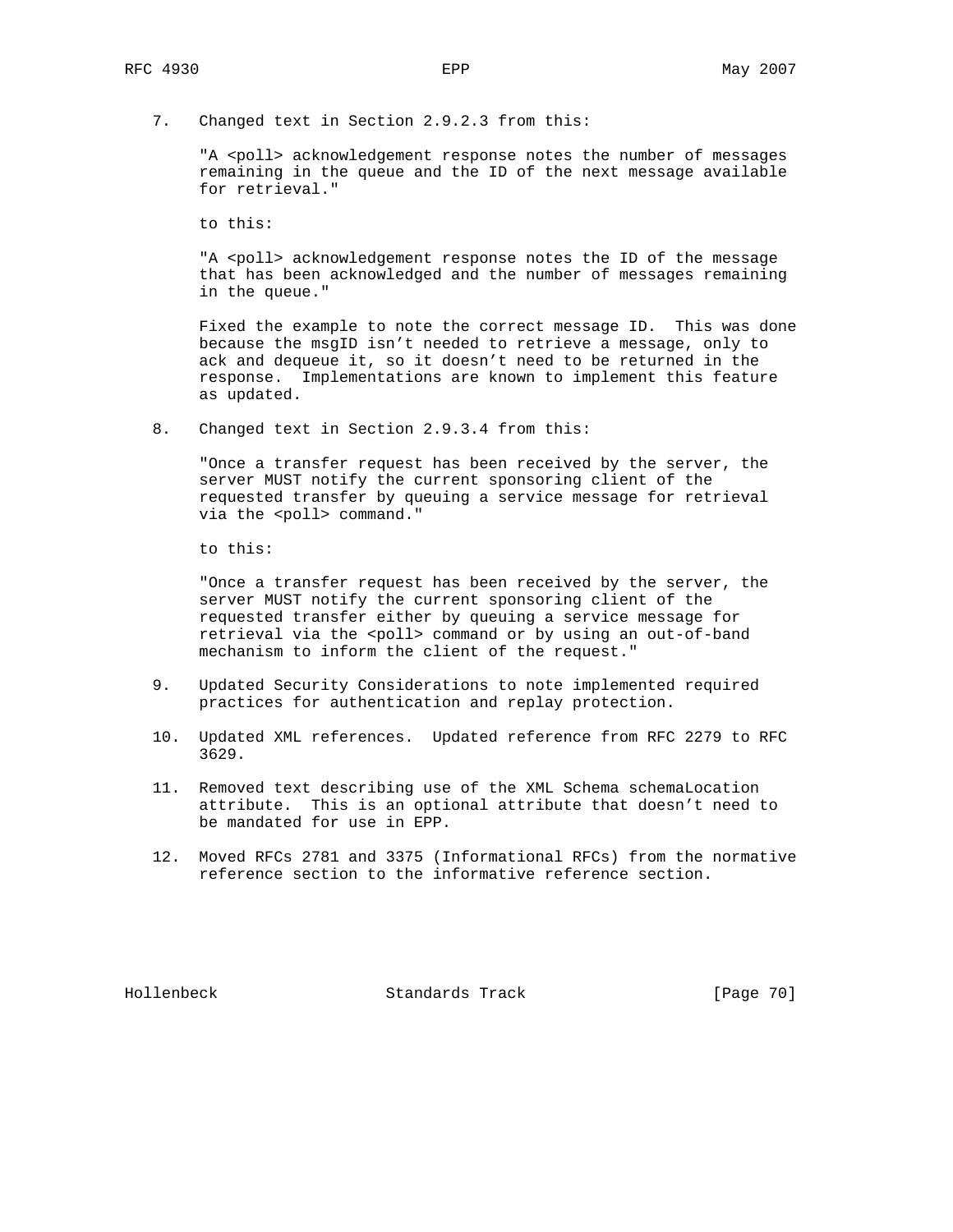- 13. Moved RFC 3023 from the normative reference section to the informative reference section. This reference is used only in an informative appendix.
- 14. Removed references to RFC 3339 and replaced them with references to the W3C XML Schema specification.

Author's Address

 Scott Hollenbeck VeriSign, Inc. 21345 Ridgetop Circle Dulles, VA 20166-6503 US

EMail: shollenbeck@verisign.com

Hollenbeck Standards Track [Page 71]